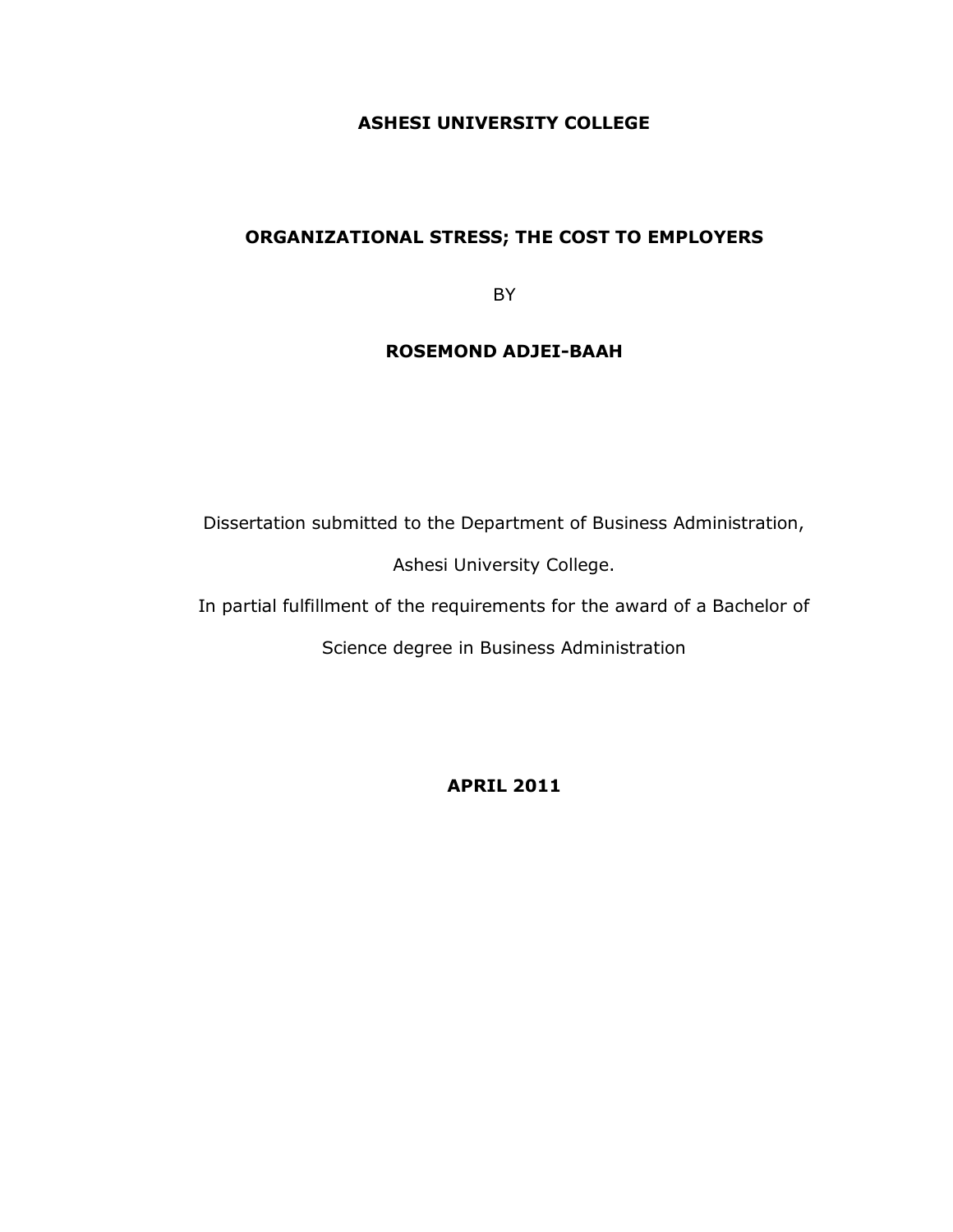## **DECLARATION PAGE**

I hereby declare that this dissertation is the result of my own original work and that no part of it has been presented for another degree in this university or elsewhere.

Candidate"s Signature: .......................................................................

Candidate"s Name: Rosemond Adjei-Baah

Date: 8<sup>th</sup> April, 2011

*I hereby declare that the preparation and presentation of the thesis were supervised in accordance with the guidelines on supervision of thesis laid down by Ashesi University College.*  Supervisor"s Signature: ……………………………………………………………………..........

Supervisor"s Name: Dr. Esi Ansah

Date: 8<sup>th</sup> April, 2011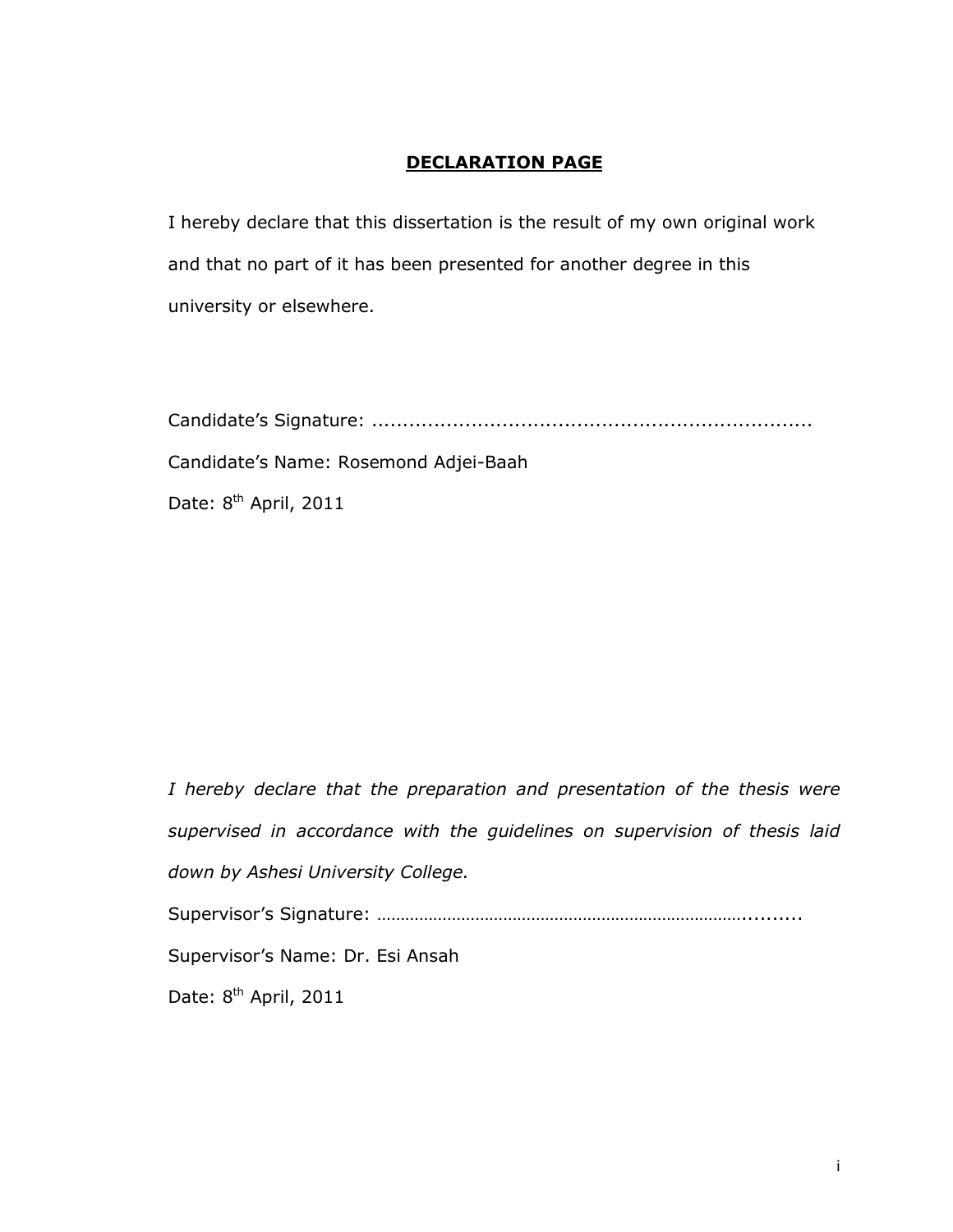#### **ACKNOWLEDGEMENT**

I owe my deepest gratitude to my supervisor, Dr. Esi Ansah for directing, mentoring and pushing me beyond my limits to bring out the best in me. Your unflinching support has led me to produce this masterpiece. To my thesis group, I say thank you for your support and encouragement.

I also extend my greatest thanks to the employees of PZ Cussons and Airtel Ghana Ltd for participating in this study and making it a success. Further thanks to my resource persons; Mary Asante (PZ Cussons), Samuel Cobinna (Airtel Ghana Ltd), Samuel Abrah-Adjei (Osiadan Manufacturing Ltd), Alex Baah Inkoom (Ashesi University College) and Alhassan Seini Zuleiha (Ramada Resort, Accra). Your inputs and dedication to this work is very much appreciated.

Finally, to Eric Kwadwo Tsitsi and Christiana Anima Kwapong for aiding in my data collection and my family for their keen interest and support in this project.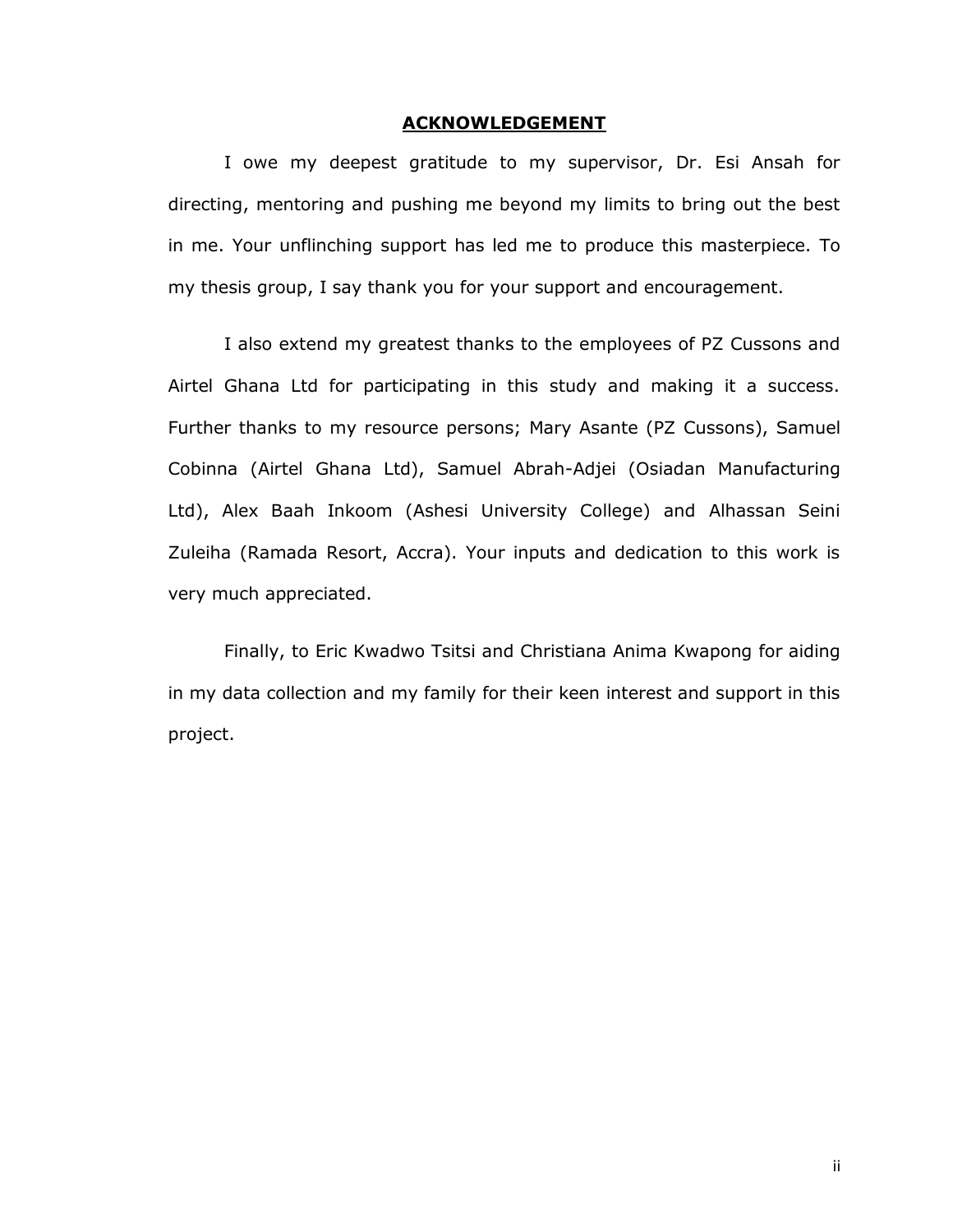#### **ABSTRACT**

Organizational stress continues to be a problem in many companies worldwide. This study examined organizational stress and its related costs to employers. Organizational stress was defined as the response from individuals when presented with tasks beyond their ability at work and the cost is that which employers incur in managing stress and as a result of the presence of stress itself.

To aid the study, the works of Hoel et al. (2001), Brun (2006) and Tangri (2003) were addressed in the course of the study. Other secondary sources of data such as books, journal articles and research reports were also used in the research.

Results obtained were classified both qualitatively and quantitatively; in monetary terms. Employees of two (2) companies filled out the questionnaires and five resource persons were interviewed. Per the findings of the study, it was evident that a positive correlation existed between organizational stress and cost. The health costs identified revealed that a company spent as much as GHC10,800 on stress annually.

The qualitative costs were also identified as low productivity, presenteeism, absenteeism and replacement costs. The most dominant causes of stress were additionally identified as work overload and personal factors.

*Key words: Organizational stress, cost, qualitative, quantitative, presenteeism, absenteeism.* 

iii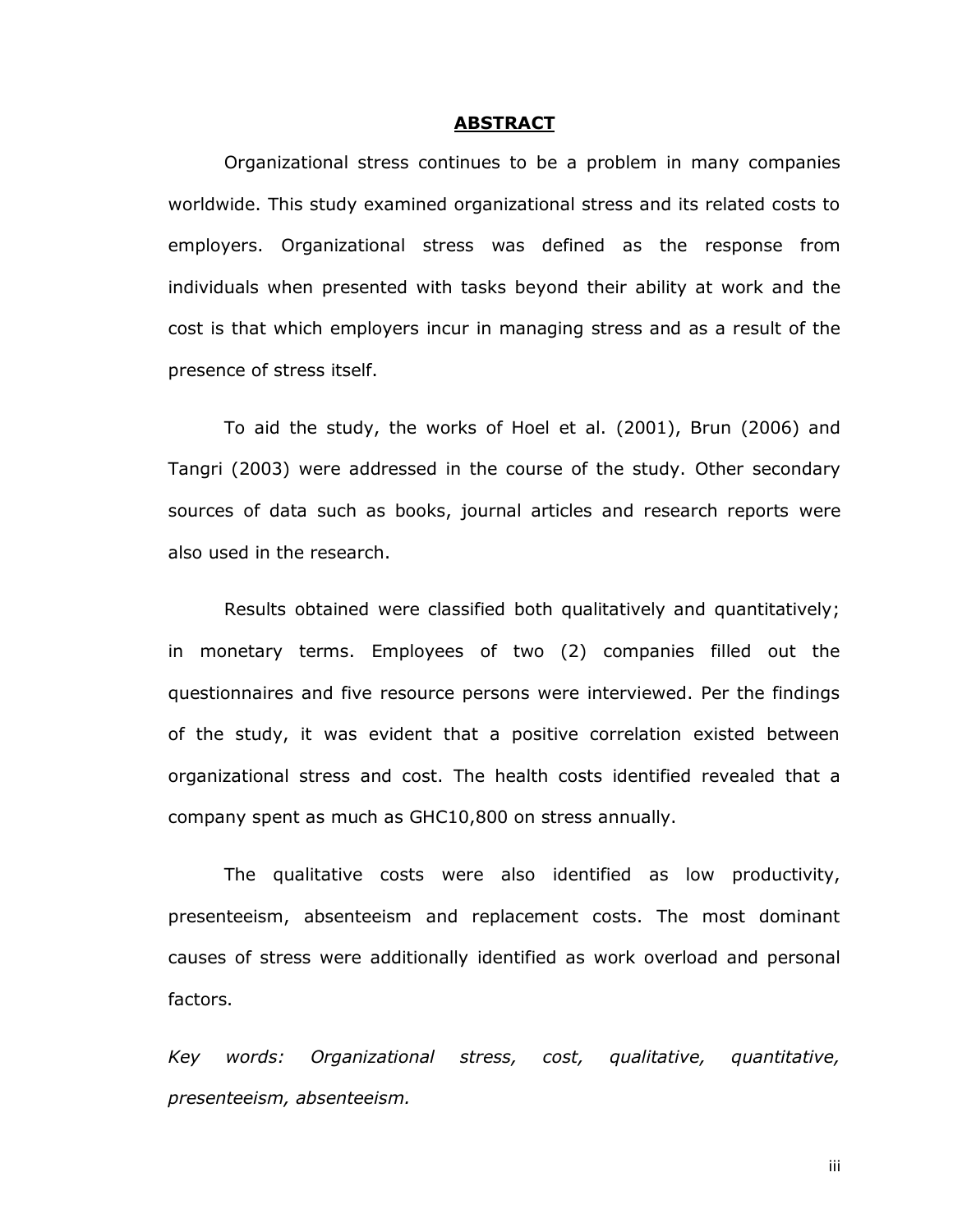| <b>CHAPTER ONE</b>                                      |
|---------------------------------------------------------|
|                                                         |
|                                                         |
| <b>CHAPTER TWO</b>                                      |
|                                                         |
|                                                         |
|                                                         |
|                                                         |
|                                                         |
|                                                         |
|                                                         |
| 2.7. Cost to employers (Qualitative and Quantitative)20 |
| <b>CHAPTER THREE</b>                                    |
|                                                         |
|                                                         |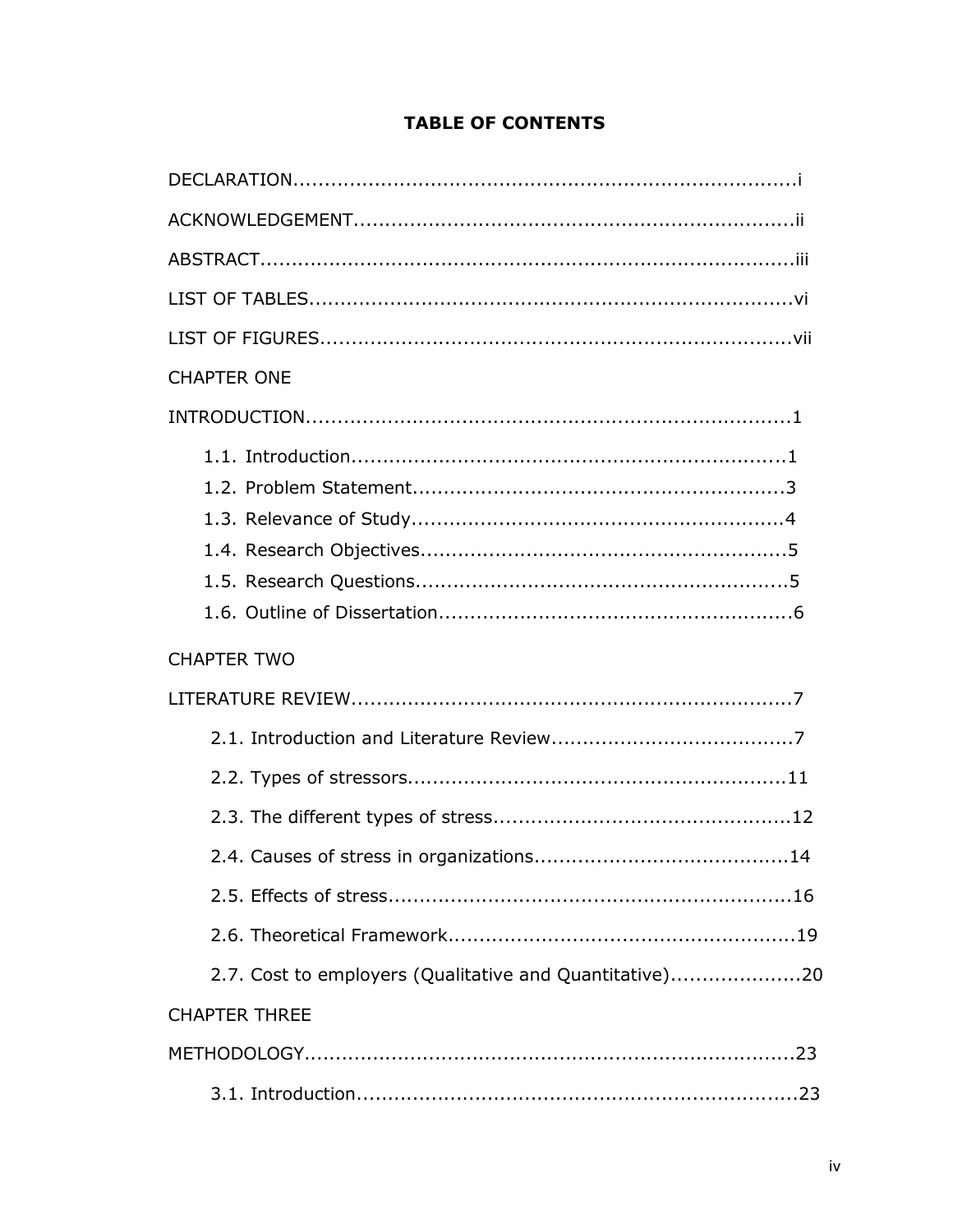| <b>CHAPTER FOUR</b> |  |
|---------------------|--|
|                     |  |
|                     |  |
|                     |  |
|                     |  |
|                     |  |
|                     |  |
|                     |  |
| <b>CHAPTER 5</b>    |  |
|                     |  |
|                     |  |
|                     |  |
|                     |  |
|                     |  |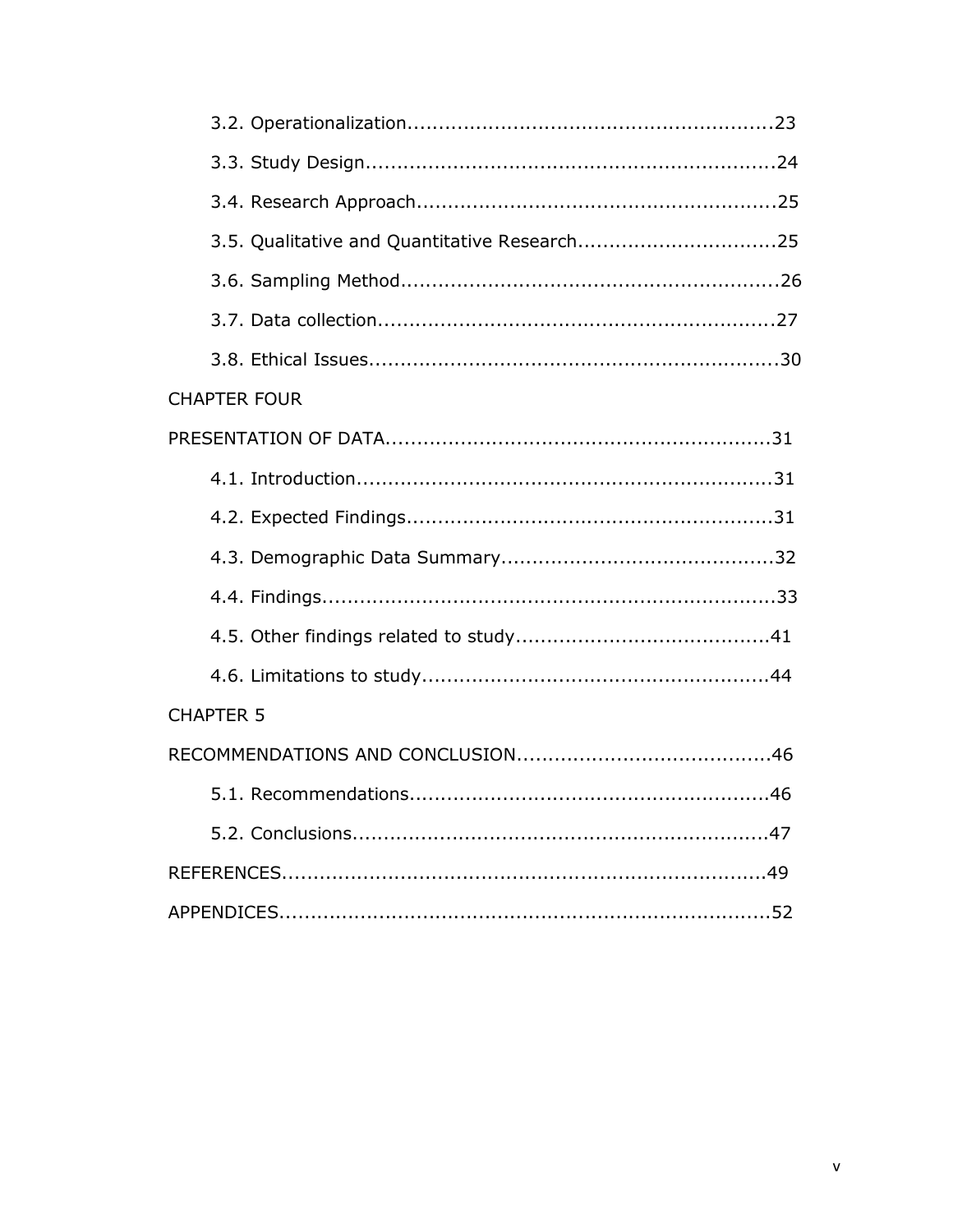# **LIST OF TABLES**

|  |  |  | Table 4.1. Demographic Data for participants32 |
|--|--|--|------------------------------------------------|
|--|--|--|------------------------------------------------|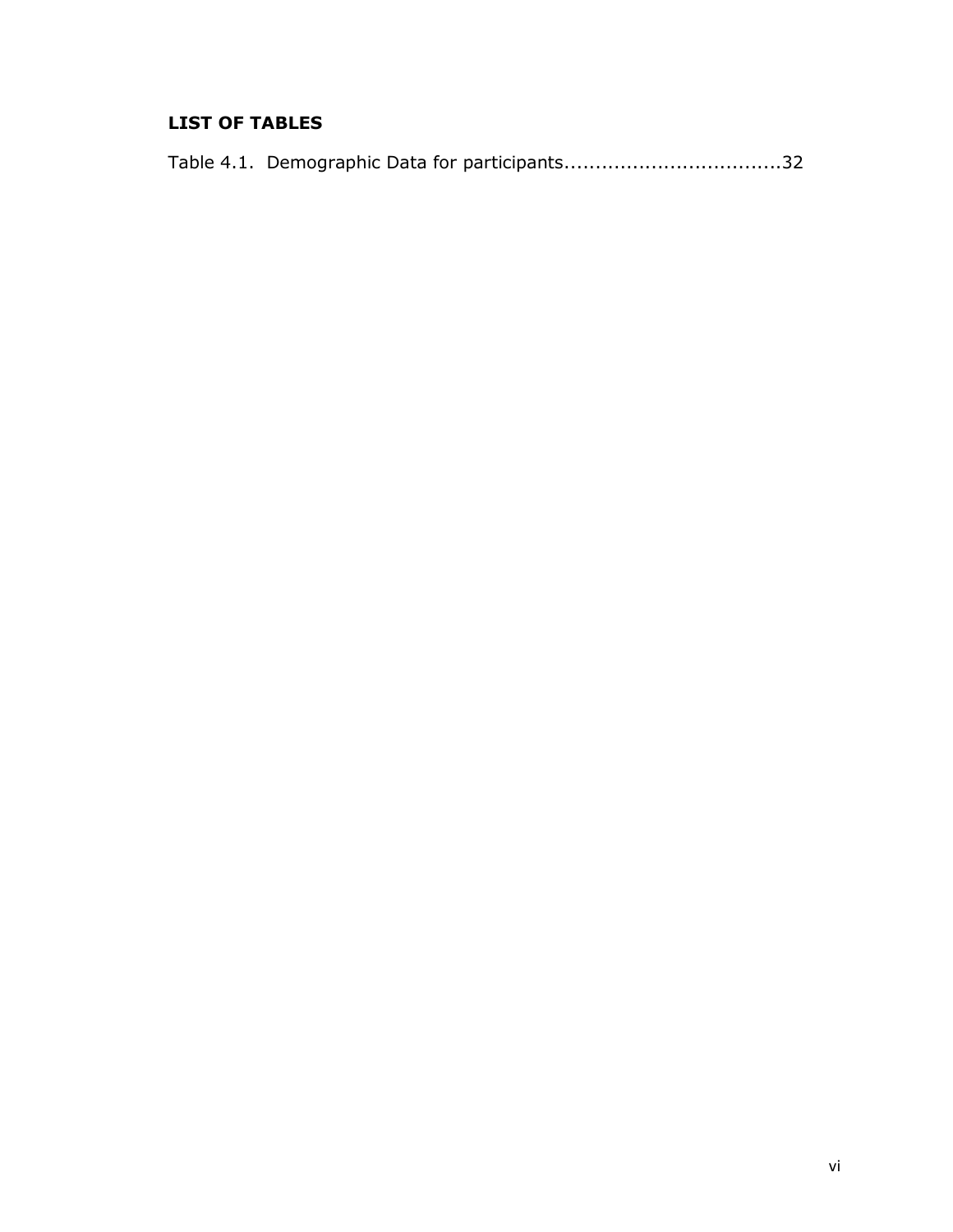# **LIST OF FIGURES**

| Figure 2.1. Relationship between pressure, performance and stress12 |  |
|---------------------------------------------------------------------|--|
|                                                                     |  |
| Figure 4.1. Drop in productivity in Airtel Ghana Ltd34              |  |
|                                                                     |  |
|                                                                     |  |
|                                                                     |  |
|                                                                     |  |
| Figure 4.6. Marital Status versus the level of stress43             |  |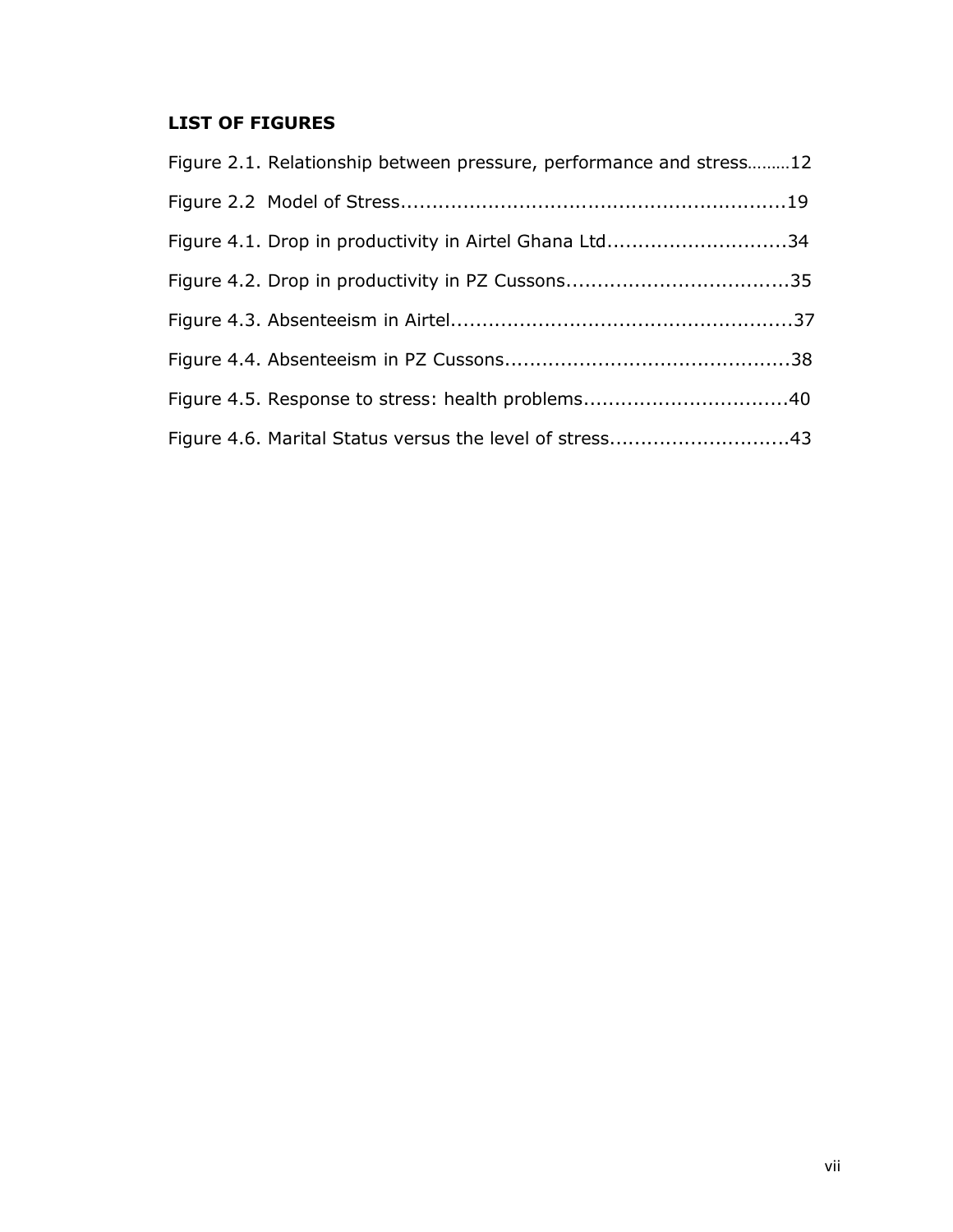#### **CHAPTER 1**

### **1.1 INTRODUCTION**

*"No one's life is free of stress. Regardless of how sensible, intelligent, or privileged you are, you will be challenged at times by frustrations, losses, changes, and conflicts. Stress is as inescapable as death. The trick of course, is to cope as effectively as possible and not worry too much about the rest" (Lahey,2004, p. 499).*

Stress can be defined as "the non-specific response of the body to any perceived demand" (Rosen, 2010, p.4). Demand in this context refers to the responsibilities or obligations of an individual. The response to stress is termed as non-specific because an individual has different reactions to stress. Even though stress can be curbed or addressed in various ways, its effects cannot be overemphasized. The effects of stress cut across a wide range such as psychological, behavioural and physical symptoms.

Organizational stress is the reactive response from individuals when presented with tasks beyond their ability in the workplace. This stress is unavoidable due to the demands of the current working environment (Leka, Griffiths & Cox, 2003, p.8). Apart from the demands of the working environment, other personal factors such as family problems and economic downturns are causal agents of stress. This research focused on organizational stress and its related cost to employers. The cost in this context is what employers incur in managing stress and the setbacks that companies face as a result of stress itself. These costs were classified both qualitatively and quantitatively.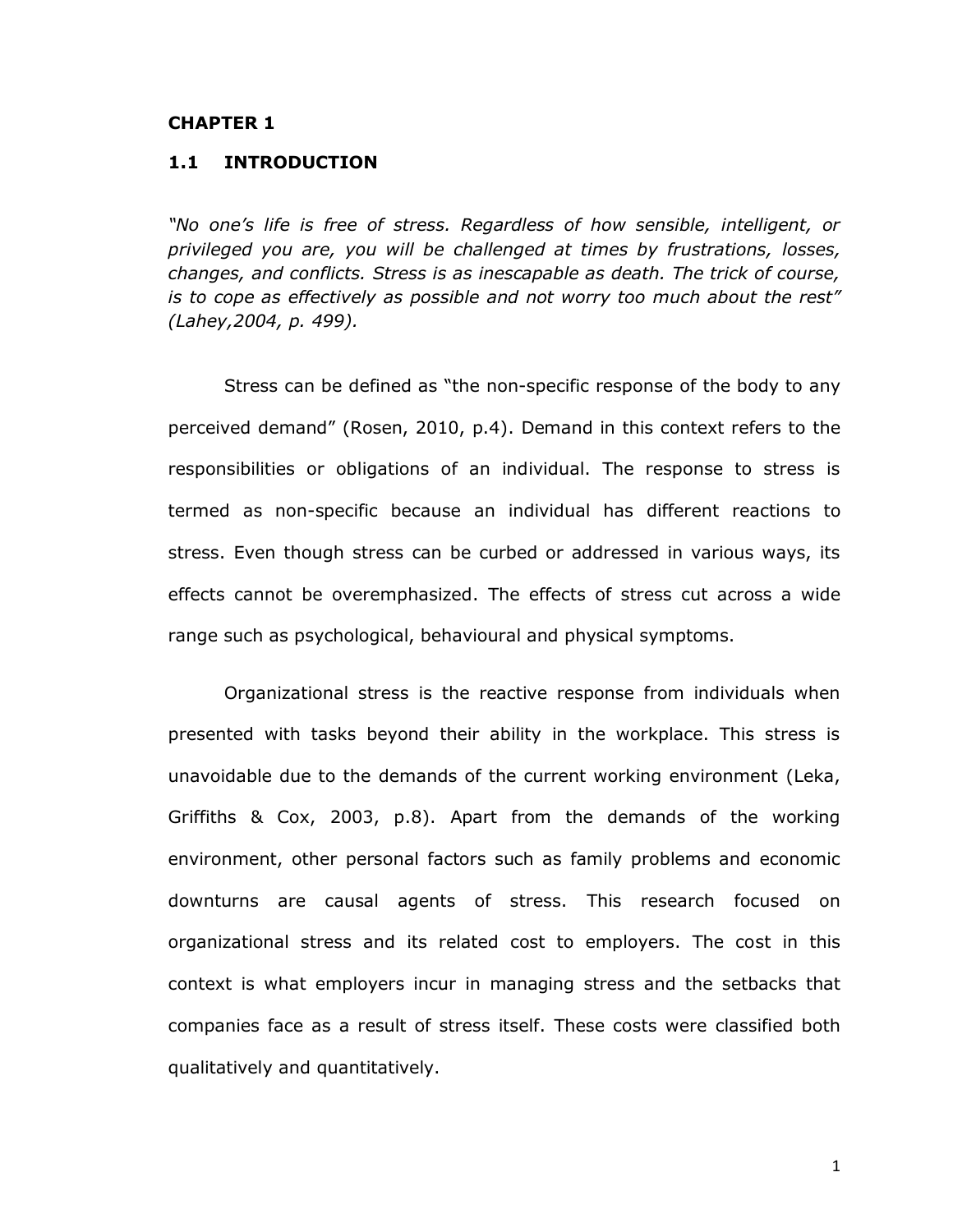"Although the relationship between stress and health care costs has received considerable attention, the true price tag is far greater than health care costs alone" (Lee, 1997, p. 33-38). To this end, the qualitative costs of stress were also assessed. These costs justify the need to critically assess the causes of stress and the need for employers to find lasting solutions to them. Narrowing it down to the organization, the true effect/cost of stress (which has been increasing drastically over the years) is borne by the employer.

"Any situation that requires a behavioural adjustment is a source of stress" (French, Kast & Rosenzweig, 1985, p. 707). As humans we undergo adjustments and constantly have to adapt to the changing environment in which we live. The causes of stress are numerous and dependent on the environment in which an individual finds him/herself. Similarly, these causes differ from one firm to the other and are sometimes industry specific.

Human Resources (HR) departments are tasked with the responsibility of solving employee-related issues. To be able to view employees as assets, vital issues such as stress need to be confronted by HR departments. According to the columnist Senya, K.A.M. (2010), in Ghana there is lack of strategic planning with respect to the field of Human Resources. The functions of HR departments include updating employee data, handling employee related problems and generally seeing to the welfare of employees. HR planning is crucial to the success of projects; be it public, private or Ghana as a whole, thus, reinforcing the need to align and equally consider aspects of HR which have been overlooked (Senya, 2010, p. 1). In general,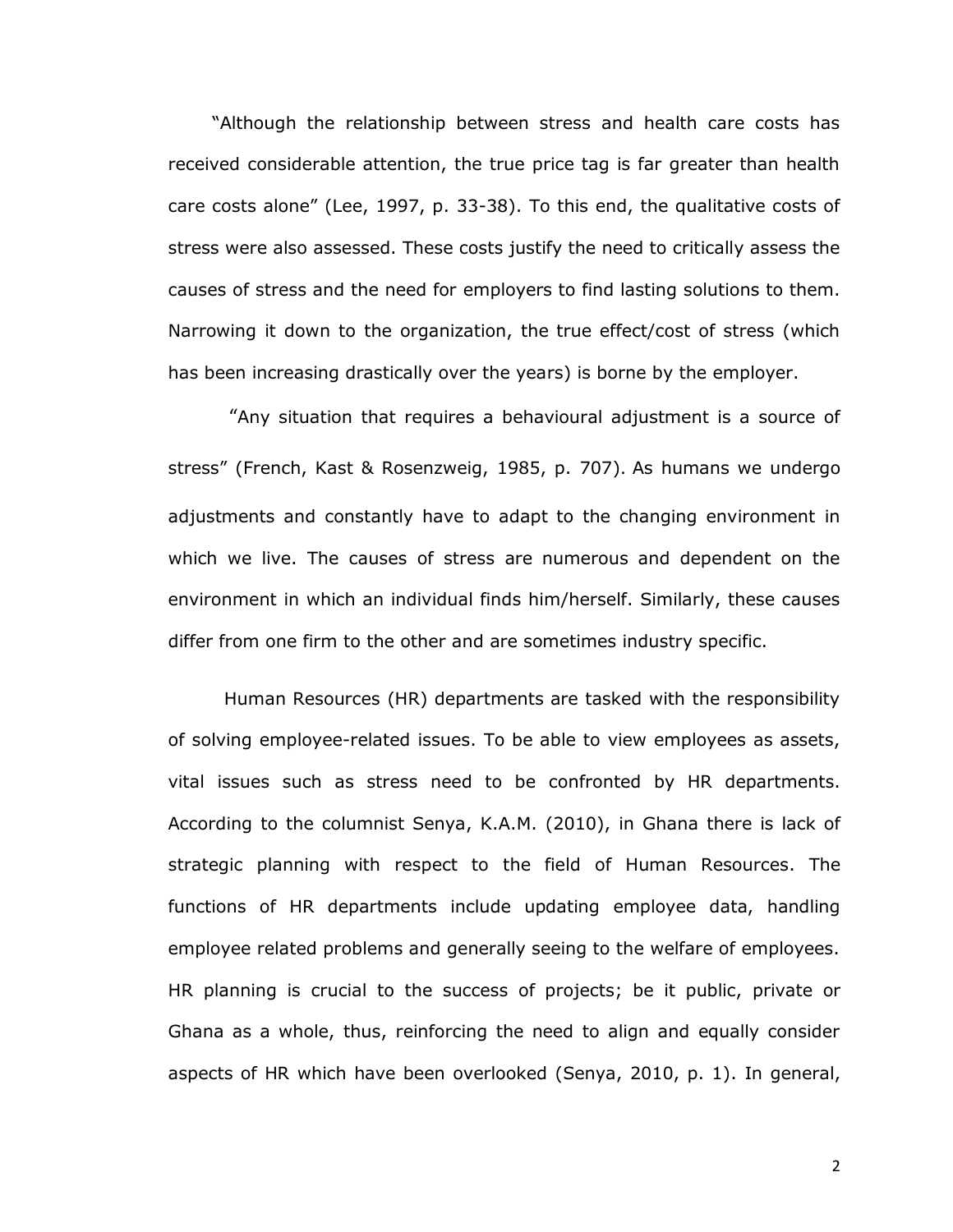there is a low level of human resource development in Africa, giving rise to a challenge of great magnitude for the future (Mureithi, 2000). This perceived challenge should therefore be addressed before it becomes a hindrance in the development of companies in Ghana and Africa as a whole.

## **1.2 Problem statement**

Organizational stress is increasingly lowering the productivity of workers, increasing staff turnover and creating conflicts and interpersonal problems in workplaces just to name a few (Lee, 1997, p. 1). The effects of stress are diverse and most often than not result in financial loss; a cost management has to bear. Organizational stress should therefore be tackled at the beginning stages to prevent it from being an obstruction in firms.

This research investigates the cost employers incur in managing organizational stress, and makes recommendations on how such stress can be reduced. Organizational stress continues to be a topical issue in many firms globally and employers are mainly at the "receiving end" since they have to incur the ripple effects of such stress.

The causes of stress include poor job design, excessive workload and workplace bullying to mention a few. These causes are explained briefly in the following chapter. The effects of stress are financial (in the case of employers who have to bear the costs) and or health-related (on the employees). After the causes and effects of stress have been identified, the issue of the cost employers face in managing this stress will be addressed.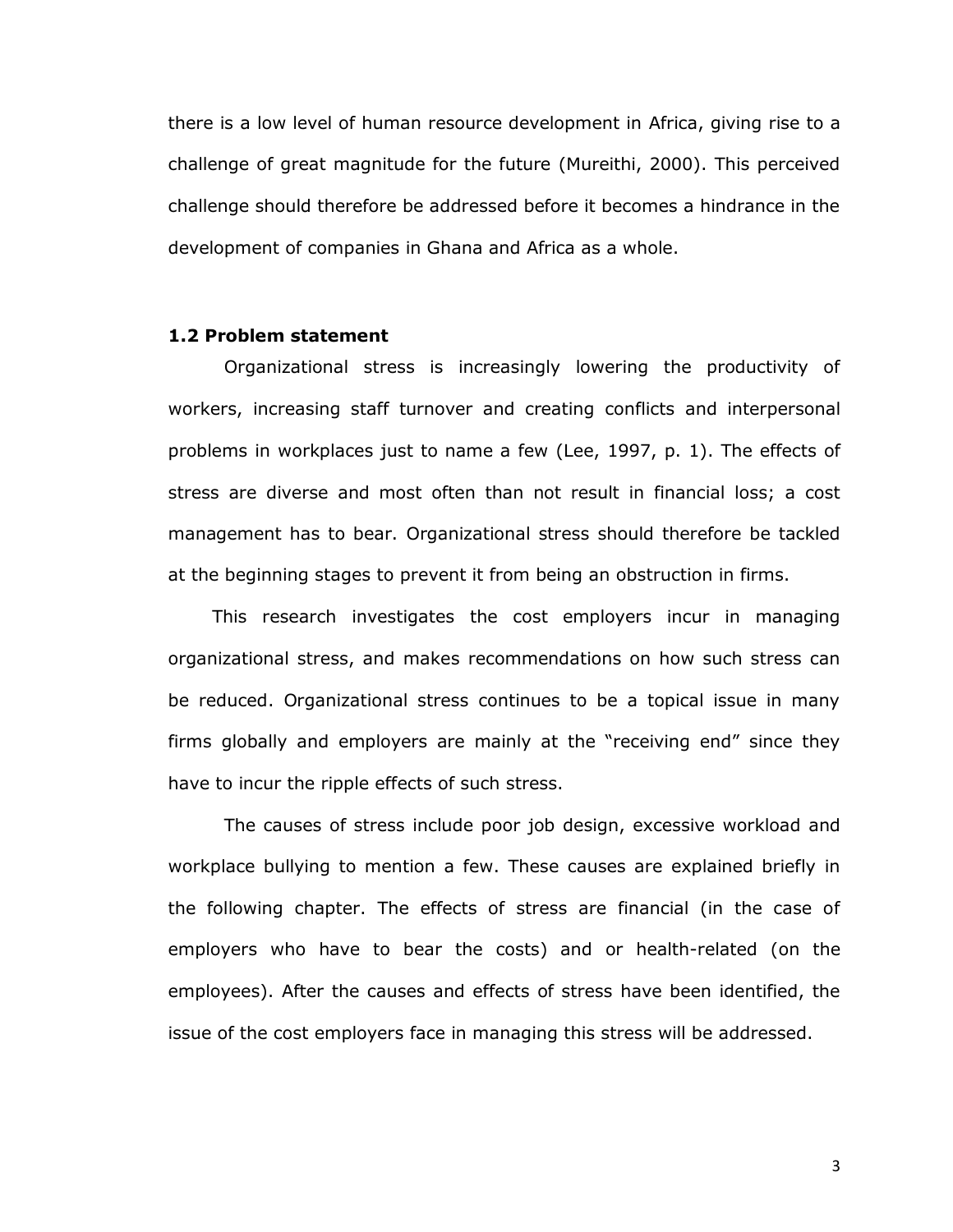As stated earlier, the human resource departments of many organizations in Ghana lack strategic planning. How then can the related costs of managing stress be identified? These costs need to be identified and quantified and addressed so that organizations can know the specific costs and diverse ways of cutting it down.

## **1.3 Relevance of study**

Upon completion of the study, the actual costs employers of the selected companies incur in managing stress and as a result of the presence of stress itself were highlighted. Human resource managers can through this study have a general idea of the amount of money or capitals invested in stress and consequently, find solutions at the early stages. Additionally, it will provide a means of cutting down costs. These monies and resources can be invested into other departments and functional units of businesses.

Similarly, at the end of the study, specific ways of reducing stress as recommended by employees were identified and through this, employers can reduce effectively. Organizational stress if curbed will increase the productivity and efficiency of workers.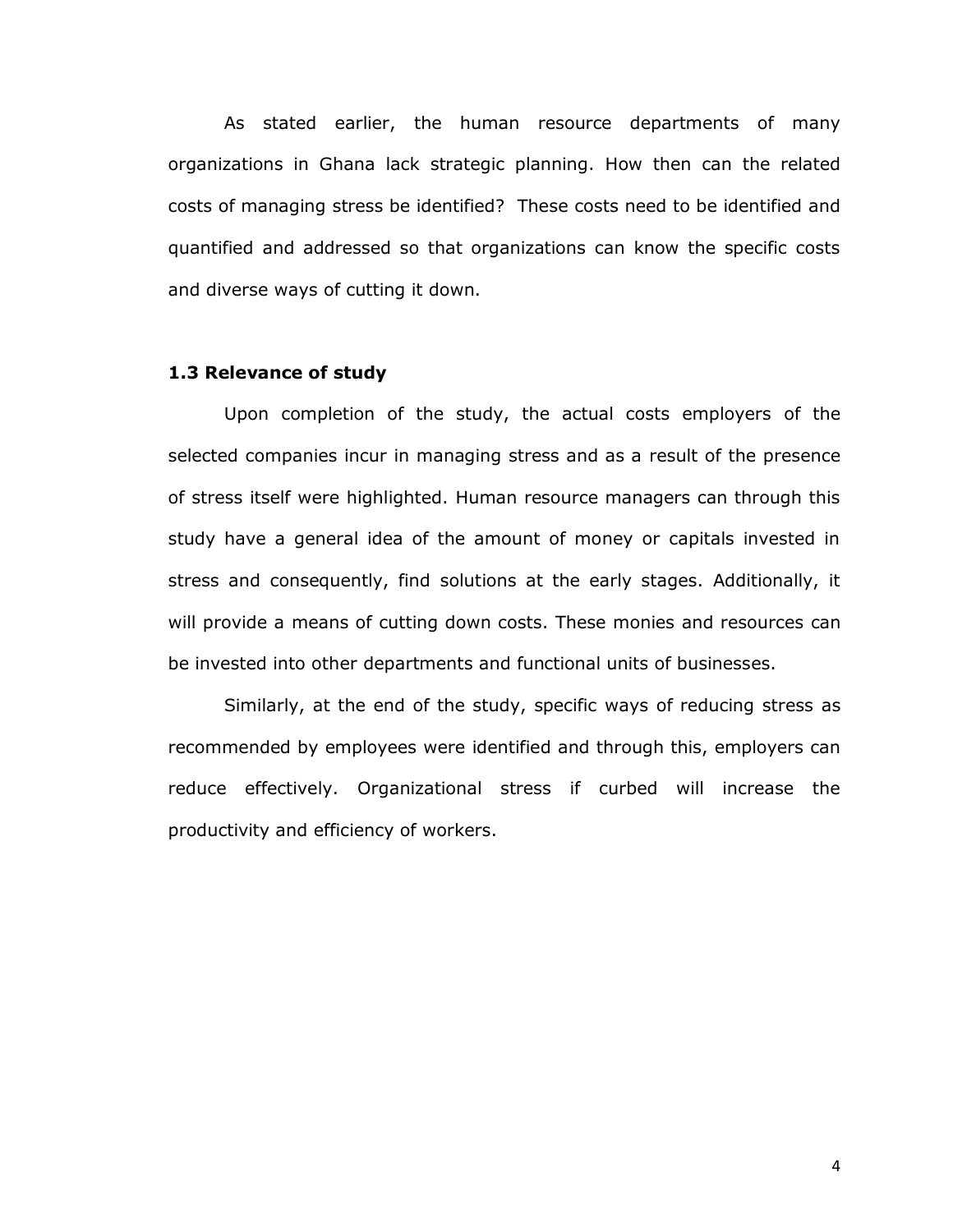## **1.4 Research Objectives**

Main objective:

 To identify the cost employers incur due to the presence of stress and in managing organizational stress.

Sub objective:

To recommend ways of reducing organizational stress.

## **1.5 Research Questions**

- *What are the costs employers incur in managing organizational stress?* The study primarily focused on the relationship between organizational stress and the cost to employers. If employers are able to identify such costs, they will increase productivity, efficiency and reduce the financial loss stress causes to the company.
- *What are the possible ways of managing these costs?*  This was essential to the study because the recommendations made are the main tools for reducing stress in the workplace.

*Independent variable of study:* Organizational stress

*Dependent variable:* Cost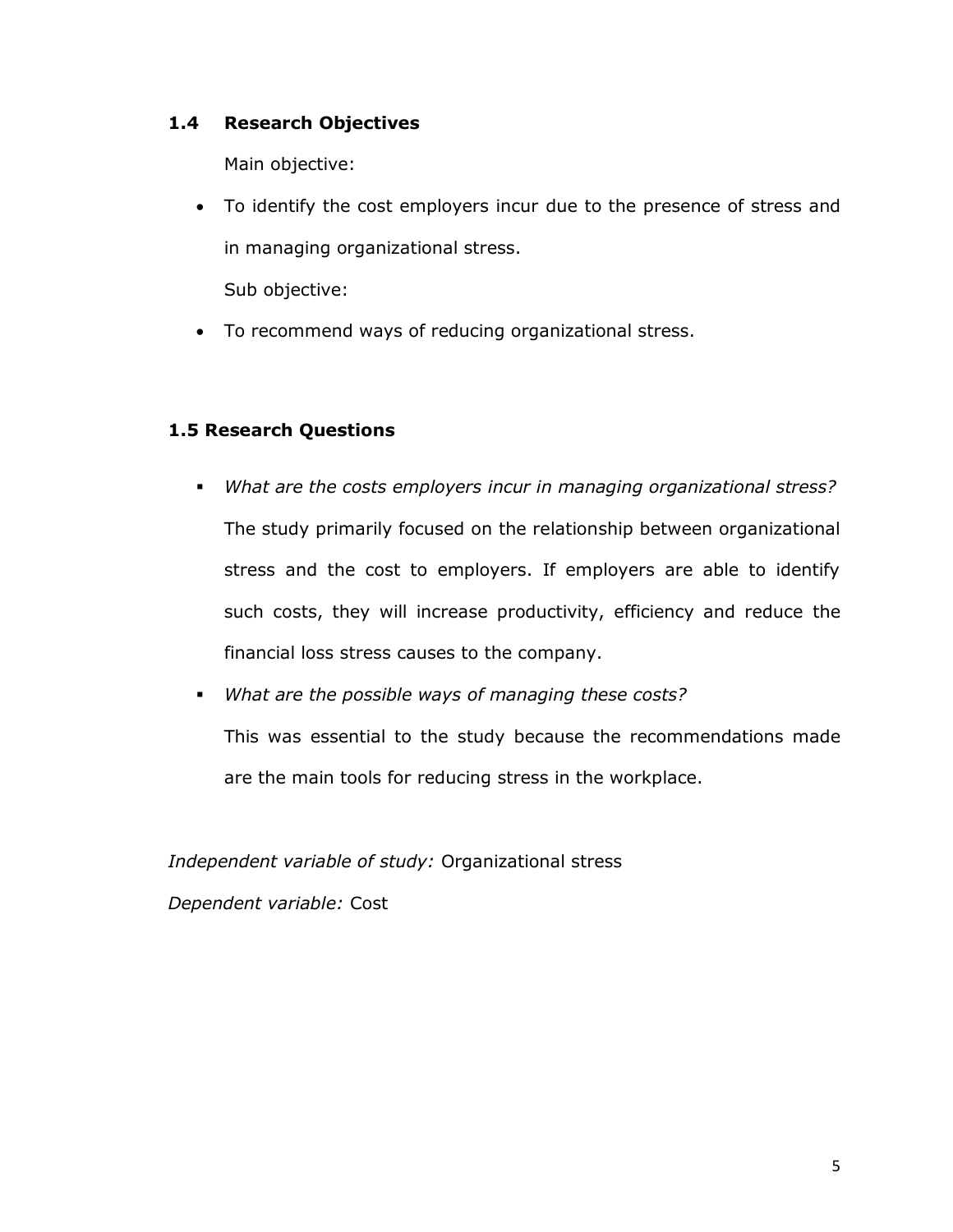### **1.6 Outline of dissertation**

*Chapter 1 Introduction:* This chapter provides an introduction and background of the topic. The problem statement, relevance and significance of the study are discussed in this chapter. In addition, the research questions and objectives are highlighted.

*Chapter 2 Literature Review and Theoretical Framework:* This chapter reviews existing literature related to organizational stress and the cost to employers. Examples of literature used include books, journals and other academic related articles.

*Chapter 3 Methodology:* This section of the study focuses on the sampling methods and size, tools for data collection, data analysis tools and ethical issues to be addressed in the course of the study.

*Chapter 4 Presentation of Data:* Data collected was analysed and interpreted in this chapter. Graphs and tables were developed to better understand the relationship between the data collected. The link between the literature review and the findings were established.

*Chapter 5 Recommendations and Conclusion:* Recommendations on how to curb stress were discussed in this chapter based on the findings of the study.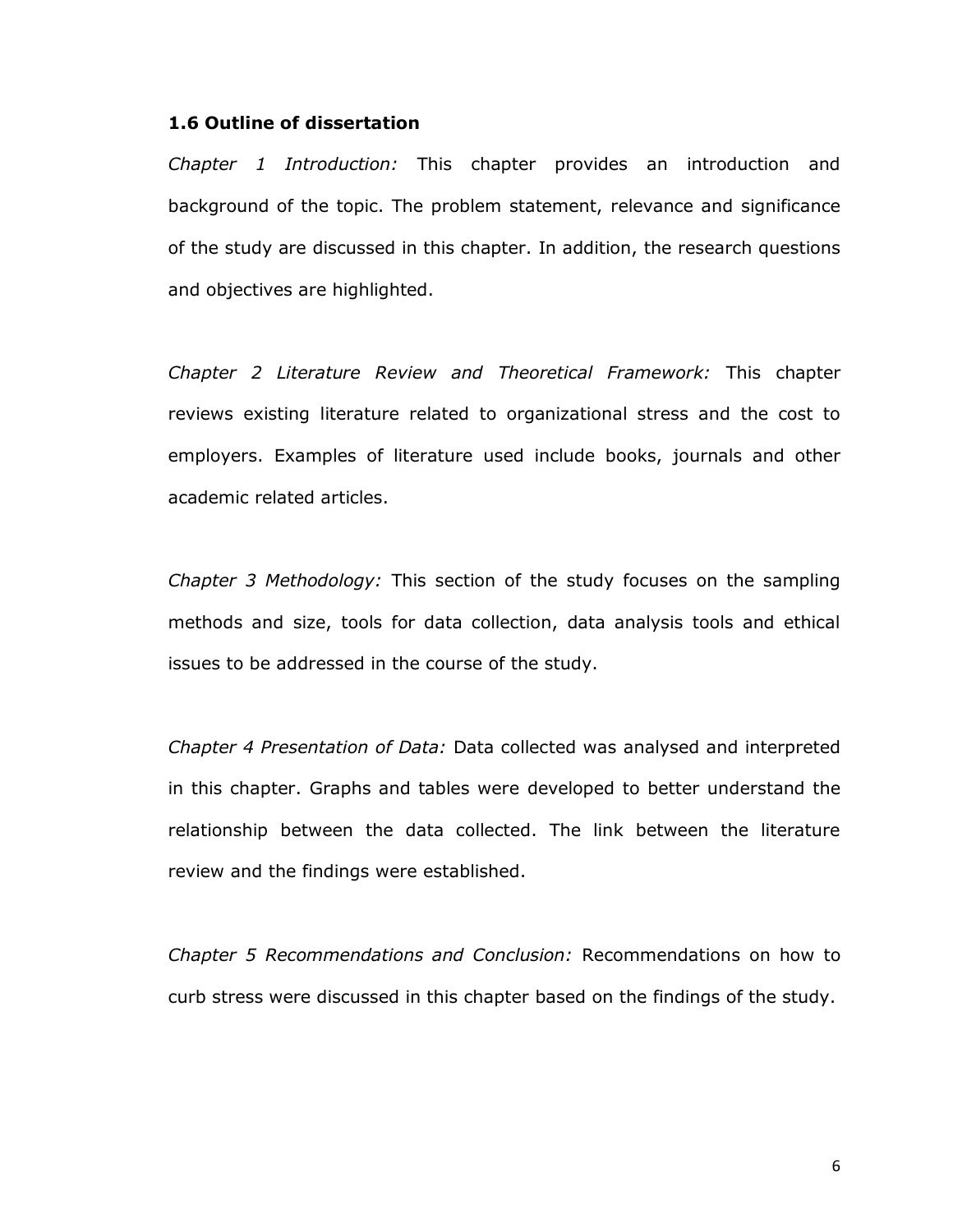### **CHAPTER 2**

### **2.1 LITERATURE REVIEW**

Stress is increasingly becoming accepted as a workplace phenomenon negatively affecting a growing number of people across the world (Cox, Griffith, Rial-Gonzalez, 2000). Globalization and increasing levels of competition amongst firms act as a catalyst of stress. Companies all over the world are striving to achieve a competitive edge and capture a significant share in the markets in which they operate and this has led to employees working tirelessly to ensure that their respective companies stay in the market. The amount of capital and resources being affected due to stress is rising alarmingly.

Employers have the greatest cost to incur in the event of stress. The main aim of this research is to find the cost employers are faced with in managing stress. In Canada, a survey was conducted by Statistics Canada, in which respondents were asked to indicate their level of stress at work; "this revealed that 38.8% of Canadians between the ages of 15 and 75 are slightly stressed at work, 25% are relatively stressed at work, while 5.4% are extremely stressed at work" (Statistics Canada, 2004).

*"Workplace stress costs U.S. employers an estimated \$200 billion per year in absenteeism, lower productivity, staff turnover, workers' compensation, medical insurance and other stress-related expenses. Considering this, stress management may be business's most important challenge of the 21st century"* (Maxon, 1999). What justifies this \$200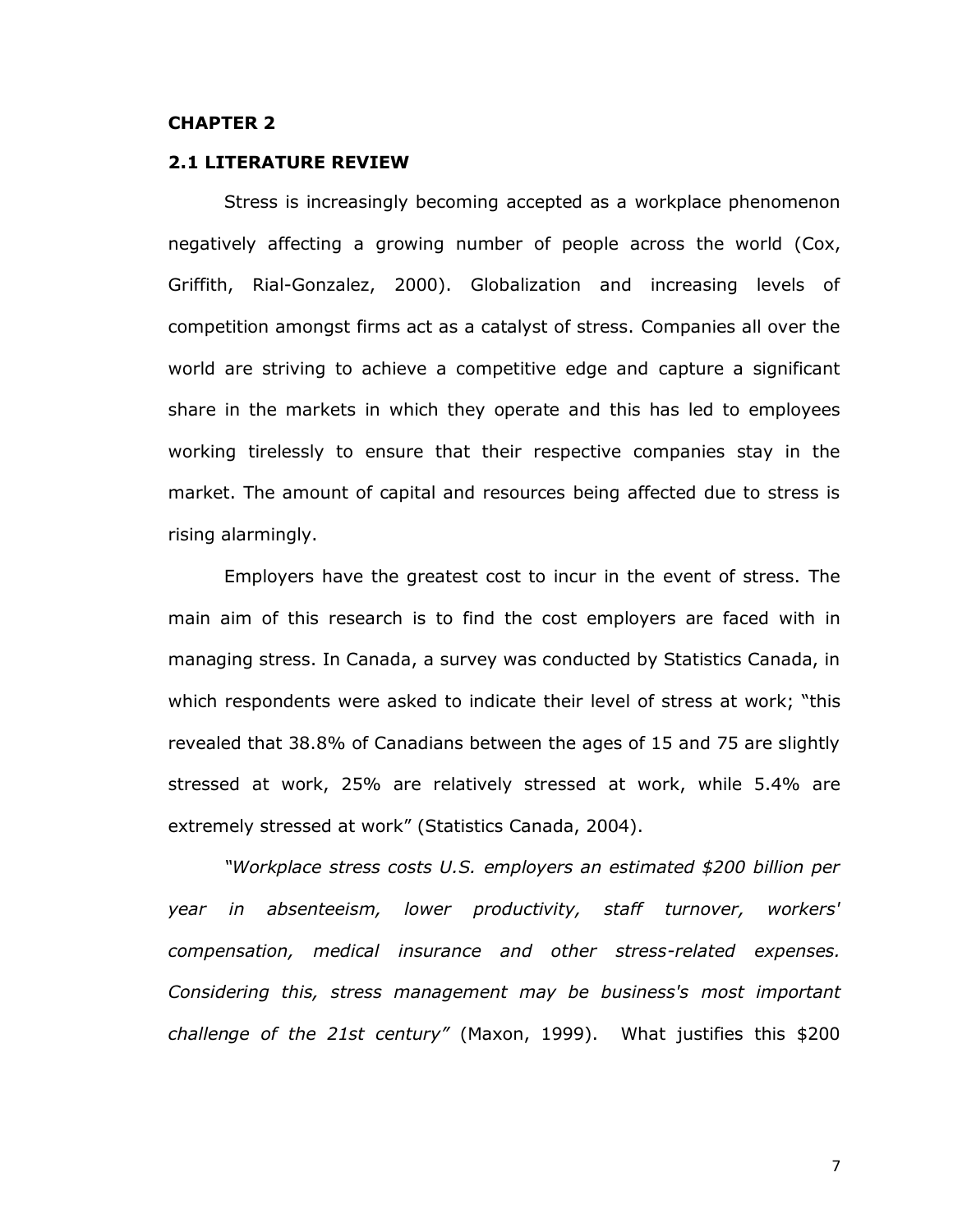billion spending and can it be reduced? If yes, what issues need to be addressed first?

In Ghana however, much work has not been done or made public on the costs employers face when managing stress and this is the gap the research sought to fill. Through this research, employers in Ghana will recognize the actual costs incurred in managing stress and be able to diverse ways of cutting down these costs.

Existing literature concerning stress has tackled diverse topics in the field of stress. To this end, the works of Brun (2006), Hoel et al. (2001) and Tangri (2003) were reviewed. Other works related to stress such as the various kinds of stress, the types of stressors, causes of stress and its related effects are highlighted in this chapter. Particular emphasis was placed on a model of stress developed by Robins and Judge (2007). This model was based on the works of other authors. This model of stress was analysed to identify lags and how the research sought to fill those gaps.

Literature proposes that organizational stress is a major problem in many organisations (Leka, Griffiths, & Cox, 2003). To this end, various works have attempted to assess the costs employers incur due to organisational stress. A research report on 'assessing the costs of work stress' by Brun (2006) asserts that costs incurred can be classified into two categories; macroeconomic and microeconomic costs of stress. The macroeconomic costs are incurred by a nation and are expressed as a percentage of Gross Domestic Product (GDP). The microeconomic cost on the other hand, arises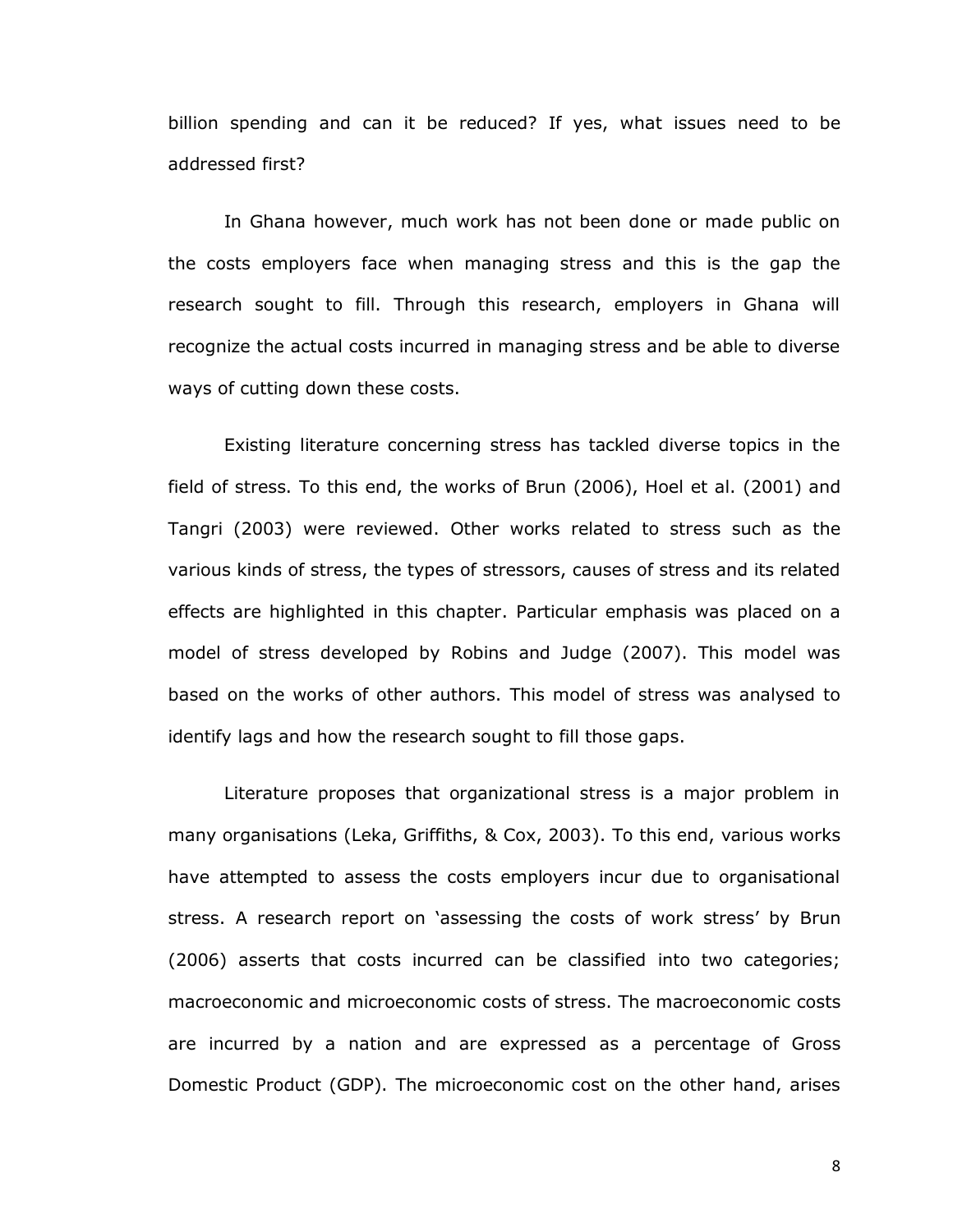from the amount of money spent by businesses; such as insurance costs, low productivity (Brun, 2006). The microeconomic costs remain the focus of this research. The microeconomic costs according to Brun (2006) can be tackled from two perspectives; absenteeism and presenteeism. Absenteeism is the "failure of an employee to report for or to remain at work as scheduled, regardless of the reason" (Cascio, 1999, p. 45). Presenteeism however takes the form of reporting to work but not being productive. The phenomenon of being at work but not working at one"s full capacity for health reasons is called presenteeism (Hemp, 2004).The research by Brun (2006), further classifies indicators for measuring costs into three broad categories; absenteeism costs, presenteeism costs and costs common to both absenteeism and presenteeism.

The conclusion of this report by Brun (2006) was that no tool exists for assessing the true cost of stress and to this effect a self-assessment tool was developed to enable organisations track expenses incurred from managing stress. To some extent the findings of Brun are true because the indicators which are being used to measure stress have little scientific value attached to them (Ramaciotti & Perriard, 2001).

Another comprehensive work worth mentioning is that of Hoel et al. (2001) on "The cost of violence/stress at work and the benefits of a violence/stress-free working environment'. According to Hoel et al., the estimations of costs of stress are somewhat vague because much of data are of poor quality and cannot be fully trusted and the connection between cause and effect is not clear. The report further advocates that comparisons of data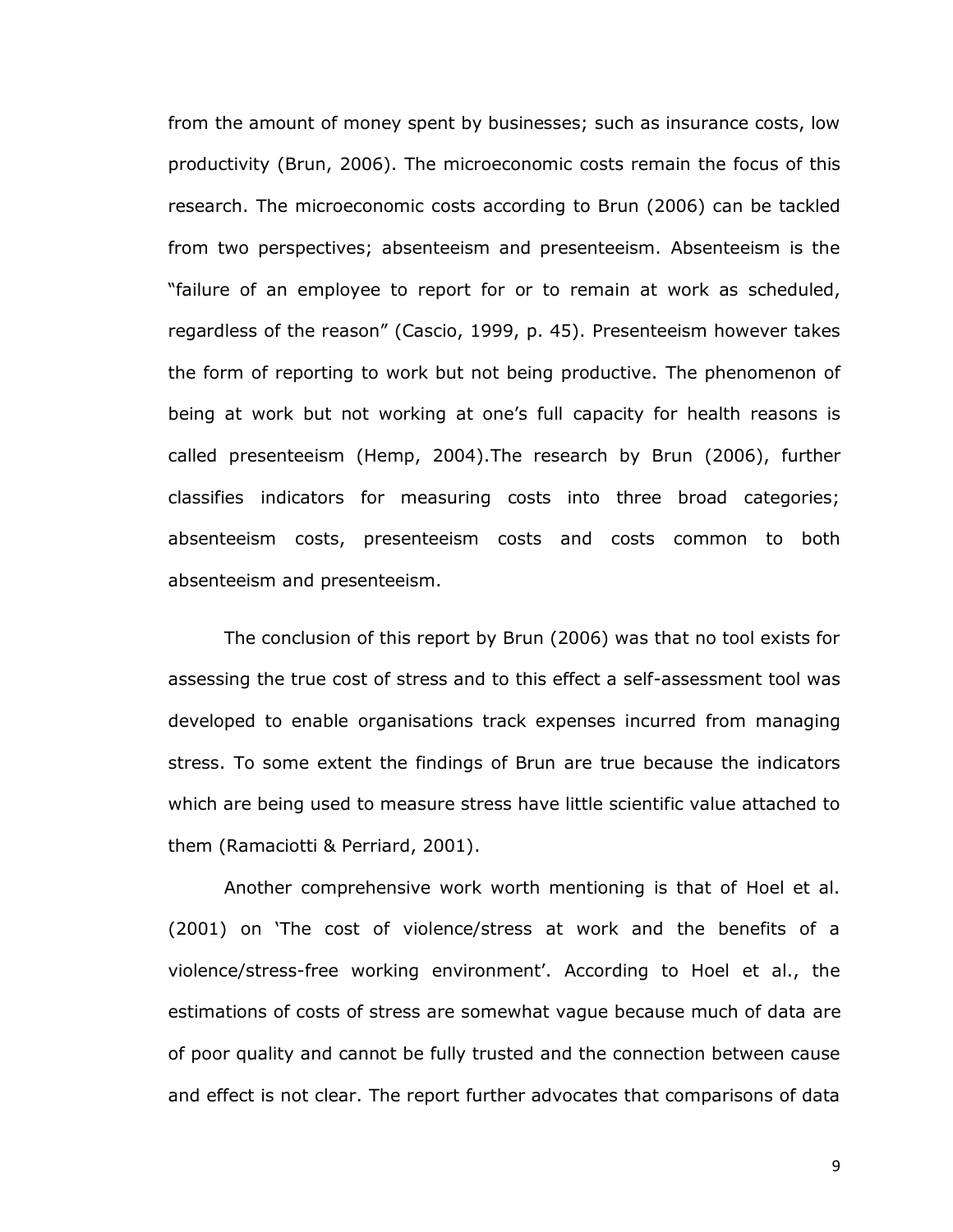cannot be done between nations and the different sectors with the issue of stress because of differences in wages and benefits (Hoel at al., 2001). The above reasons are valid because these challenges do occur, however the cost to be identified is to serve as way of letting employers know the damage stress does to companies and why it is necessary to focus on minimising to it.

Hoel et al. further categorises the costs of stress to the individual and to the organisation. The costs to individuals include psychological effects such as depression and anxiety, physiological (that is, when accidents occur) and the health related costs. In England, a study conducted in 2000 by the Confederation of British Industry indicates that about 30% of all sick leaves are related to stress (Hoel et al., 2001). That of the organisation includes absenteeism, turnover and financial loss. Another important factor which is mentioned is the fact that "less evidence is available for newly industrialised and developing countries" (Hoel et al., 2001, p. 63). This research will therefore focus on Ghana as a developing country and the cost employers incur in managing stress. The categories of costs to employers; physiological, psychological and health related were adapted in this study. The main focus however, was the costs to be incurred by the organisation (employers) not employees.

In relation to the cost incurred by employees, five major categories of cost due to employee turnover have been identified from literature; employee termination costs, costs relevant to the vacant position, hiring costs, training costs and overall financial losses (Tangri, 2003). Even though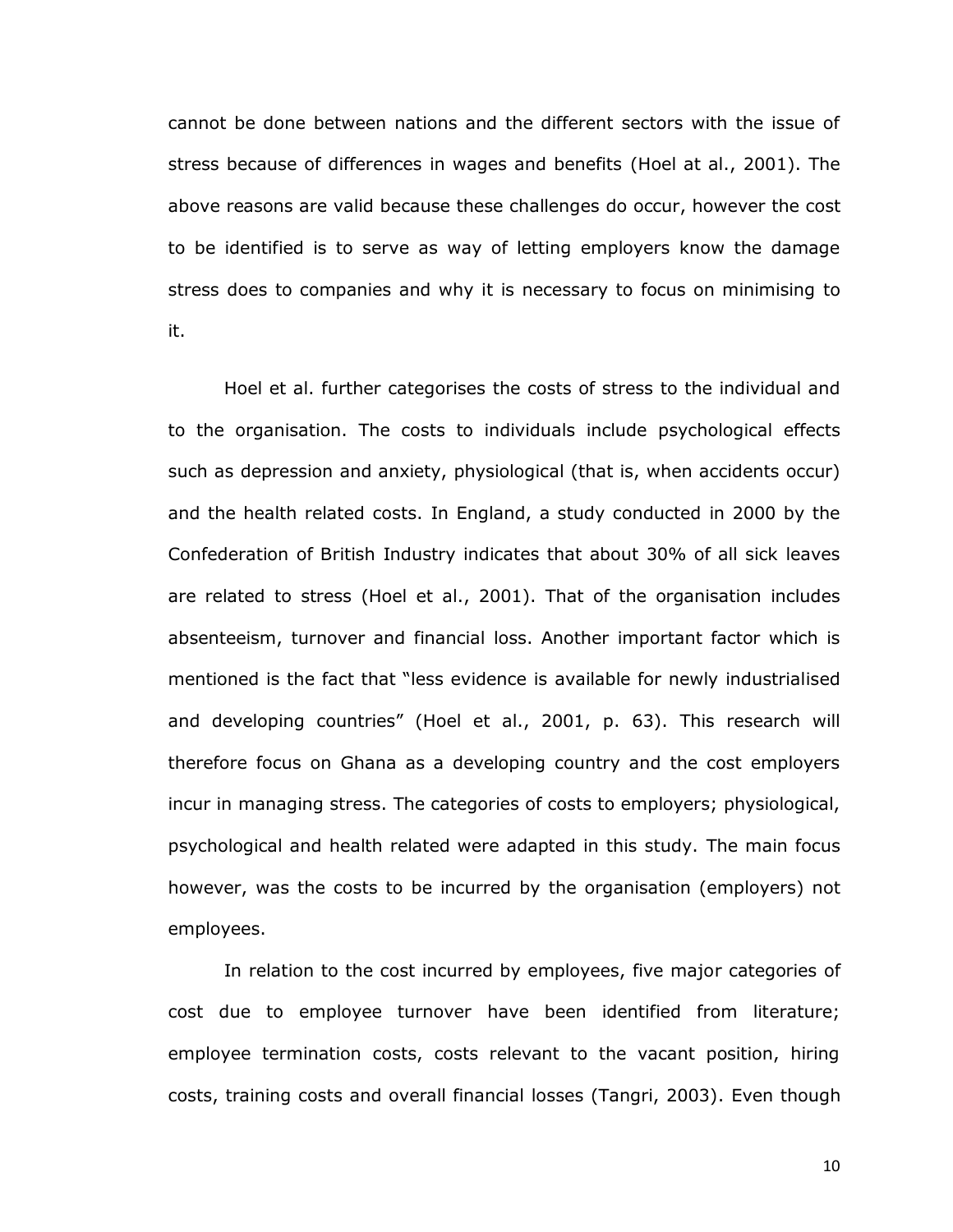these costs are present and can be accounted for, the research did not focus on these.

The effects of organizational stress have also been identified as absenteeism, compensation claims, disputes and grievances, accidents, human errors, conflicts and interpersonal problems, violence, client service issues, resistance to change and finally, the loss of intellectual capital (Kalia, 2002).

The various literature described above provide comprehensive information on the cost employers face as a result of stress. The measure and estimates of costs have been fully defined well distinguished.

#### **2.2. Types of stressors**

Stressors are the environmental factors which we respond to. The different types of stressors are acute, chronic and episodic stressors.

*Acute stressors:* They occur as a result of an immediate change or a switch over to an unpleasant situation. "Acute stressors are the briefest and often involve a tangible threat that is readily identified as a stressor" (Cordon, 1997, p.1). In an organization, an example of an acute stressor would be a job interview. Similarly, another example would be the anxiety one experiences when in situations such as making presentations to a committee.

*Chronic stressors:* These occur as a result of repetitive actions. These kinds of stressors are always present. "Chronic stressors are those of a longer duration and are not readily identified as stressors because they are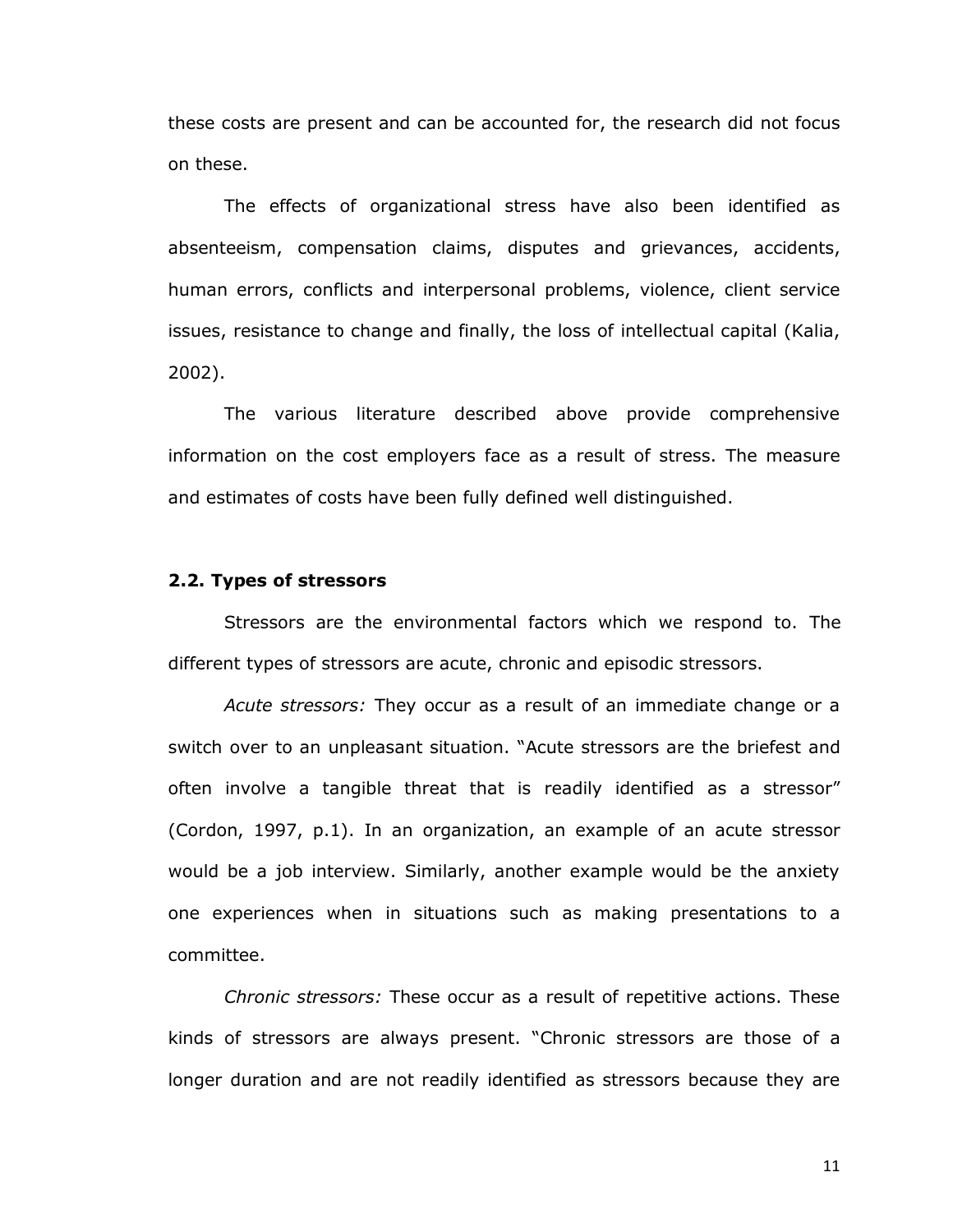often ambiguous and intangible" (Cordon, 1997, p.1). Working long hours and excessive workloads are examples of chronic stressors.

*Episodic stressors:* These stressors are periodical that is, they occur within specific intervals. For instance, an accountant goes through episodic stressors at the end of every month due to payment of salaries. Managers might also undergo episodic stress at annual general meetings due to pressure from board of directors.

#### **2.3. The different types of stress:**

There are four (4) different types of stress namely eustress, hypostress, distress and hyperstress. Hyperstress will be considered for this research. A brief description will be given of the first three and the last will be considered. Figure 2.1 is a representation of the levels of stress against the performance of an individual. The different types of stress are represented in the diagram with eustress having the highest level of performance.



#### **Figure 2.1**

\*Melhuish. The relationship between pressure, performance and stress. (1978); (Cited in Cranwell-Ward & Abbey, 2005, p. 125)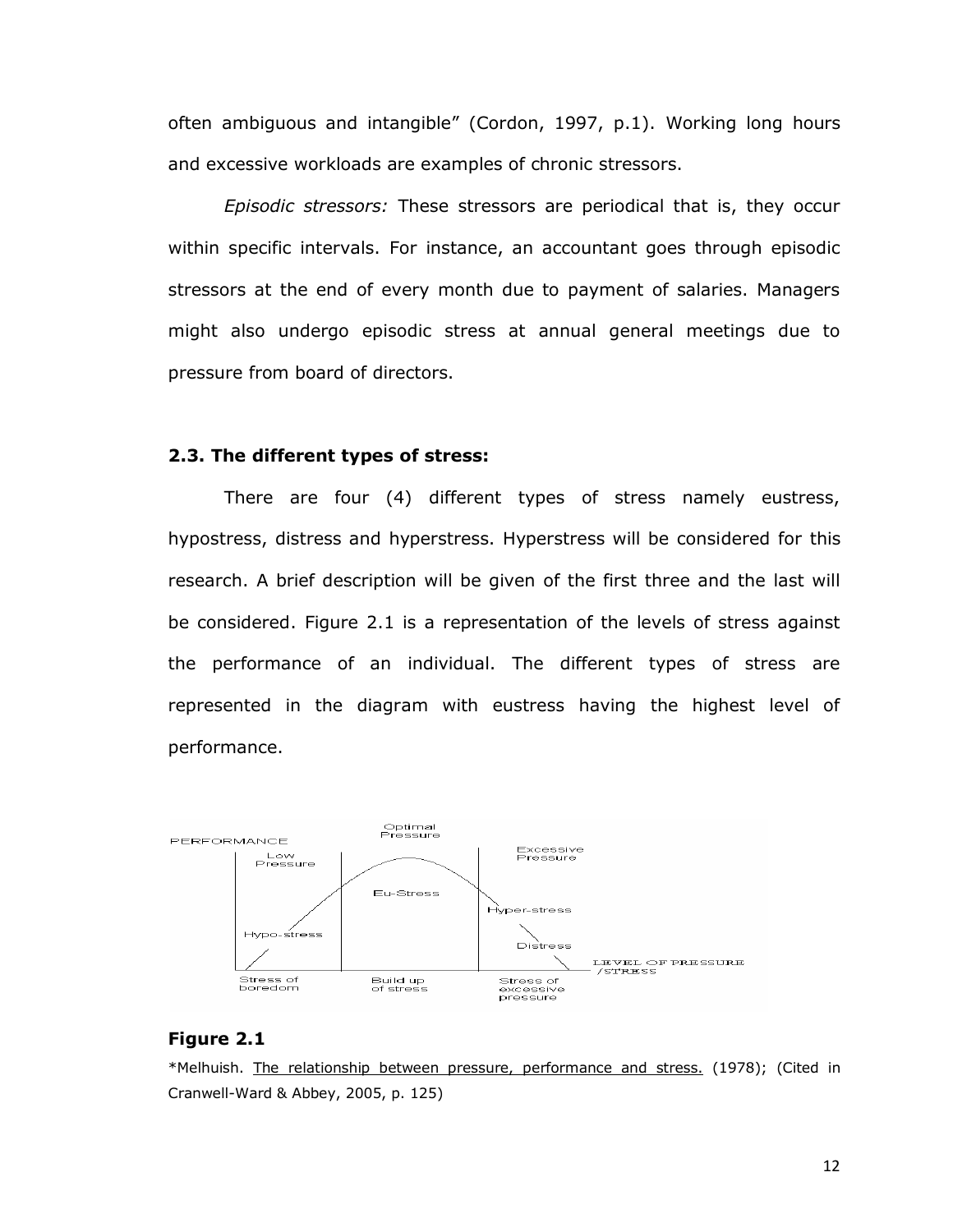*Hypostress:* This is the stress an individual faces as a result of doing nothing. This occurs when one is in an unchallenging job or performing tasks repeatedly. "Hypostress is what happens when you suffer from extreme boredom, or when you have nothing in your life that stimulates you anymore" (King, 2006, p.1).

*Eustress:* This is described as the positive form of stress. Eustress drives people to work and perform tasks tirelessly; tasks which when completed provide a great deal of satisfaction. Examples of such stress include graduating from college; in this example, an individual will undergo eustress which will cause him or her to work harder. Closely linked to this positive stress is the negative kind of stress; distress.

*Distress:* This is a negative form of stress and is the opposite of eustress. The body undergoes this kind of stress when there are constant or radical changes and there is a need for adaptation or alterations. There are two types of distress: chronic and acute stress. Examples of such stress include anxiety, depression and troubled relationships.

*Hyperstress:* Prolonged working hours, excessive workloads and unstructured jobs are a few of the factors that trigger this kind of stress. This is the opposite of hypostress and a negative form of stress. The most common sufferers of hyperstress are people who try to juggle or multitask such as working mothers; juggling a career, marriage and raising children simultaneously. Hyperstress if not addressed can lead to severe and chronic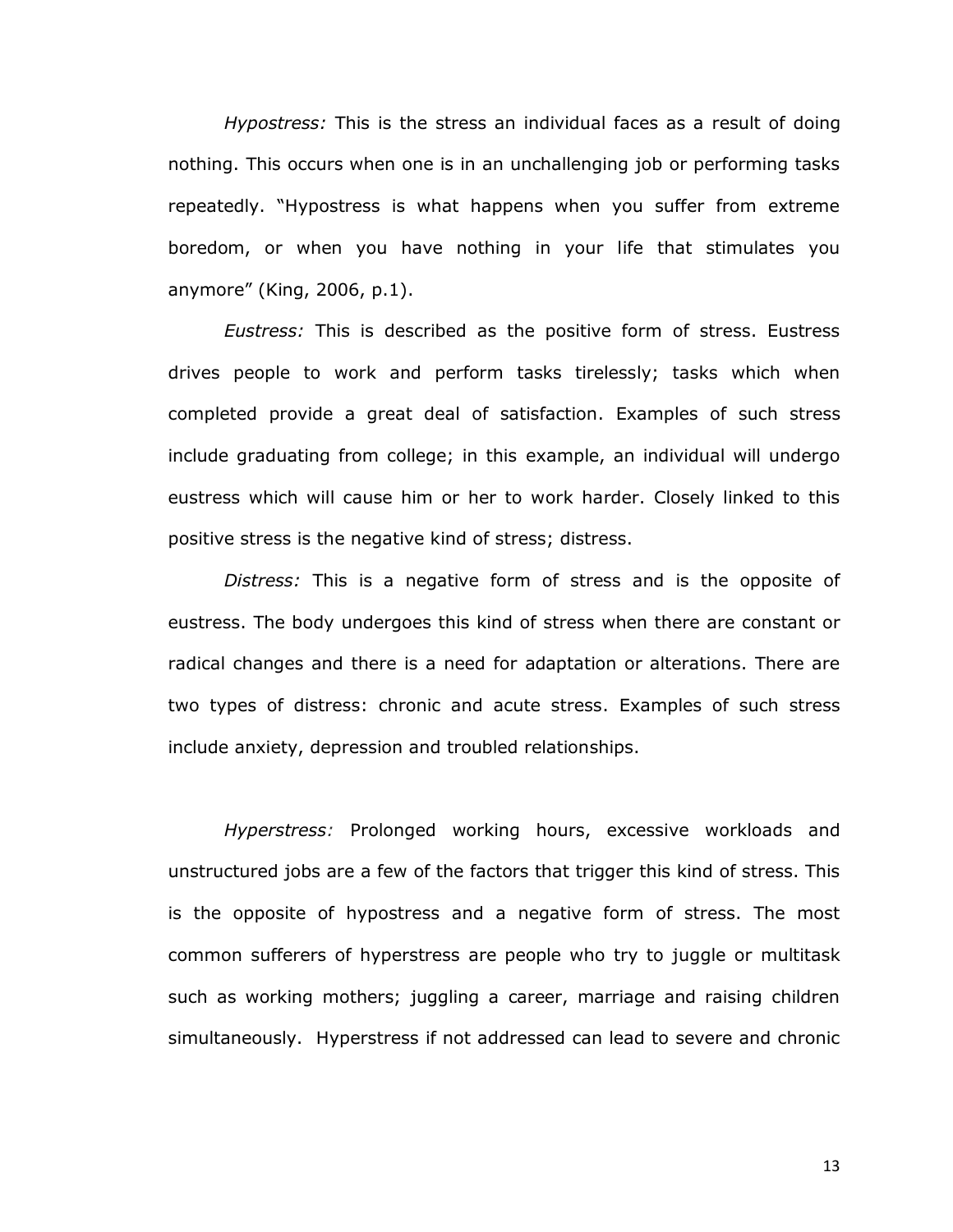physiological and psychological reactions. It sets an individual on the edge and makes one very sensitive emotionally and mentally.

Hyperstress is likely to occur in organizations and affect the performance of workers if not identified and curbed at the beginning stages. If for instance, an individual has to meet a deadline and has excessive workload, hyperstress is likely to occur. It is ideal that employers identify this kind of stress before they set in and take root in the operations of an organization. Individuals who occupy management positions are also likely candidates of hyperstress since they are tasked with the responsibility of effectively co-ordinating the affairs of the various departments.

#### **2.4. Causes of stress in organizations:**

The causes of stress in workplaces has been extensively researched on to better understand the reactions of persons and also to find ways of curbing them. The causes of stress need to be identified to enable employers make recommendations which will produce lasting and effective results.

*Organizational structural factors* such as adverse working conditions are potential causes of stress. Excessive noise, extreme temperatures, poor lightning, or overcrowding, can be a source of job-related stress (McGrath, 1978). Whilst some organizations pay careful attention to workspace design, others do not. Other structural factors such as staff rules and regulations, poor reward systems, and lack of clear career path not only exert stress on the individual, but also stifle imagination.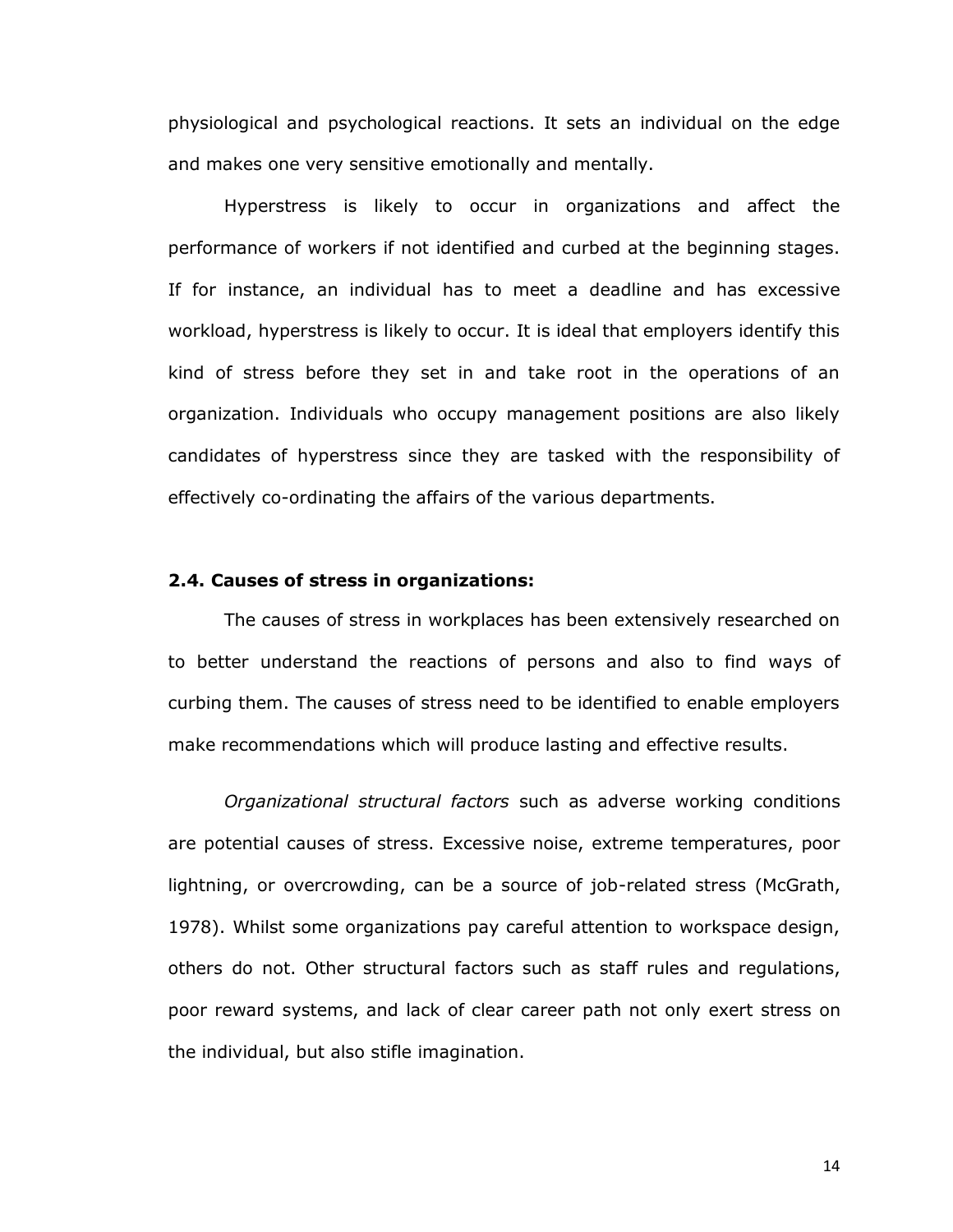*Workplace bullying* is defined as *"a repeated, health-harming mistreatment of a person by one or more workers that take the form of verbal abuse; conduct or behaviours that are threatening, intimidating or humiliating; sabotage that prevents work from being done; or some combination of the three. Perpetrators are bullies; those on the receiving ends are the targets"* (Namie & Namie, 2009, p.3). Examples of workplace bullying include constant criticism, public humiliation and being overruled or marginalised. Workplace stress can take shape of a chronic stressor and take toll on the actions and effectiveness of employees.

*Poor job design:* Job design is basically the specification of the contents, methods, and relationships of jobs in order to satisfy organizational requirements of the job (Buchanan, 1979). Employees who find themselves in organizations with no structure or poor job design are likely to suffer from stress; especially when the organization is resultoriented and demands are many. In creating job designs, employers are to ensure that employees understand their roles and responsibilities to ease the stress of having challenges.

*Excessive workload:* Employees confronted with workloads beyond their capacity are subject to stress. Productivity in the event of excessive workload is greatly reduced.

*Work Relationships:* Relationships developed with colleagues is a potential cause of stress. It becomes one when negative relationships are formed; that is, employees do not co-ordinate effectively amongst each other. This can exert stress on an individual since there is no flow of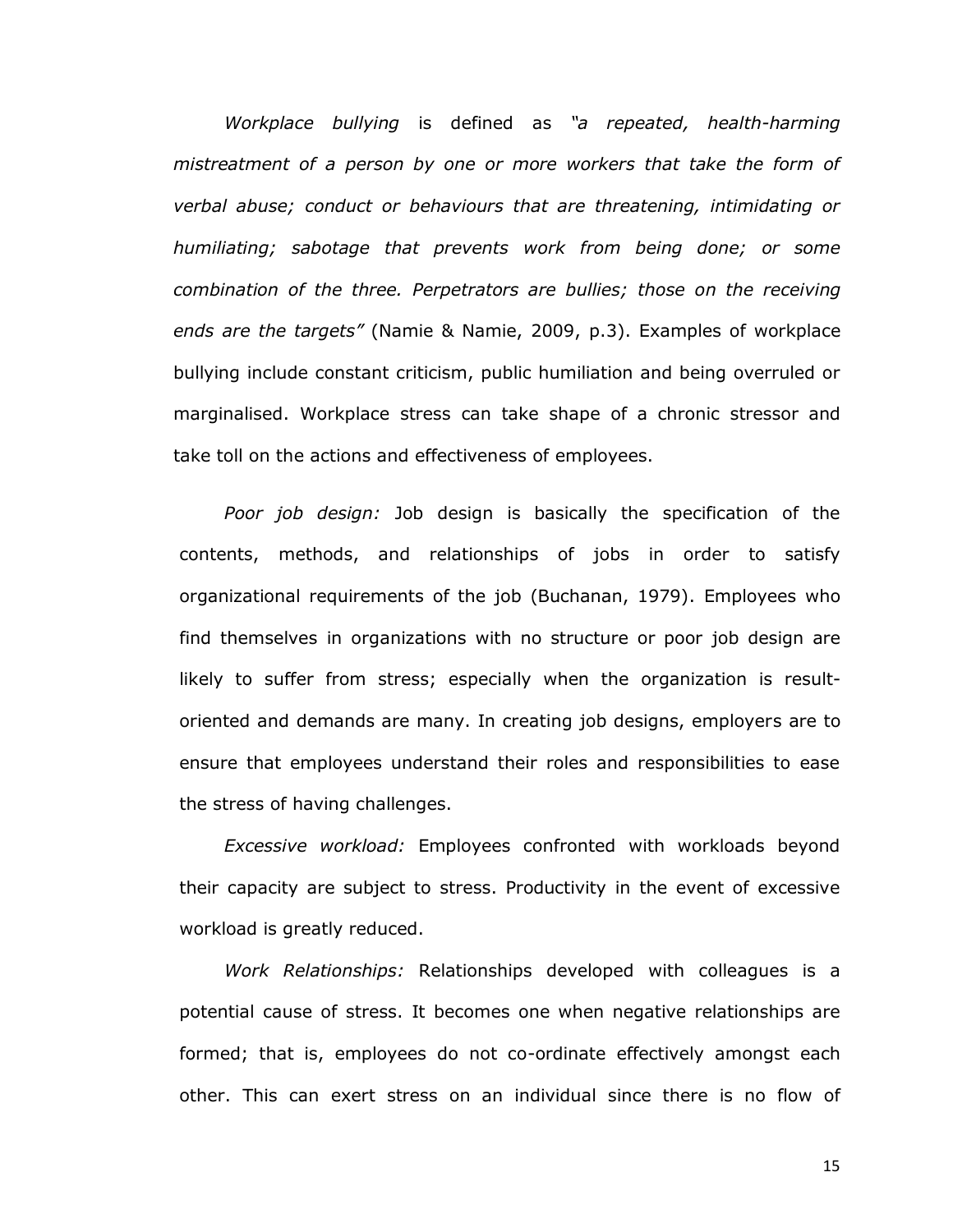communication, negative attitude towards work and constant bickering among employees.

These causes discussed are common in most organisations. They are however not rated according to the most prevalent in organisations. This research highlights the most dominant causal agent of stress and then makes recommendations. The section that follows discusses the effects.

## **2.5 Effects of stress**

*The individual:* Literature identifies the effects of stress under two broad headings; on the individual and on the organization. The effects on the individual will be discussed briefly.

*Physiological effects:* Malfunctions of the heart, kidney, liver and stomach can occur as a result of stress. "Research also shows that prolonged levels of stress increase the chances of heart disease, brought about by a combination of behavioral and physiological reactions to stress" (Medibank Private, 2008, p.6).Other physiological responses are restlessness and insomnia. Some physiological responses such as excessive sweating, high blood pressure and acne occur in some individuals. These effects are mostly health related.

*Behavioural effects:* These include becoming violent, drug and alcohol addicts and accident prone. This directly affects how well employees can perform their jobs. This is manifested in inability to make decisions, forgetfulness, hypersensitivity and passiveness (Fisher, Schoenfeldt, & Shaw,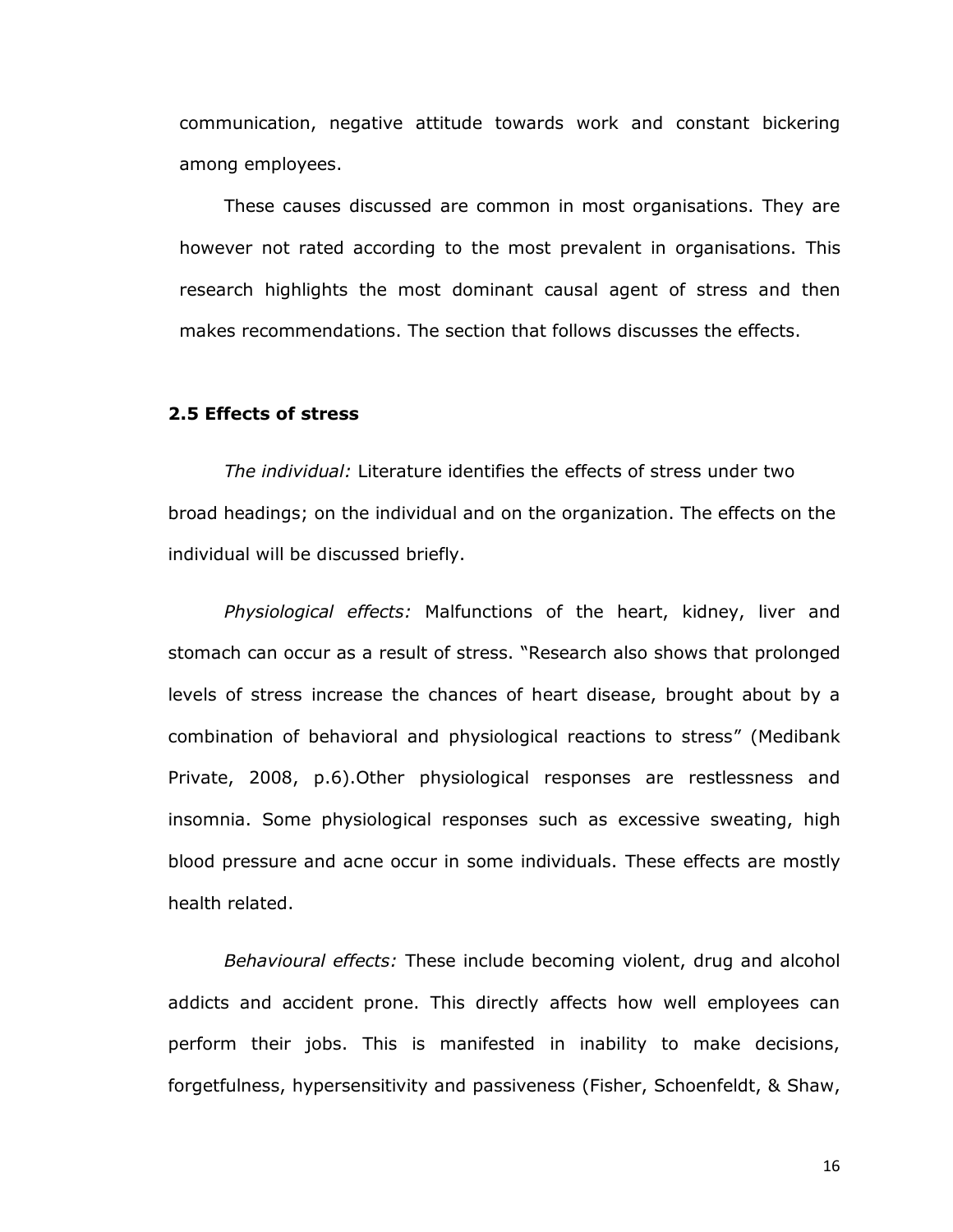1990). Using the case of companies which are process-oriented, for instance manufacturing companies, accidents may occur when employees are overwhelmed with the magnitude of work and are stressed out.

*Psychological effects:* Psychological effects of stress are very common in organizations and take the form of depression, anxiety and nervousness. "When a person's psychological balance is affected and he continues working, there may be an observable decline in his performance given the state of his psychological health" (Brun, 2006, p.22). Employees that experience stress are likely to get the feeling of low job satisfaction.

## **2.5.1 Effects on the Organization:**

The harm stress causes on an organization is the main focus of this research. The ripple effects of stress on the employees are multiple and diverse. Usually when employees experience serious problems, the organization also suffers (Fisher, Schoenfeldt, & Shaw, 1990)*.* Those to be discussed in this section however are low productivity, absenteeism, conflicts, turnover and lack of commitment. Unhealthy organizations do not get the best from their workers and this may affect not only their performance in the increasingly competitive market but eventually even their survival (Leka, Griffiths, & Cox, 2003).

*Low productivity:* The level of productivity in organizations decreases when stress sets in. Employees are not able to able to meet the requirements and expectations of employers. The implications are that the organization is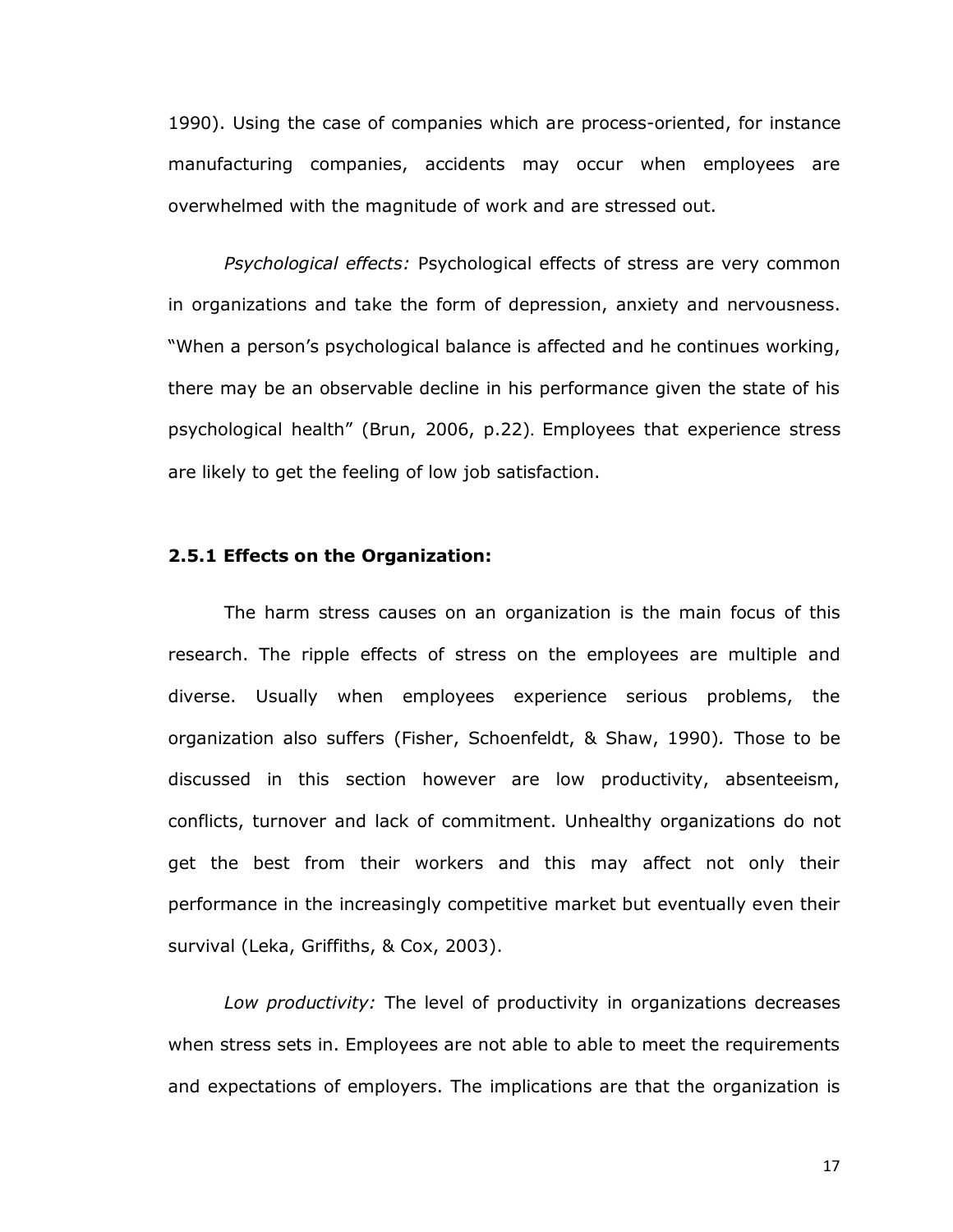faced with the challenge of not being able to meet demands of customers. Marketing and advertisement firms for example base their operations on creativity and innovation, low productivity in such firms reduces business performance.

*Conflicts:* Conflicts can occur across and within departments as a result of stress. Stress can cause job dissatisfaction which will eventually lead to conflicts. Stressed individuals are not fully committed to the operations of the company and this can bring about conflicts when individuals have to work in teams or groups.

*Turnover:* Excessive stress eventually leads to turnover. Employees quit their jobs due to frustration in search of better ones. Turnover has some ripple effects associated with it. These include the recruitment costs incurred when hiring new employees. Also, such costs take the form of advertisement, selection as well as the cost of training and development (Hoel et al., 2001, p. 43).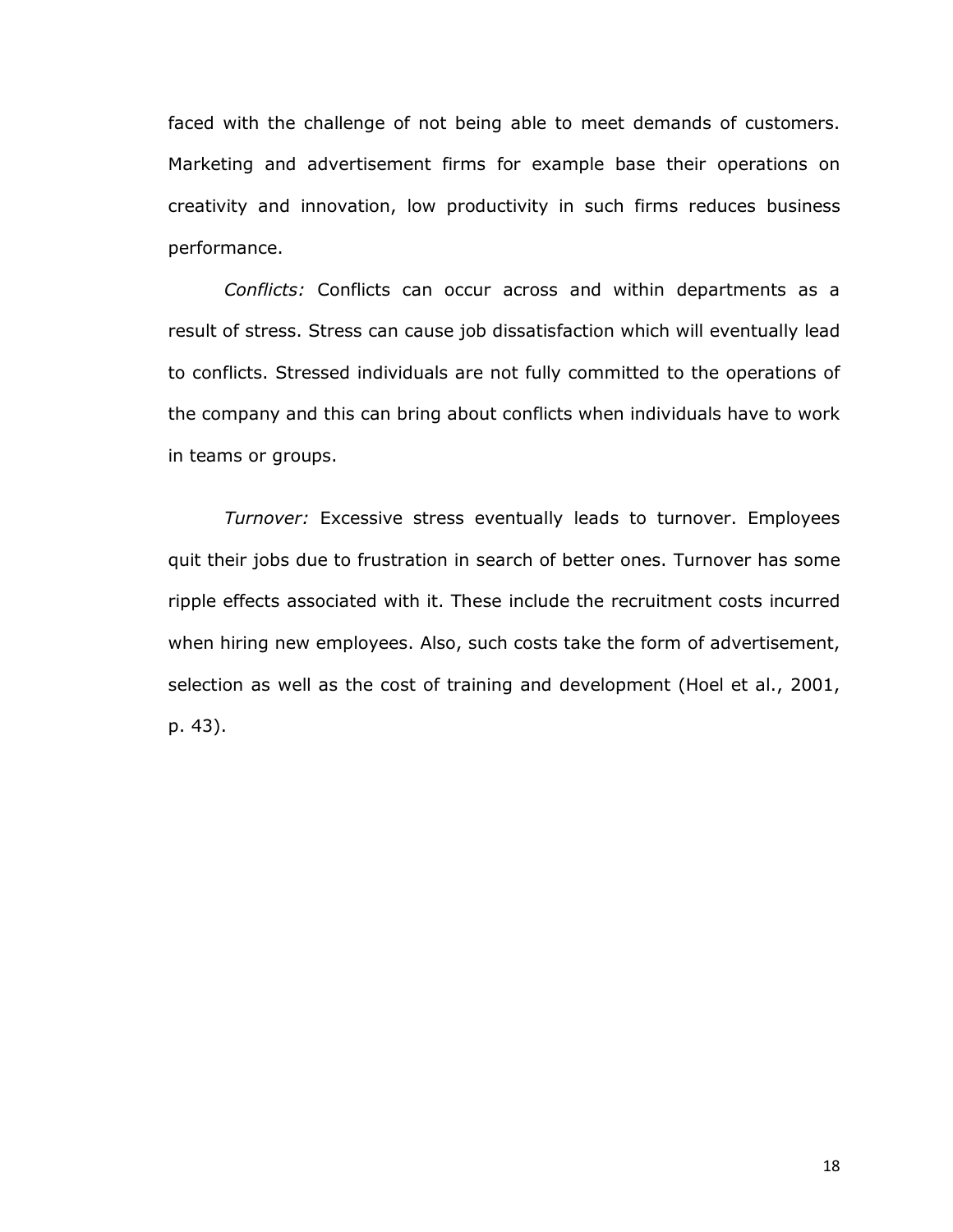## **2.6 Theoretical framework**

#### **Model of stress**

## **Potential sources Consequences**



## **Figure 2.2**

\* Robins P. N. And Judge A. T. Organizational Behaviour (12<sup>th</sup> edition). (Pearson Education Inc., New Jersey, 2007). Page 667.

Figure 2.2 is a model that attempts to explain the potential sources of stress to individuals and the different effects experienced. This model was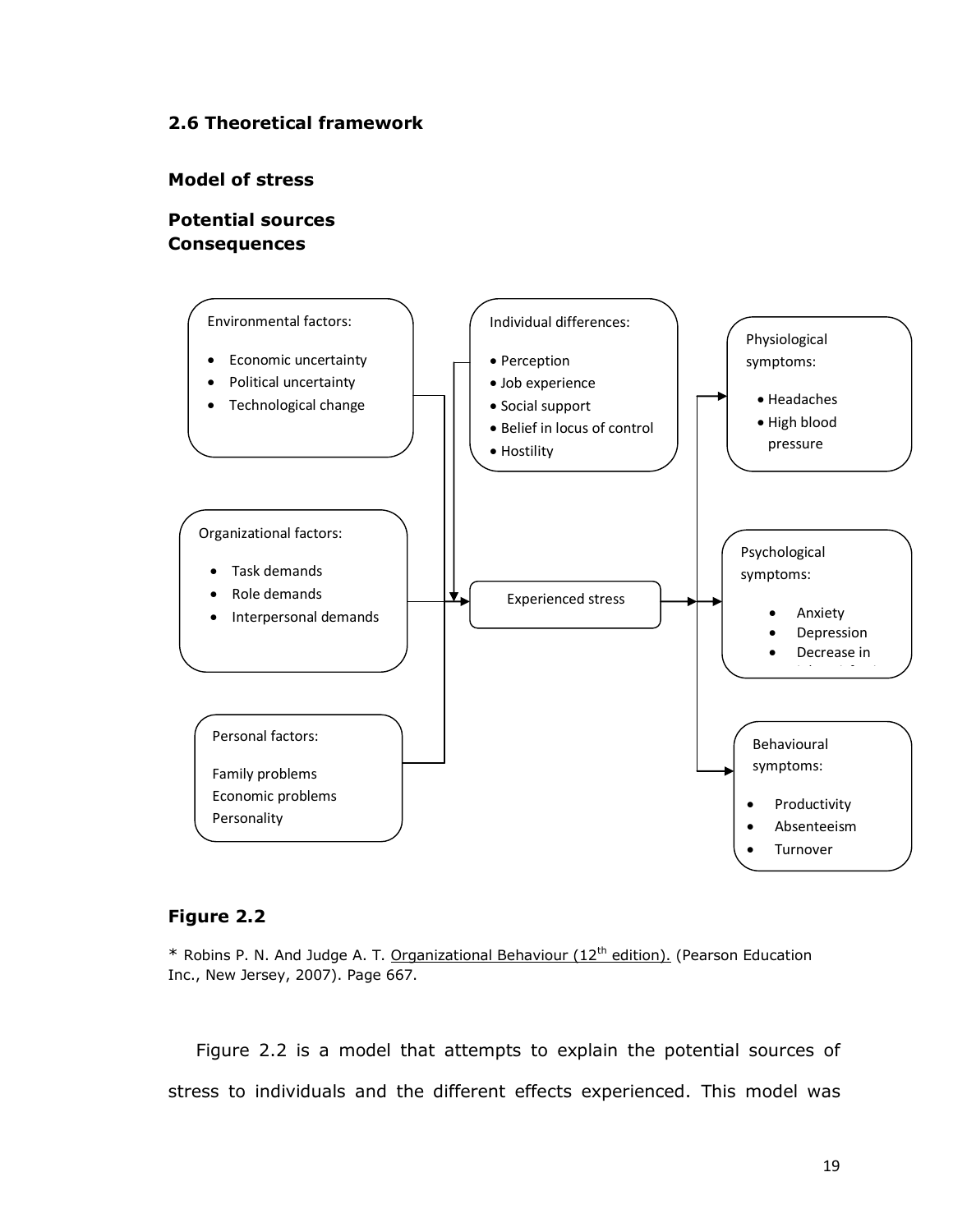developed by Robins and Judge (2007) based on the works of Parker and DeCotiis (1983), Parasuraman and Alutto (1984) and Kahn and Byosiere (1992). The model by Robins and Judge clearly outlines the sources of stress as environmental factors, organizational factors (which is our focus for the study) and personal factors. People react differently to stress and different things may act as causal agents of stress for different people. For these potential sources to materialise as stress depends on individual differences such as perception, job experience and social support as stated in the model. Consequently, the effects of stress are physiological symptoms, psychological symptoms and behavioural symptoms all on the individual. This model however does not include the cost to employers or organizations. When does the organization come in and what costs do they incur? That is what this research sought to identify. In the next section (2.7), some of the costs identified by literature will be discussed.

## **2.7 Cost to employers (Qualitative and Quantitative)**

The qualitative costs identified from literature include lack of passion, low commitment towards work, high turnover and premature retirement.

*Lack of passion:* Employers who feel constantly stressed out through job duties start to be less passionate about their jobs. They lose interest gradually and then fail to see the reason to work hard to achieve the goals of the company. "Employee passion results from the overall satisfaction with the organization, its policies, procedures, products, and management practices" (Zigarmi & Houson Dobie, 2007, p. 2). Passion drives excellence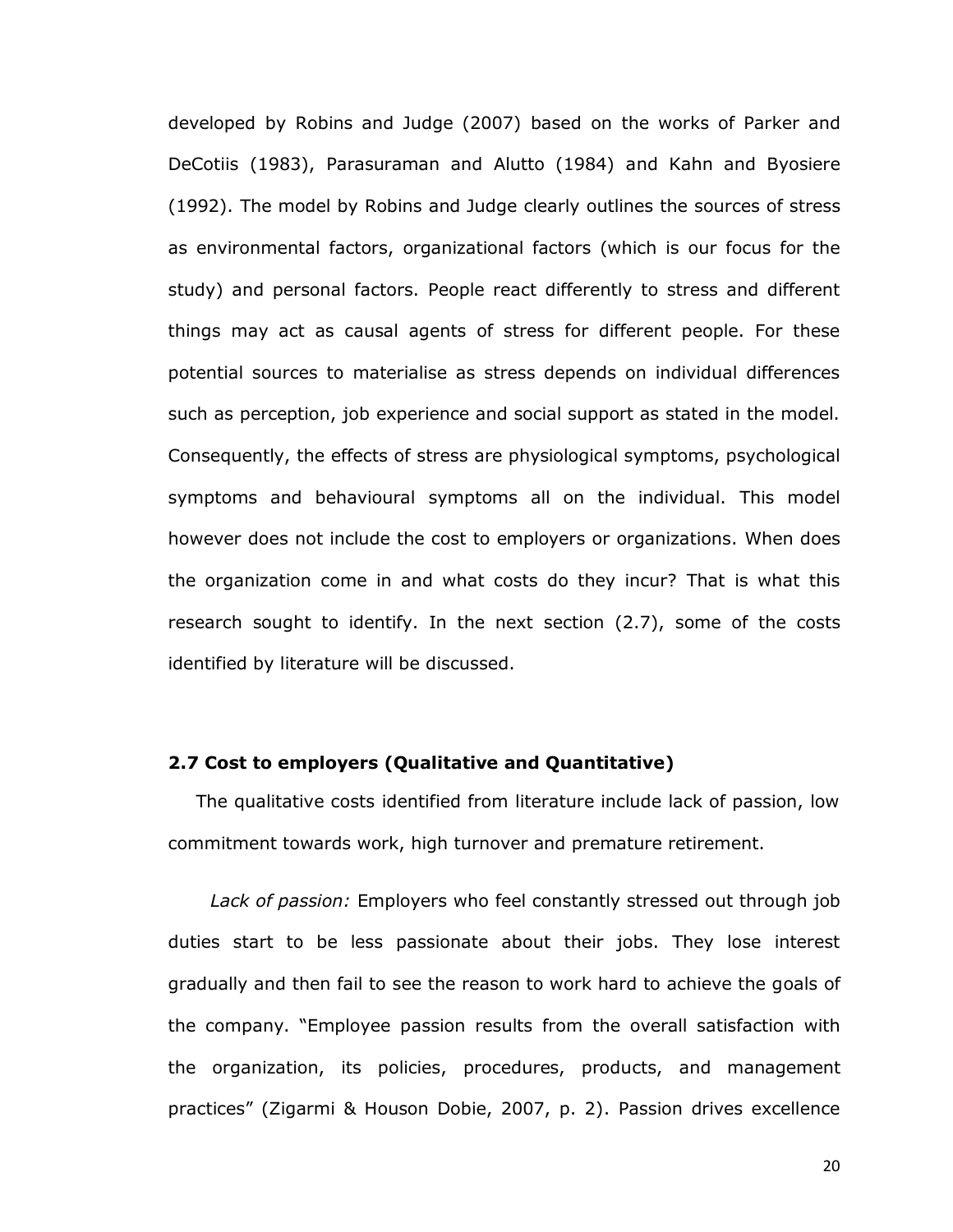and creativity in various organizations and can be measured through absenteeism, productivity and retention. Although a figure cannot be assigned in terms of passion, employers need to pay attention to it.

*Low commitment towards work:* Similarly, employees who are stressed out by organizational factors show low commitment to work. A stressed person undergoes both mental and physiological problems and this affects his or her personality leading to low commitment towards work.

*High turnover:* In the context of this study, turnover refers to the rate at which employees quit their jobs. "High turnover ultimately affects organizational goals and objectives" (Subha & Shakil, 2009, p. 1). As employees continuously quit their jobs, employers are not able to meet their set targets and this act as a setback.

The quantitative costs of stress for this research were classified in monetary terms. Some of the costs which can be classified quantitatively are health costs and turnover and replacement costs (both monetary). This research however classifies only health costs in monetary terms.

*Health costs:* "Although information on the costs of work-related stress is scarce; where available, costs appear to be high. The main portion of the cost is determined by the absence and by disability resulting from psychological (health) problems" (Eurofound, 2007, p. 28). With the introduction of the National Health Insurance Scheme in Ghana by the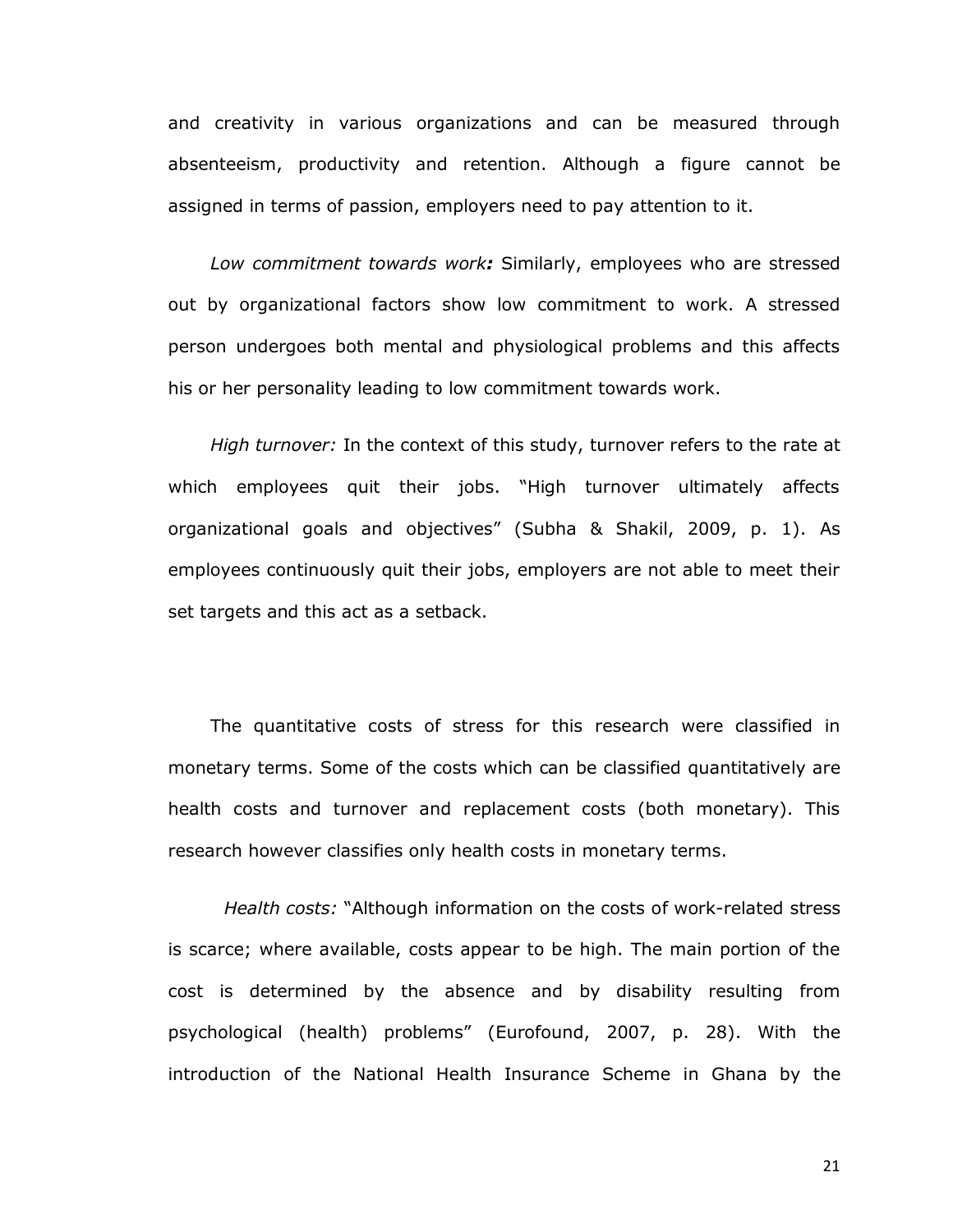government, these health costs have reduced. However, poor service such as delay in submission of claims by service providers long hours spent by clients to receive services, forces some employers to still bear the health costs of workers (Ghana Web, 2008).

*Replacement costs:* The costs employers incur in recruitment is a factor which needs to be addressed. When an employee resigns, the position that was occupied will determine the cost of replacing him or her. For instance, senior level executives who quit their jobs will lead to employers spending more money in recruiting another. Replacement costs "primarily comprise recruitment costs in the form of advertising and selection as well as the cost of training and development" (Helge, Kate, & Cooper, 2001, p. 43).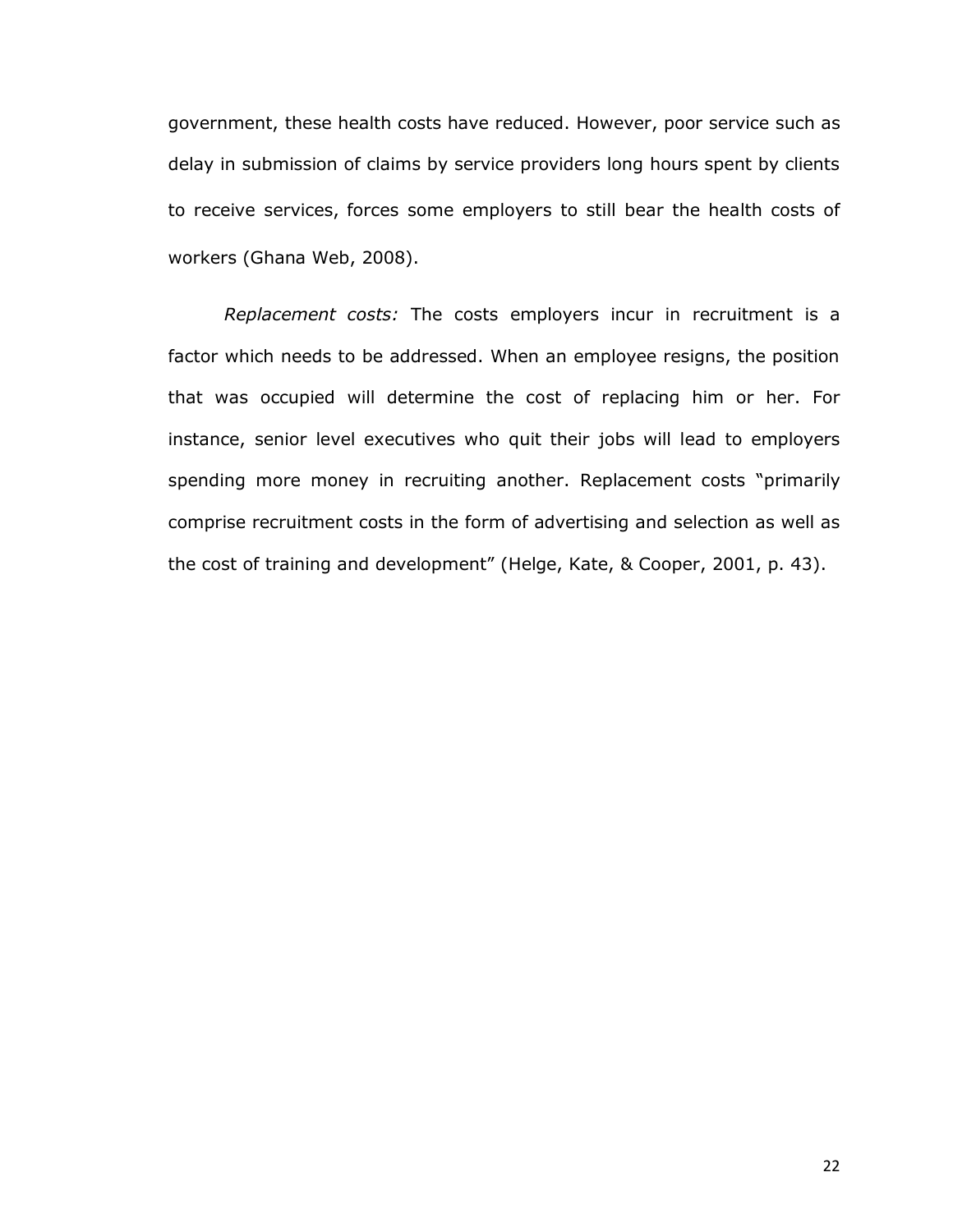#### **CHAPTER 3**

#### **METHODOLOGY**

#### **3.1. Introduction**

The research approach, tools for data collection, sampling method, data analysis tools and ethical issues are discussed in this chapter. The chapter gives reasons why these particular methods were chosen and define the variables in the study: "organizational stress" and "cost". The participants chosen for the study are thirty (30) employees of Airtel Ghana Ltd and fifty (50) employees of PZ Cussons. Four (4) HR professionals and a Managing Director were also selected. A total of 5 companies were therefore used for this study; Airtel Ghana Ltd, Ramada Resort, PZ Cussons, Osiadan Manufacturing Company and Ashesi University.

### **3.2. Operationalization**

*Organizational stress:* "The reactive response from individuals when presented with tasks beyond their ability in the workplace. This stress is unavoidable due to the demands of the current working environment (Leka, Griffiths, & Cox, 2003, p. 8).

*Cost:* The cost in this context is that which employers incur in managing workplace stress. This will be classified into monetary and non monetary terms.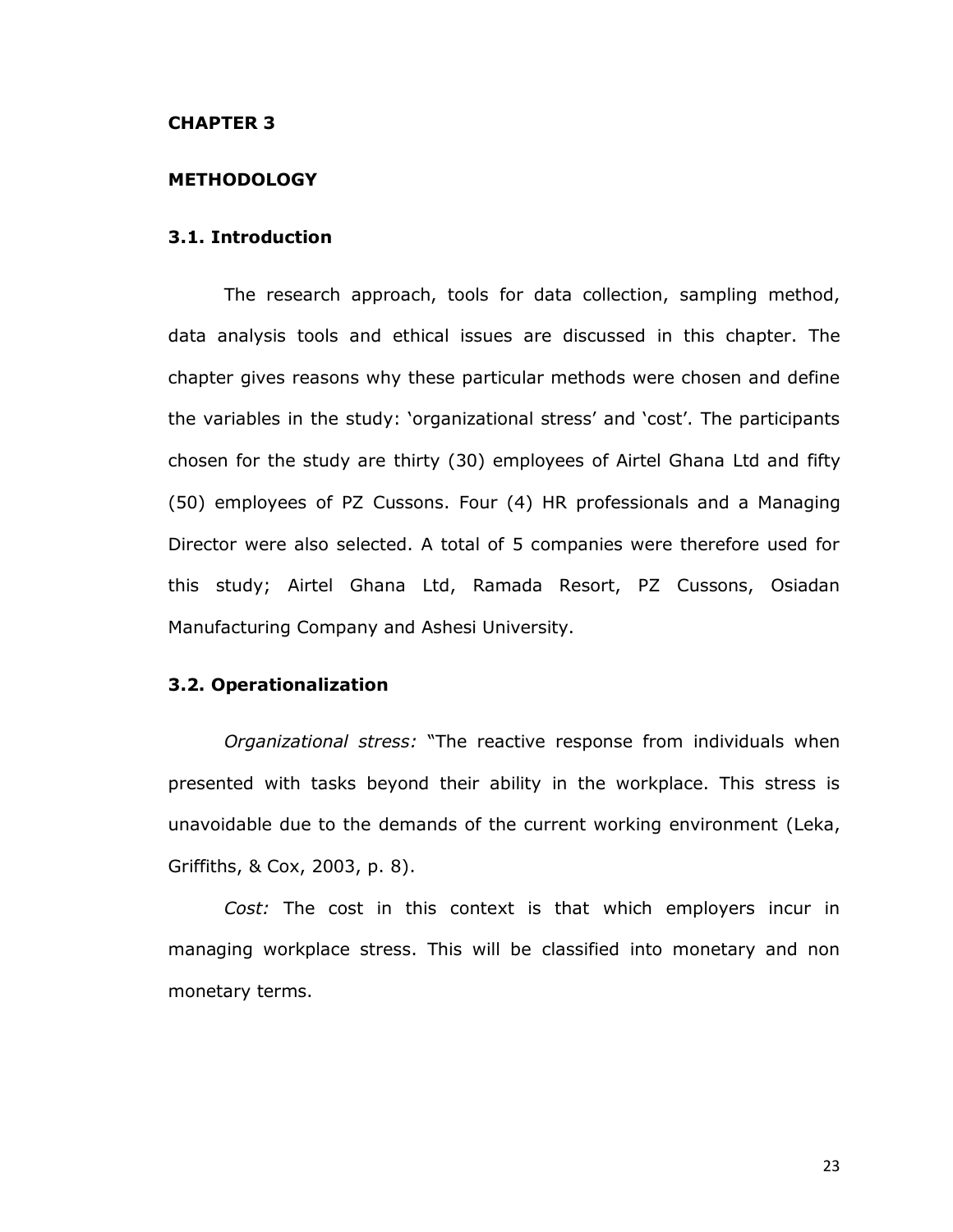*Productivity:* For the purpose of this study, productivity was defined as the amount of goods and services an employee produces in a specific amount of time.

#### **3.3. Study Design**

The companies chosen for the purpose of the study are Airtel Ghana and PZ Cussons. Airtel Ghana Ltd is a telecommunication firm and PZ Cussons is a consumer product manufacturing company. Fifty (50) employees from PZ Cussons and thirty (30) from Airtel Ghana Ltd were chosen. The employees of the various organizations chosen cut across different departments to enable representativeness and diversity of the results obtained. Four (4) HR professionals and a managing director were also interviewed so that the true cost of stress being incurred by companies could be quantified in monetary terms. These professionals cut across different industries; hospitality, manufacturing, education and telecommunication. The questionnaires were issued out to the employees and interviews were mainly directed towards the HR professionals. The HR professionals were from the following companies; Ramada Resort Accra, Airtel Ghana Ltd, PZ Cussons and Ashesi University College. The Managing Director was from Osiadan Manufacturing Company.

All the companies are located in Ghana since the research seeks to address costs incurred by companies in Ghana. Also, the companies have been chosen from different industries (consumer products; PZ Cussons and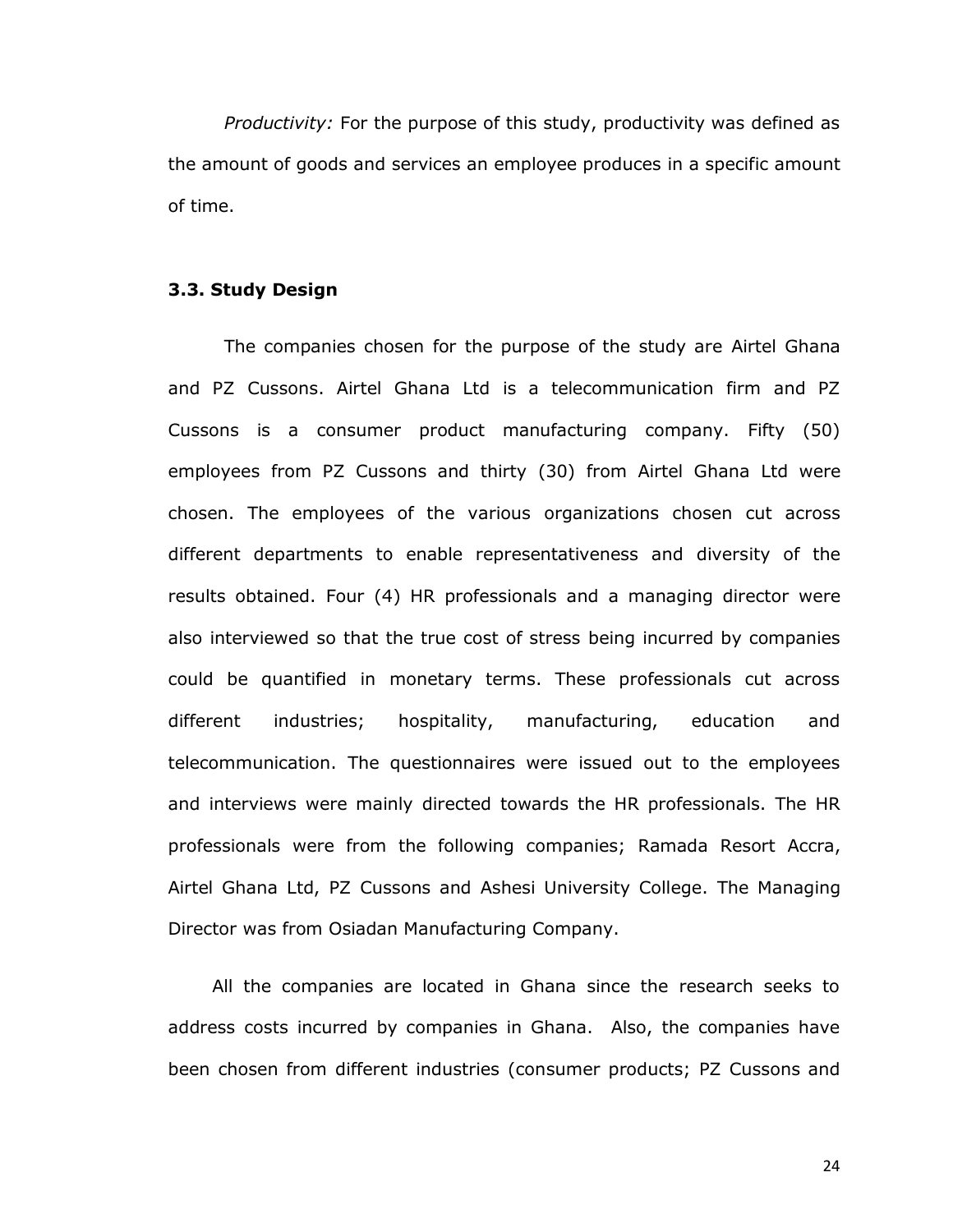telecommunications; Airtel Ghana Ltd) to allow for better representativeness. To add to, these companies can be broadly categorised under service (Airtel) and product-oriented (PZ) industries. Human resource (HR) professionals and an employer (managing director) were also interviewed in the course of the study to broaden the scope of the study and not limit the findings. These participants were from Ramada Resort, Osiadan Manufacturing Company, Ashesi University, Airtel Ghana Ltd and PZ Cussons.

#### **3.4. Research approach**

The study is guided by the works of Brun (2006), Hoel et al. (2001) and Tangri (2003). This made the kind of approach adopted a deductive one. A deductive approach leads to a researcher being able to test the hypothesis with a specific data (Trochim, 2005). The research additionally, was an exploratory study which was built on a relationship between two variables; "organizational stress" and "cost". What is being explored is the particular amount of cost employers face in managing stress. Other factors such as the causes and effects of stress were identified.

#### **3.5. Qualitative and Quantitative Research**

At the end of the study, the findings are classified quantitatively and qualitatively; that is, in monetary and non-monetary terms respectively. The qualitative costs of workplace stress according to literature are lack of passion, psychological effects on the individual and conflicts just to name a few. These factors even though being classified qualitatively were quantified to allow better analysis of data collected. For instance, if the highest level of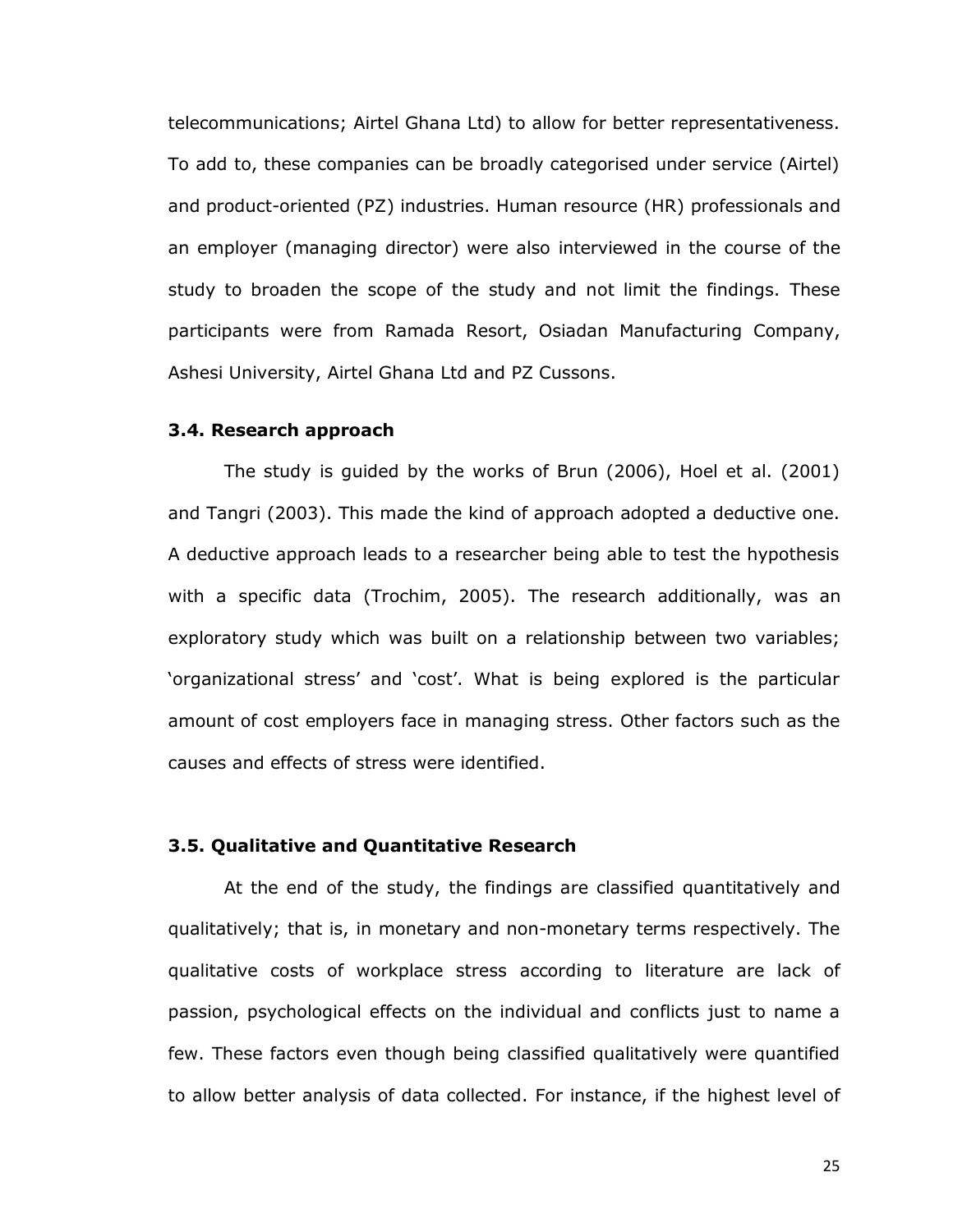passion in Airtel is 10, the level to which passion drops was sought. The works of Brun (2006), Hoel et al. (2001) and Tangri (2003) quantified health costs in monetary terms. The research therefore adopted this approach and health costs were represented in monetary terms.

#### **3.6. Sampling Method**

The companies used for the study were PZ Cussons and Airtel Ghana Ltd. These companies were chosen based on the willingness of participants to share information. PZ Cussons was chosen due to the large number of employees in the company; four hundred (400). Airtel was also chosen due to its large employee size; three hundred and four (304). These employees of these two companies aided in filling the questionnaires and the large number enhanced representativeness. The HR professionals and employers were also sampled based on the willingness to participate and share in-depth information about the research topic.

Additionally, the choice of these companies was based on the nature of the service or product being offered to the general public. To this end, 2 service providers were chosen, Airtel Ghana Ltd and Ashesi University College and 2 product manufacturing and distribution companies; Osiadan Manufacturing Company and PZ Cussons to strike an even balance. The fifth company Ramada Resort was both a service (hospitality) and product (restaurant meals) provider. This mode of selection made the findings of the study more representative.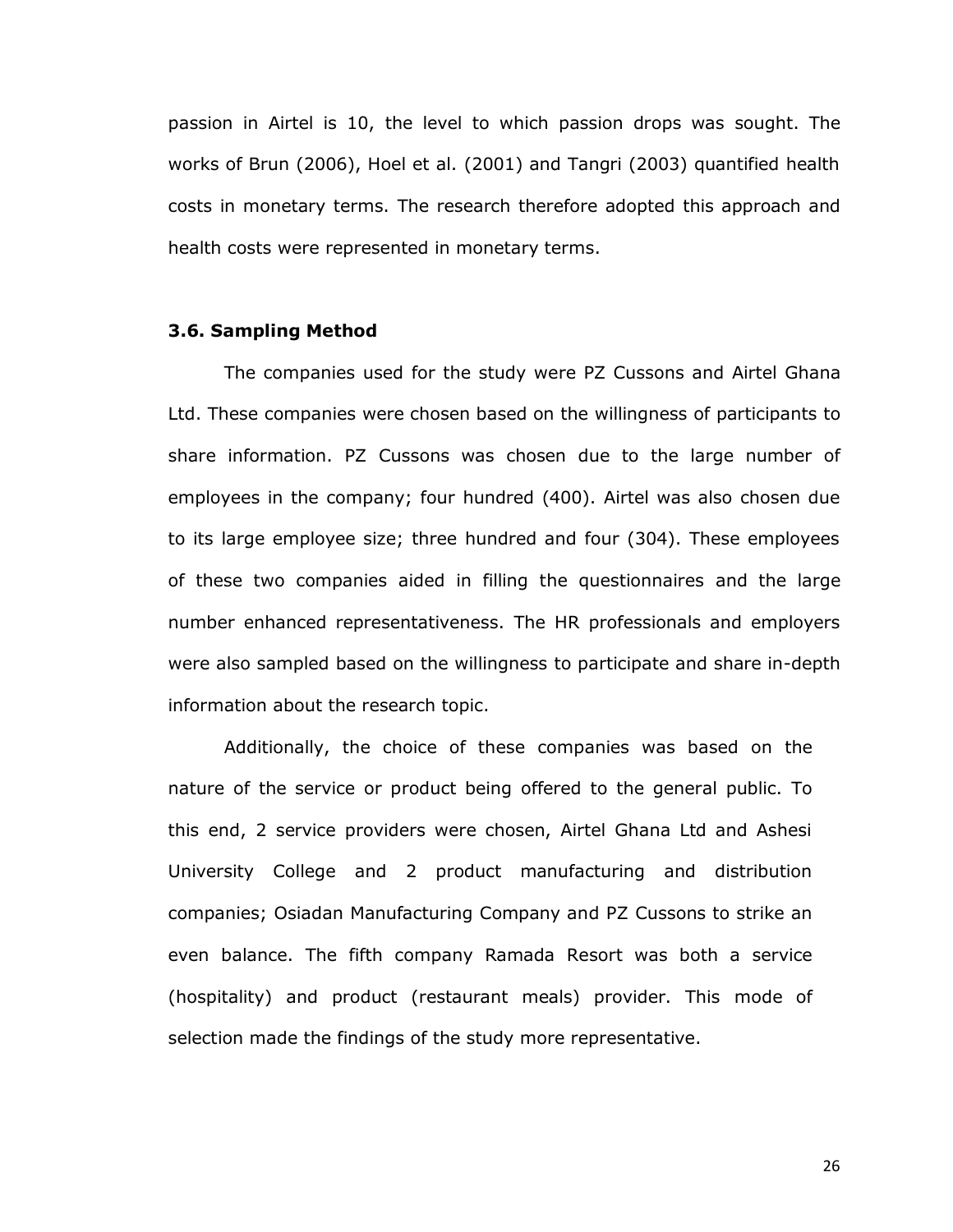This method of sampling is therefore purposive sampling. In purposive sampling, a researcher samples with a purpose in mind. Usually, the researcher would have one or more specific predefined groups (Trochim, 2005). The participants of the study were therefore individuals who had relevant information and knowledge about the area of study; HR.

#### **3.7. Data collection**

### **3.7.1 Data collection tools**

Interviews and questionnaires were used for data collection. The sample size of eighty (80) employees was to enhance representativeness and accuracy of findings. Employers were interviewed to allow in-depth information on the topic and the questionnaires, for employees of the two companies (PZ Cussons and Airtel). Since the research is explorative, interviews promised to be more suitable as participants could express themselves and not be limited in the answers they gave. Interviews also limit bias and the interviewer has little influence on the feedback given thus, enabling objectivity. The semi-structured interview was used and open and closed-ended questionnaires were asked.

Semi-structured interviews were used because they have a limited set of questions and these questions serve as a guide in the interview process. This therefore allows for flexibility; that is, other questions may arise in the course of the interview and can be easily added on. This form of questionnaire was adopted because it is proven to guide a researcher and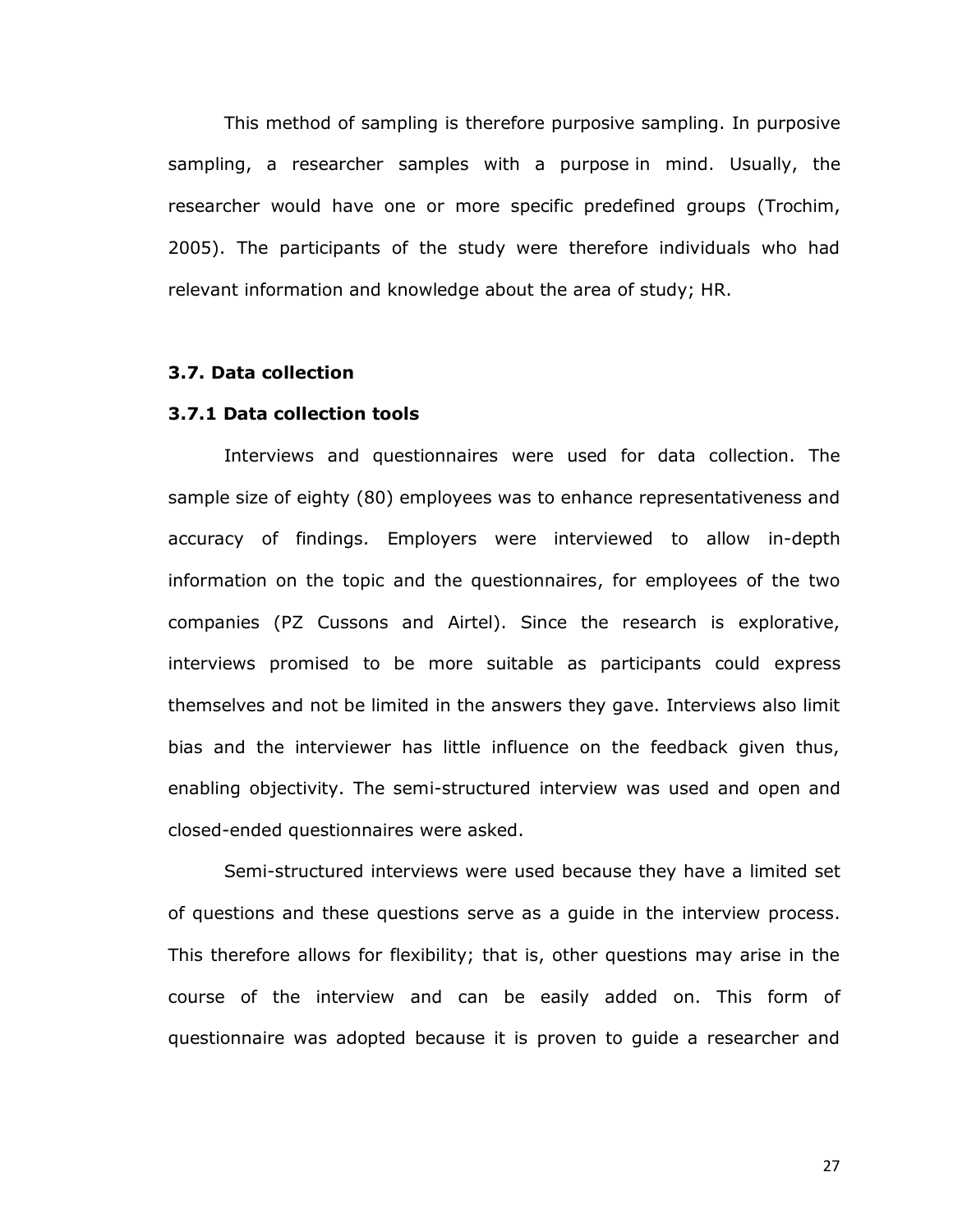prevent deviation from the main topic. This method also allowed for in-depth answers.

Open and closed-ended questionnaires were administered to the employees. The closed-ended questions helped group and produce definite results when data needed to be quantified. This made data interpretation easier since options were given and respondents chose from these options. The open-ended questions allowed the participants to freely express themselves and explore the different alternatives and opinions each respondent has to offer.

#### **3.7.2. Data collection**

Data was collected in 2 parts; a pilot study was conducted before the questionnaires were administered. After the pilot study, the questionnaires were then administered to PZ Cussons and Airtel Ghana Ltd. The purpose of the pilot study was to test the questionnaire to see if it was effectively addressing the topic of stress and the cost to employers. Ten (10) employers were randomly selected from various companies for the pilot study. A critique sheet was also given to these 10 participants after filling the questionnaire to allow for effective evaluation and testing of the questionnaire. Based on the feedback received from the critique sheet, minimal changes were made to the questionnaire and then given out.

#### **3.7.3. Data analysis Tools**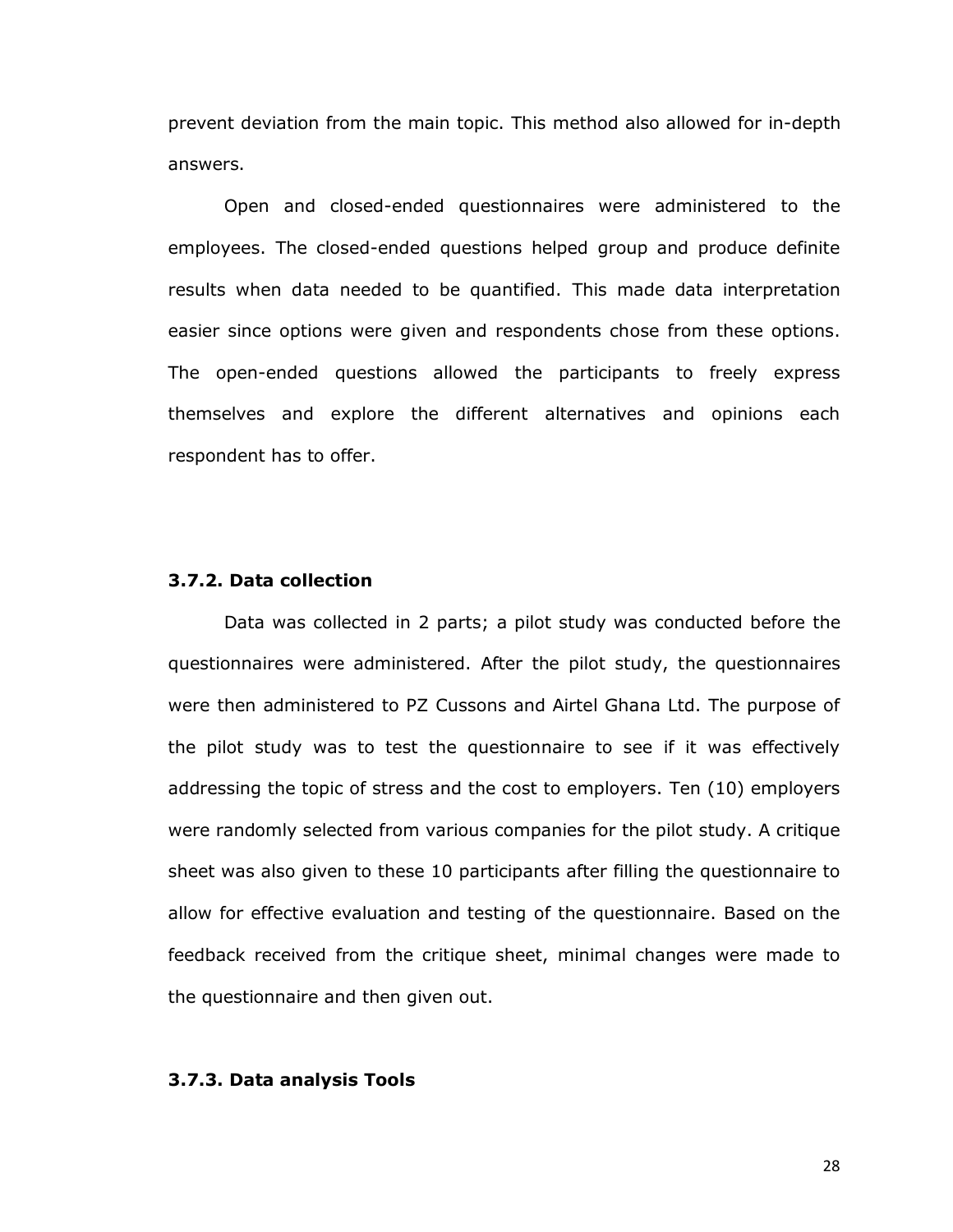The data obtained from the questionnaires was analyzed with Microsoft Excel and The Statistical Package for Social Sciences (SPSS). Both software (Microsoft Excel and SPSS) allowed the findings of the study be represented using graphs, charts and tables. SPSS was additionally used to run frequencies and cross tabulation. Also, SPSS highlighted the various relationships between variables. For instance, the relationship between the mode of transport of an employee and the level of stress was highlighted. Content analysis was used for interpreting and presenting the findings of the interviews conducted.

## **3.7.4. Questionnaire design**

The questionnaire had 21 questions in total made up of two (2) sections. No names were required on the questionnaire; the questionnaire number was the only reference.

Section A contained questions which attempted to find out the causes, effects, costs and possible solutions of managing stress. This section introduced the issue of stress in the organization and found out if stress management programs were organized for the company; the kinds which are organized, and the frequency of these programs and how effective they are. Section A also highlighted the causes of stress, its effect on productivity and other related factors and ways through which employees deal with stress. The findings from these were used in making recommendations.

Section B constituted demographic factors; age, gender, marital status. Demographic factors have been included in the questionnaire because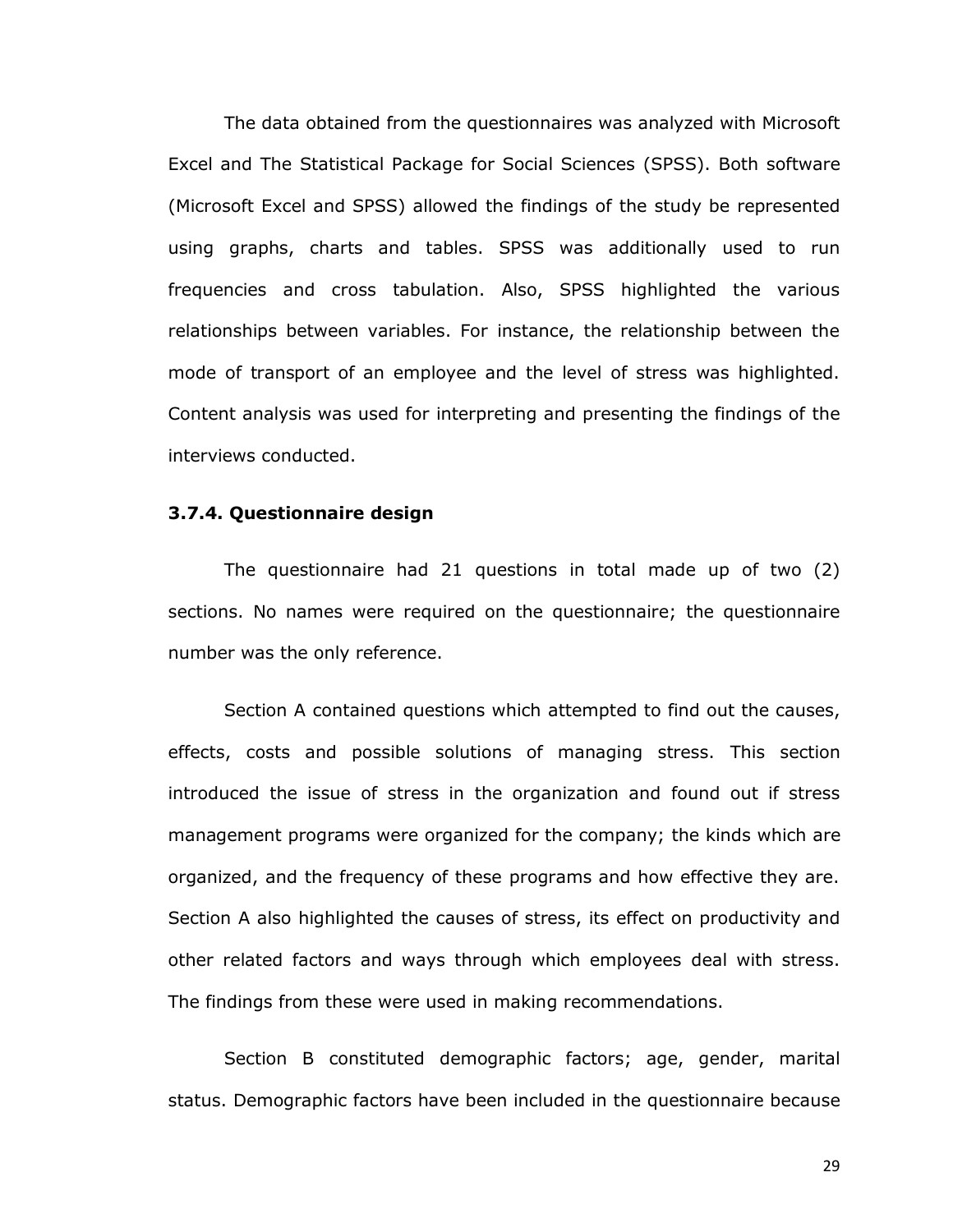according to the Health Status Report of 2005, these factors are excellent indicators of the health of an individual. For instance, older people are more susceptible to illness and in this case, organizational stress. The mode of transportation to and from the workplace was also included. The traffic situation during peak periods that is between 7am to 9am and 5pm to 7pm poses as a challenge to many individuals especially when public transport is being used. This question therefore tested the effect mode of transport had on the level of stress an employee experienced.

#### **3.8. Ethical Issues**

The following ethical principles were adhered to in the course of the study:

*The right to free consent:* Employees of the selected companies who did not wish to partake in filling questionnaires were not coerced to do so.

*The right to informed consent:* Similarly, potential participants were given enough information about the research topic before their participation. All misconceptions were clarified before the questionnaires were given out.

*The right to confidentiality:* Information given out in the questionnaires was strictly confidential.

*The right to privacy:* Participants had the right to withhold information they felt uncomfortable giving out.

*The right to anonymity:* No names were assigned when the questionnaires were being filled.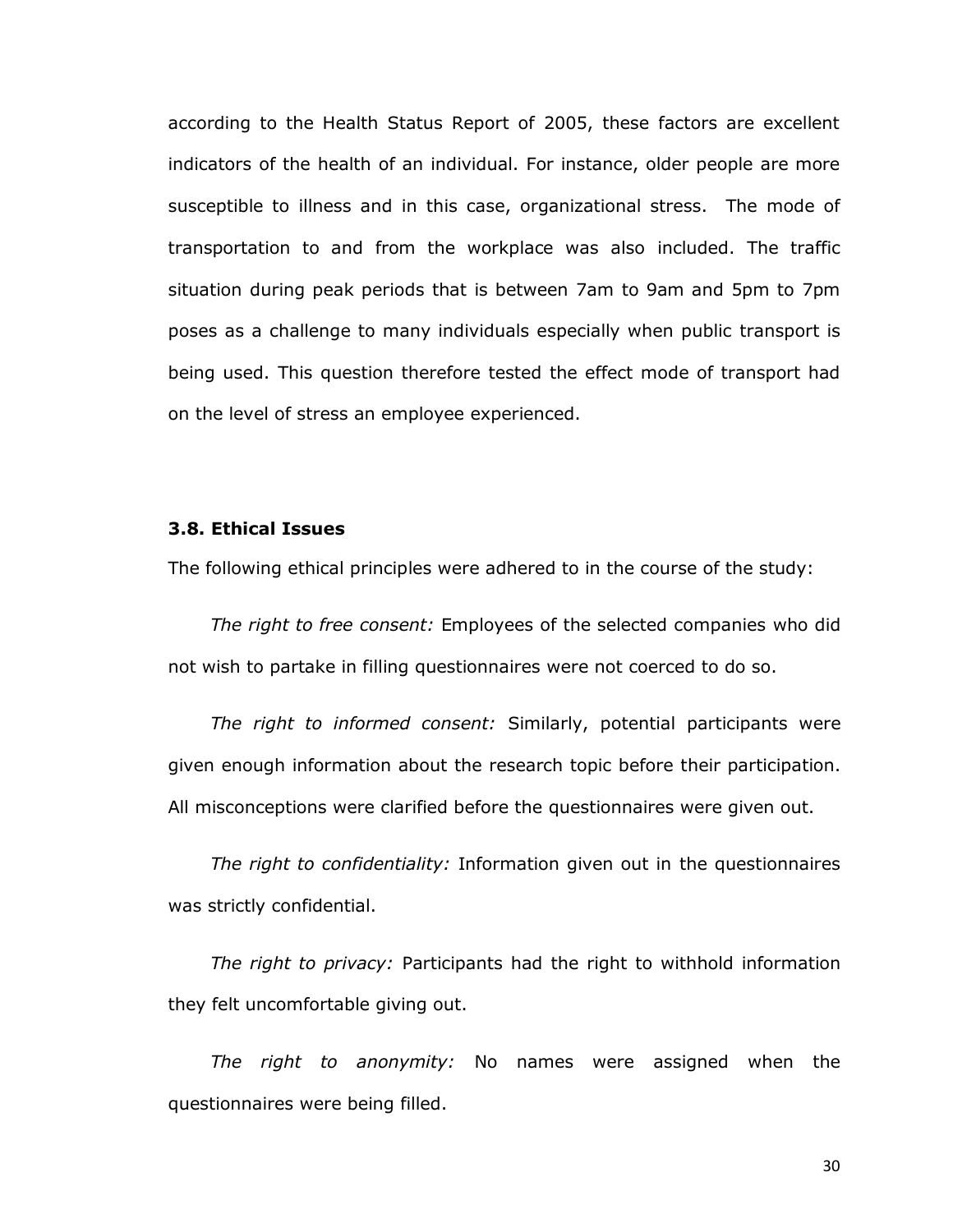#### **CHAPTER 4**

#### **PRESENTATION OF DATA**

#### **4.1 Introduction**

This chapter discusses the findings of the study based on the data received from the questionnaires and interviews. Out of the 80 questionnaires given out, 56 were filled. A detailed analysis of the fifty-six questionnaires from Airtel and PZ Cussons is presented. The four (4) HR personnel interviewed were from Ramada Resort, Airtel Ghana, PZ Cussons, Ashesi University and Osiadan Manufacturing Company. The analysis also includes the feedback obtained from the five interviews conducted. The data obtained played a central role in addressing the research questions and objectives of the study.

## **4.2 Expected findings**

A positive correlation was expected between organizational stress and cost. This was confirmed by the findings of the study. It was also expected that PZ Cussons would have a larger percentage of its employees being stressed out as compared to Airtel due to the nature of the business; manufacturing company as opposed to a service related company. The opposite was found. Eleven percent 11% of the employees of PZ Cussons answered "often" when asked about the frequency of stress at work. Airtel on the other hand, had thirty-two (32%) of the employees answering "often"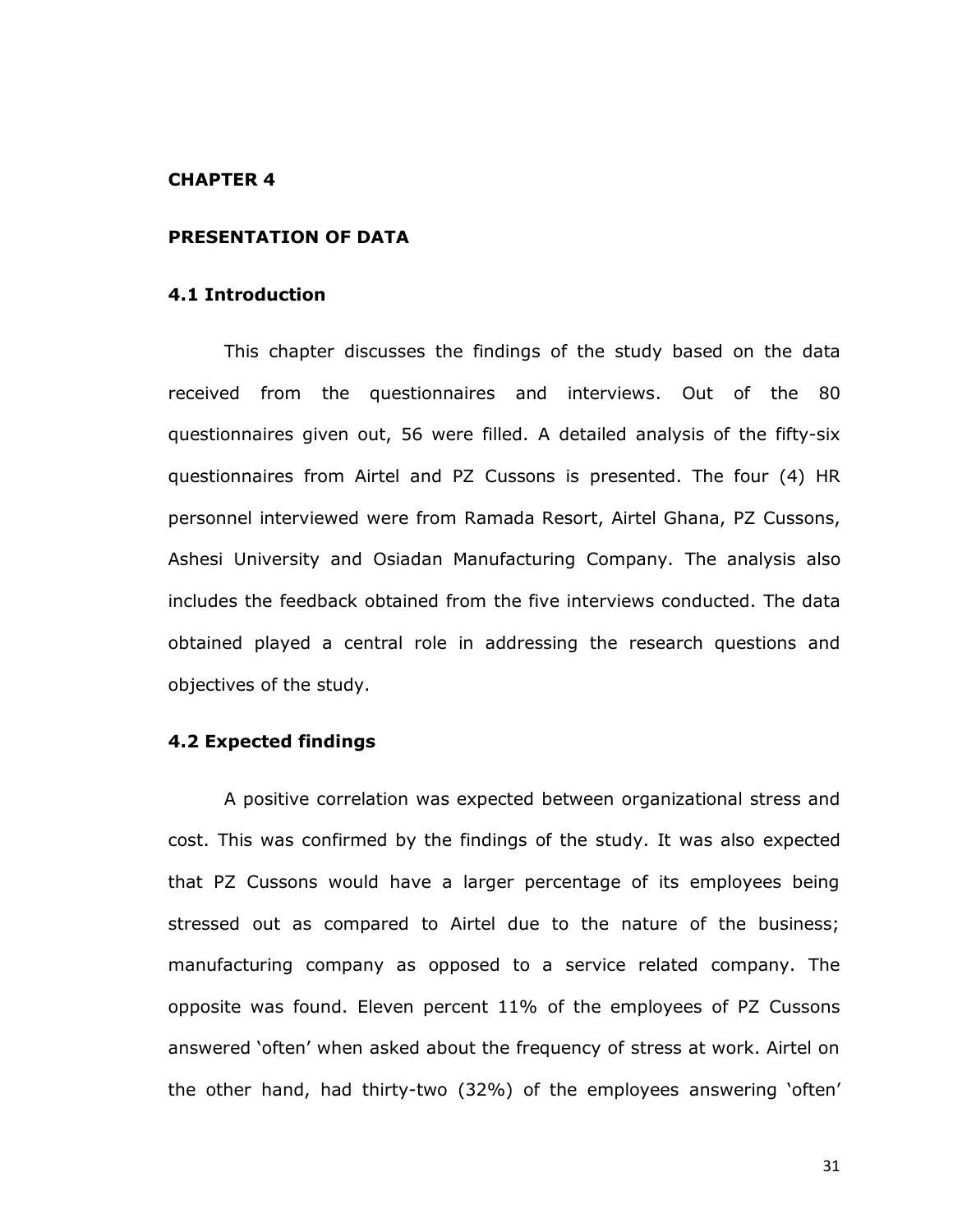when asked about the frequency of stress. In the demographics section, it was expected that employees with the marital status of "married" would be more stressed as compared to those who chose 'single'. Per the findings however, 'single' individuals were more stressed than 'married' individuals.

## **4.3 Demographic data summary**

The participants of the study were from Airtel Ghana Ltd and PZ Cussons. A greater percentage (62%) of the respondents were male and the majority (64%) was single. Thirty-six percent (36%) of the target group were between the ages of twenty-one to twenty-five years. The dominant mode of transport was bus and trotro with forty-eight (48%).

| Attribute             | Category             | Number of respondents | Percentage |
|-----------------------|----------------------|-----------------------|------------|
|                       |                      |                       |            |
| Gender                | Male                 | 35                    | 62         |
|                       | Female               | 21                    | 38         |
|                       |                      |                       |            |
| <b>Marital Status</b> | Single               | 36                    | 64         |
|                       | Married              | 19                    | 34         |
|                       |                      |                       |            |
| Age                   | $21-25$ years        | 20                    | 36         |
|                       | $26-30$ years        | 16                    | 29         |
|                       | $31-35$ years        | 10                    | 18         |
|                       | Above 35 years       | 10                    | 18         |
|                       |                      |                       |            |
| Mode of transport     | Bus/trotro           | 25                    | 48         |
|                       | Taxi                 | 7                     | 13         |
|                       | Private<br>Transport | 22                    | 39         |

#### **Demographic data for participants (Table 4.1)**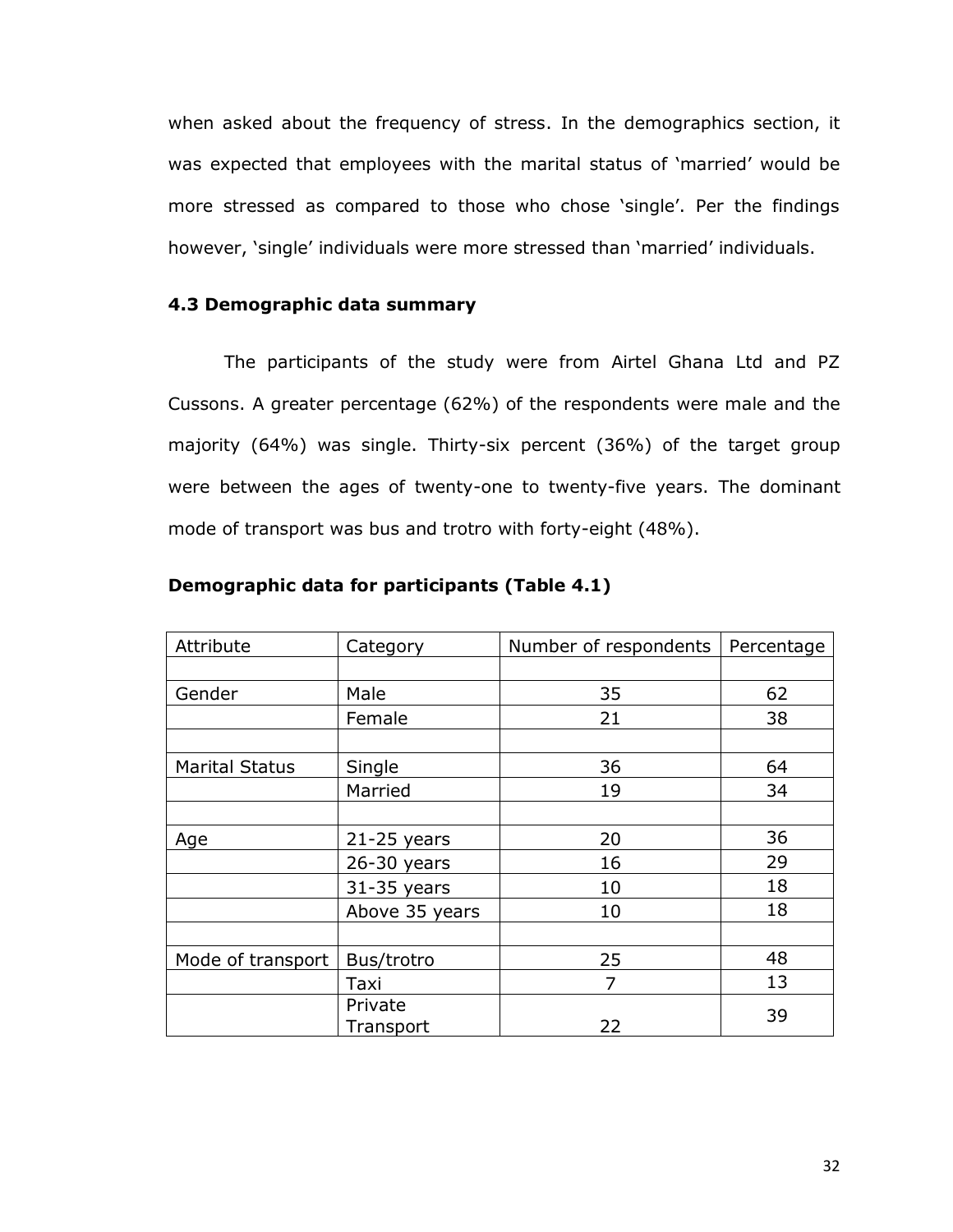#### **4.4 Findings**

*Objective One: To identify the costs employers face due to organisational stress.*

The main objective of the study was to identify the cost employers incur due to organizational stress; that is, in the management of stress and as a result of the presence of stress itself. Cost was classified into both qualitative and quantitative terms. The quantitative terms are the health costs and are classified into monetary terms. These findings were established based on the feedback that was received from the questionnaires and interviews conducted. The qualitative costs will be analysed in the sections that follow:

*a. Low productivity:* Low productivity was identified in both companies and in the feedback from the interviews conducted. Low productivity in this context was defined as failure to meet deadlines and targets and a reduction in output. The issue of low productivity was examined on a scale of 0-10; assuming 10 was the highest level and 0 was the lowest. This was primarily to find out the drop in productivity when employees were stressed. In Airtel, nineteen questionnaires were obtained and out of that, 8 (42%) recorded 'no response'. The other 11 representing 58% answered to experiencing a drop in productivity. A greater percentage of this number was clustered around the range of 4 to 9. This is represented in Figure 4.1.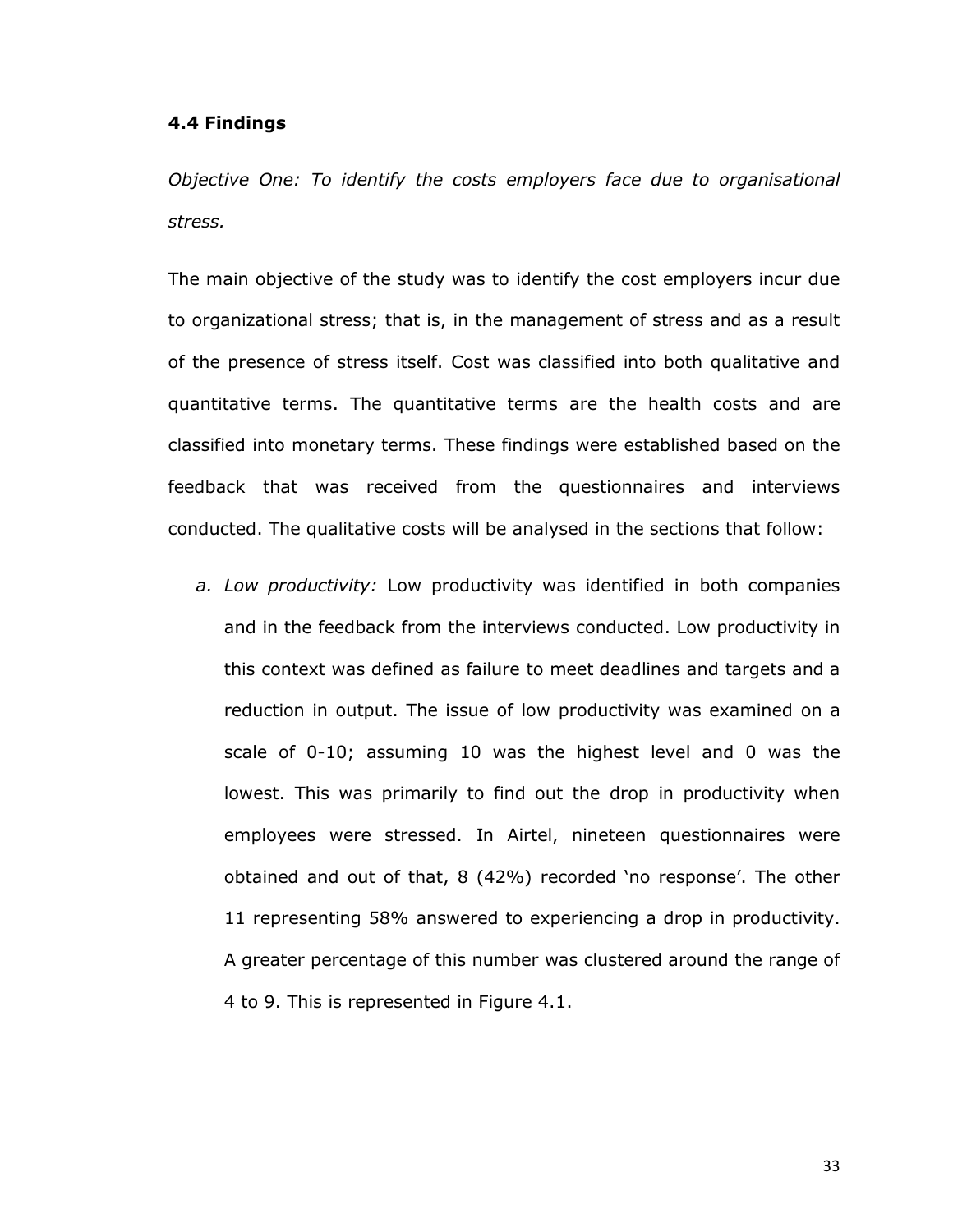

**Figure 4.1**

In PZ Cussons, a similar trend was noticed; out of the 37 questionnaires given out, 51% answered "no response" with the remaining 49% acknowledging a drop in productivity. The greater percentage out of this 49% (that is, 77%) had their level of productivity dropping to the range '4 to 9'. Figure 4.2 is a graphical representation of these findings. A significant percentage of the target population answered "no response" for anonymity. The respondents felt that by disclosing that they were not productive, their department and jobs would be at stake.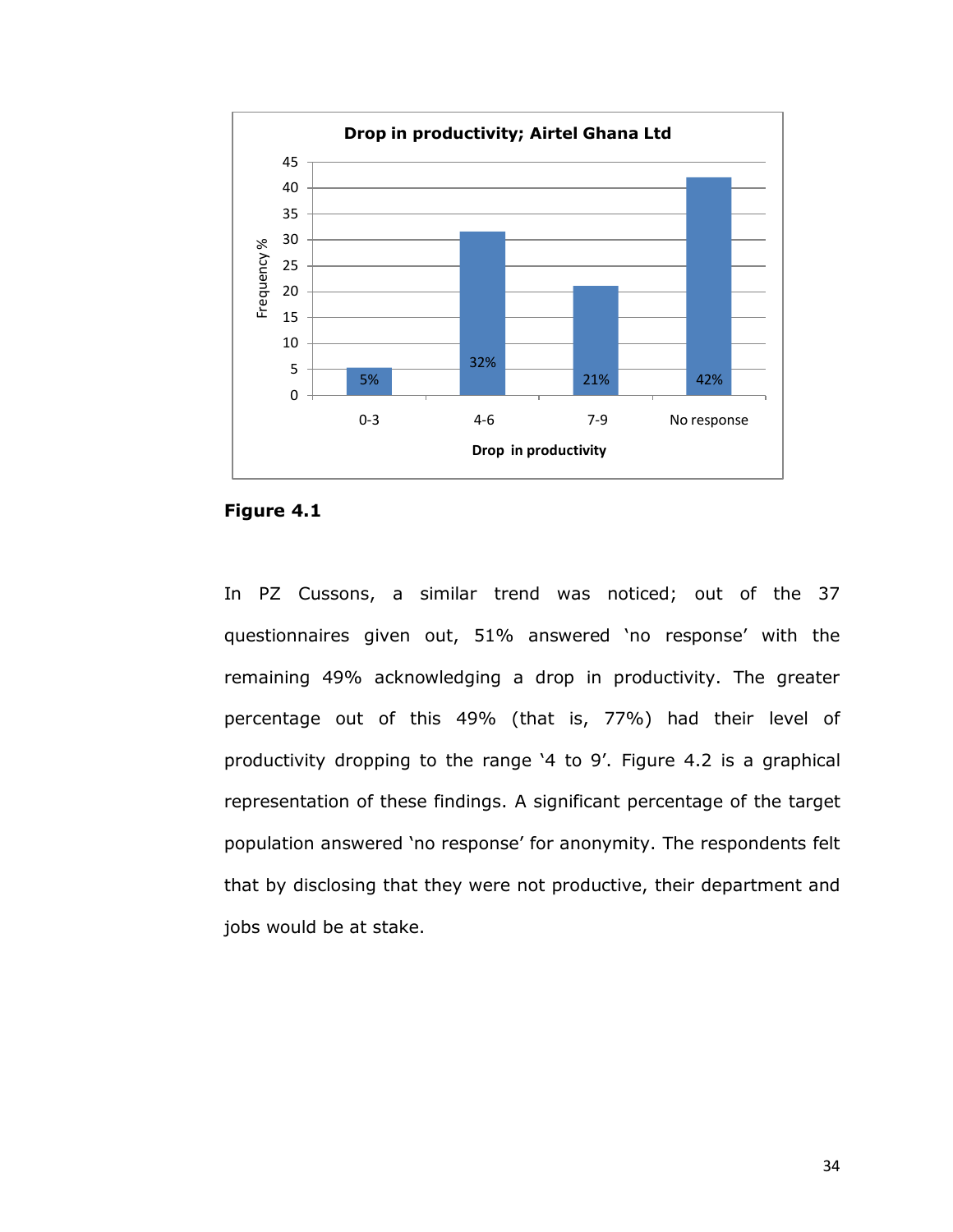

#### **Figure 4.2**

In all 5 interviews conducted, "low productivity" was cited as a cost to employees; 2 out of 5 companies rated "low productivity" as the most costly effect of stress in monetary terms.

*b. Presenteeism:* Another issue which was of great concern and closely linked to low productivity was presenteeism. Presenteeism as stated earlier is when workers report to work, but are not productive. Presenteeism occurs when workers are stressed out. From this statement a relationship between low productivity and presenteeism can be established. According to the HR Manager of one of the service firms, presenteeism was encountered on a regular basis. According to the respondent, workers would report to work from 8am to 5pm and do nothing. Workers for instance at the customer service department may come to work and not handle the complaints of clients or perform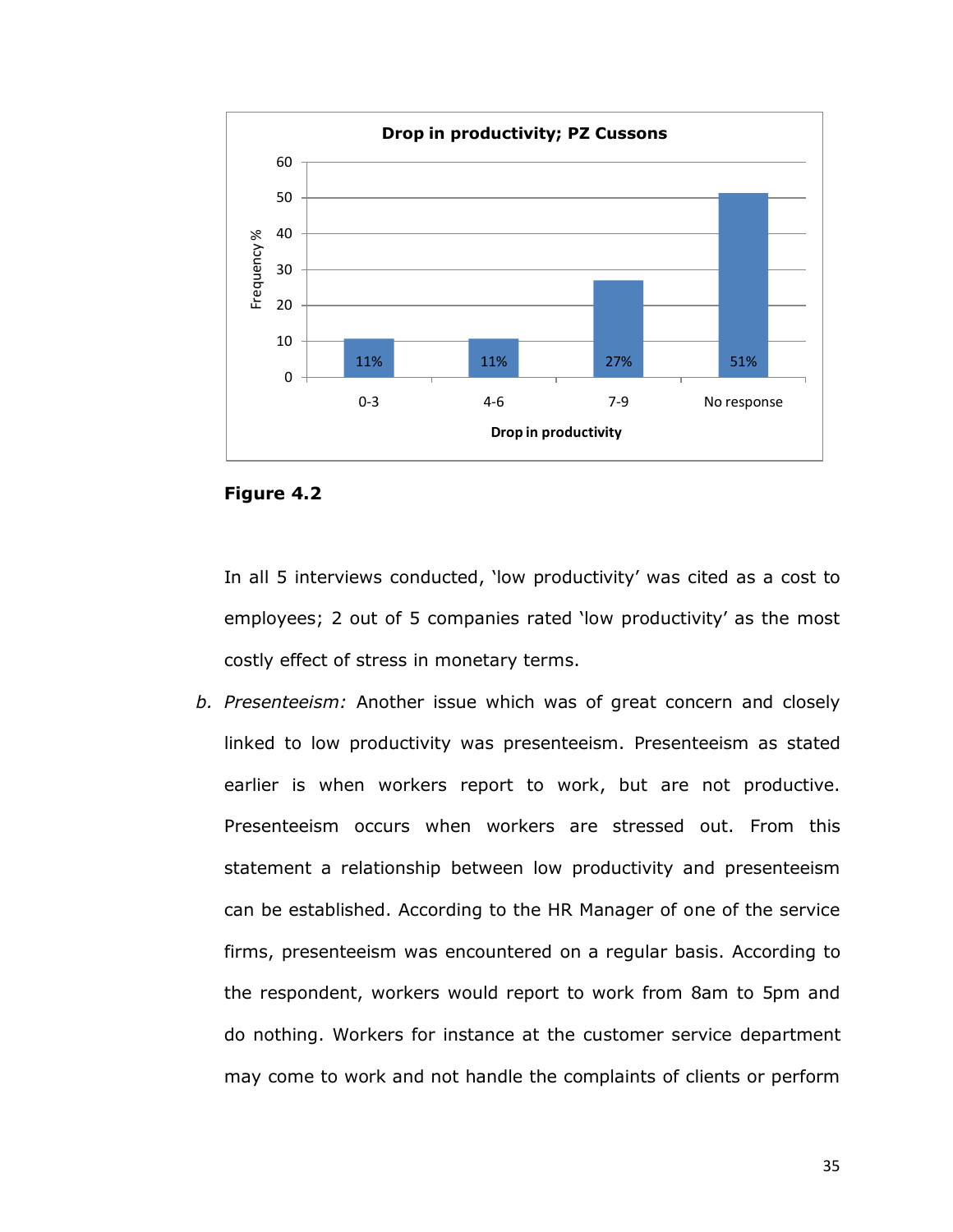their duties accordingly. This leads to dissatisfied customers. Two (2) participants confirmed that presenteeism increased the cost of production. This is because output will be less, but overhead cost will still be the same. Presenteeism also leads to increase in errors. This is "associated with the fact that the employee is at work but his or her performance is below expectations (increase in errors) due to a workrelated mental health problem" (Brun, 2006, p. 57). Similarly, it was revealed that errors arose particularly in the manufacturing department as employees would use the wrong quantity of ingredients in production leading to goods of poor quality.

c. *Absenteeism:* As per the data collected during the interview, 4 out of 5 participants interviewed mentioned absenteeism as a main cost of stress. Absenteeism in this context was likened to sick leaves and excuse duties. This sick leaves are due to the presence of stress. Studies have shown that a particular percentage of sick leaves is related to stress (Hoel et al., 2001). In one of the manufacturing companies, a cost the company had to incur due to absenteeism was reduced output. On an average, 10,000 products are manufactured in a day but absenteeism can reduce this number to 6,000. The manufacturing department was affected due to a reduction in output. This implies that the deadlines and orders could not be met effectively. In a service firm, it was discovered that absenteeism was the most costly effect of stress. Absenteeism according to the respondent "created attitudinal problems and affected output". An analysis was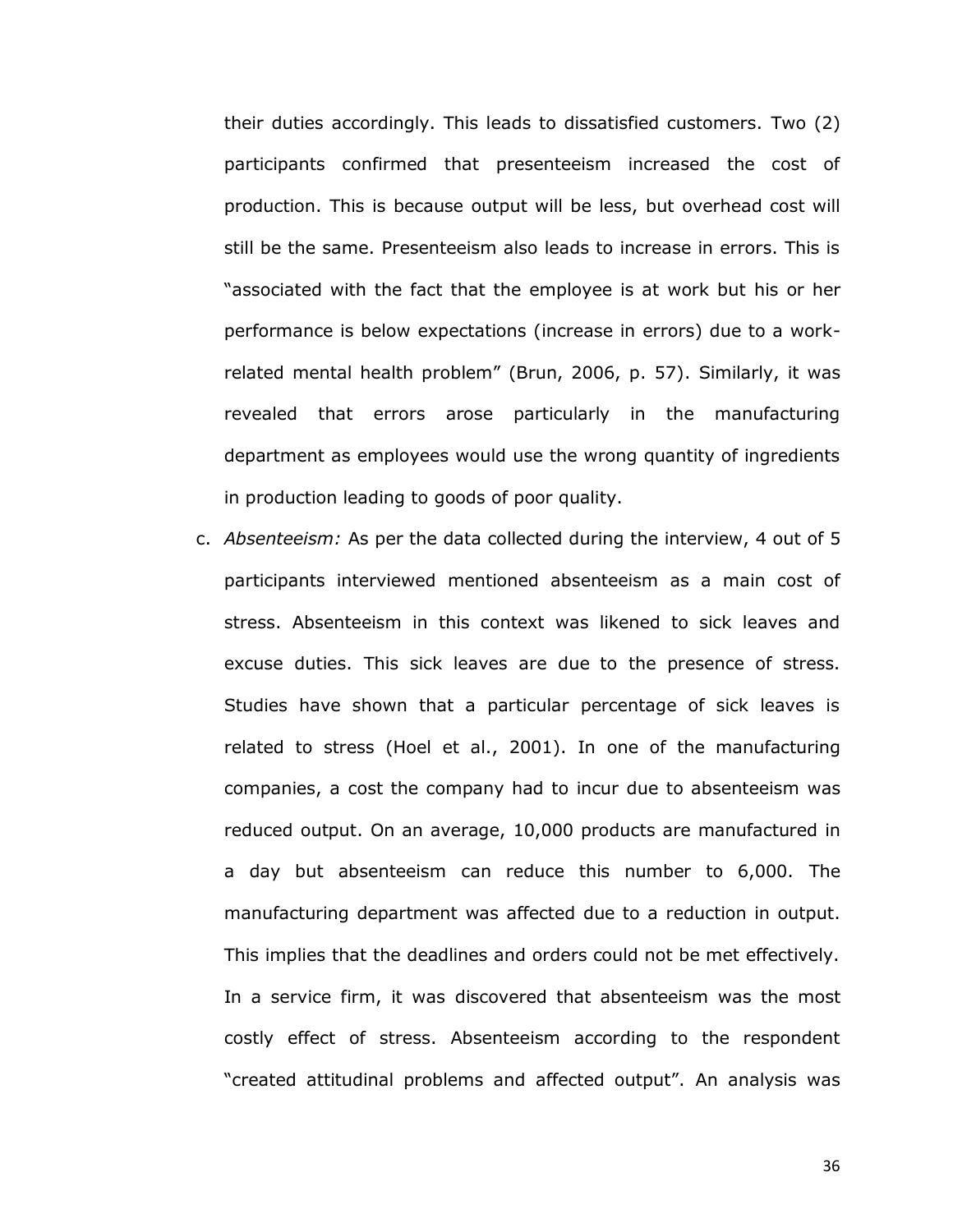also done on PZ Cussons and Airtel to determine the level of absenteeism. Figure 4.3 gives a graphical representation of the findings of Airtel Ghana Ltd. Out of the 19 questionnaires given out, 32% of the population answered "never" to resulting to absenteeism when stressed out from work and 47% to 'rarely'. The remaining 21% was distributed in the following manner; 11%; 'sometimes', 5%; 'often' and 5%; 'always'. Absenteeism was therefore not greatly experienced.





In PZ Cussons, absenteeism was somehow experienced and needed to be addressed. 24% and 22% responded as 'never' and 'rarely' respectively. 38% responded as 'sometimes' and the remaining 16% was distributed evenly among 'often' and 'always'. This is shown in Figure 4.4. These findings justify and the work of Brun (2006).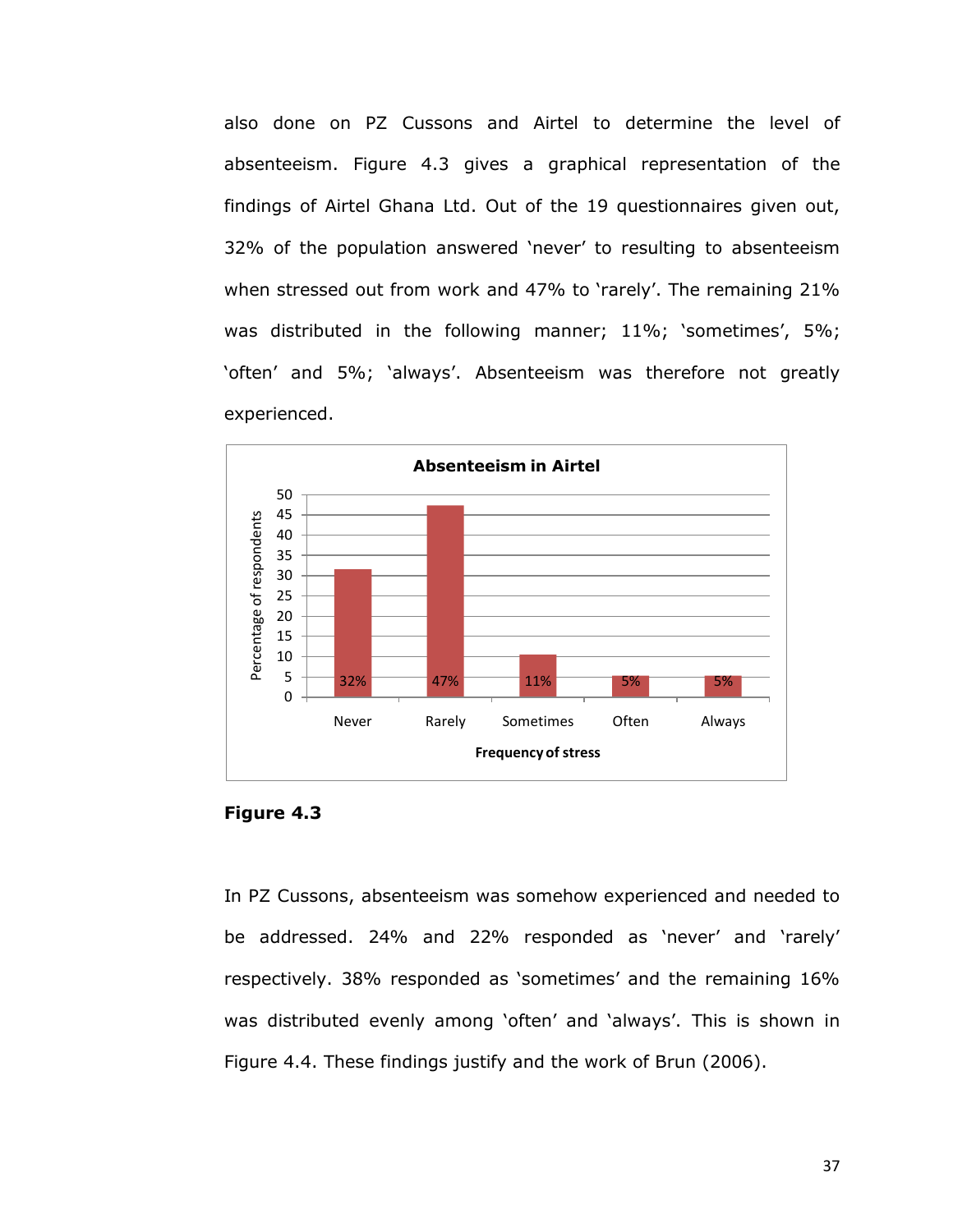

**Figure 4.4**

d. *Replacement costs:* These are the costs incurred by employers in replacing employees. This cost indicator includes two components: "the human resource cost (replacement worker's salary, cost of hiring and training a replacement worker as a result of an employee's absence due to a psychological disorder) and the cost of physical resources purchased for the replacement worker (e.g. desk and computer)" (Brun, 2006, p. 54). This cost includes turnover cost, cost of advertisement of vacancies (both internally and externally), recruitment, interviewing and training costs. All 5 participants interviewed confirmed that replacement was very costly. For instance, advertisement is done in both the newspapers and internet; both which are very costly media. The minimal cost for advertisement in the newspaper was GHC 500. This was dependent on the type of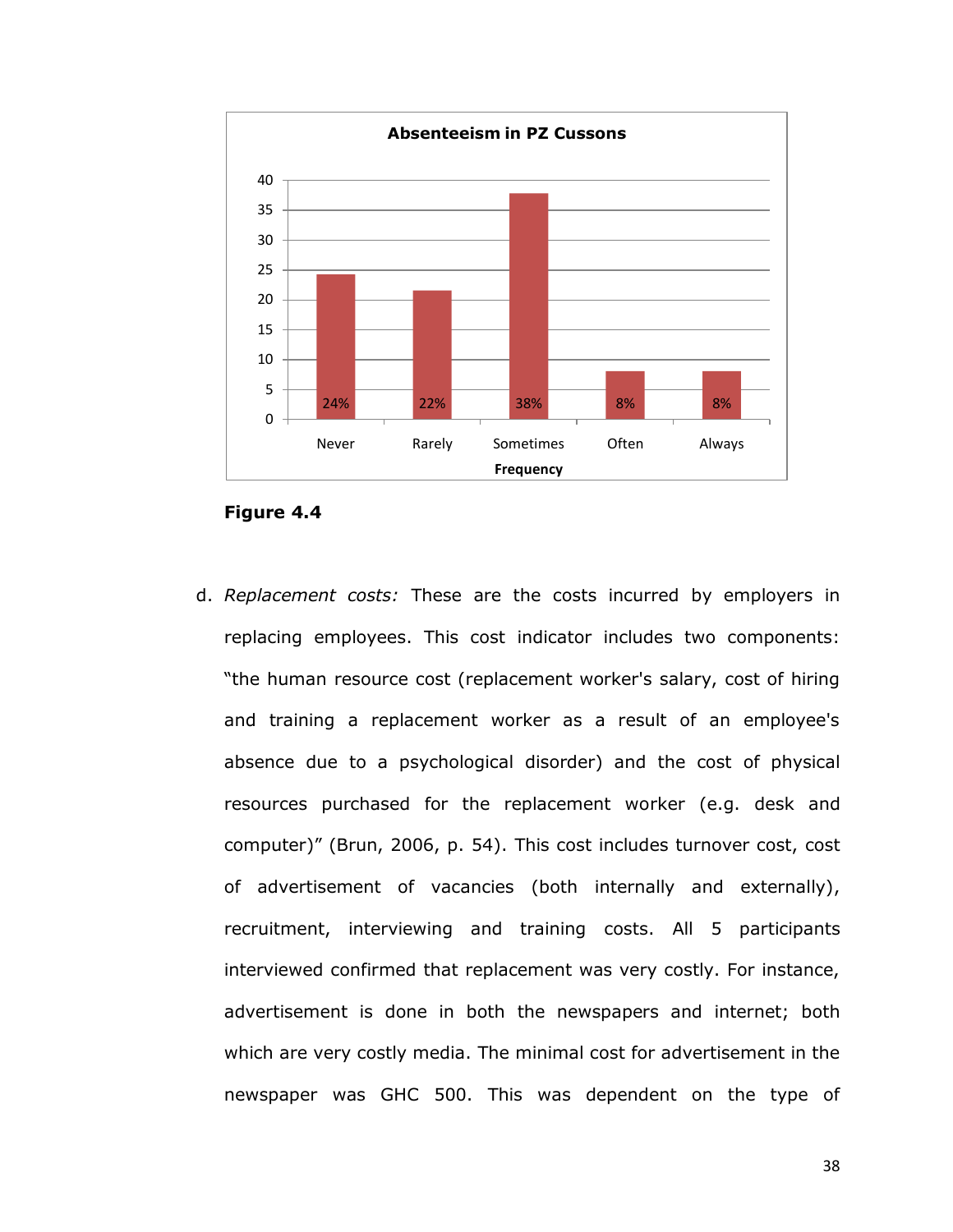newspaper that the advertisement was being made, the size of advertisement and whether it was a coloured advertisement or "black and white'. In the event of vacancy at a management position, all 5 companies confirmed that this was outsourced to recruitment companies. Some of these recruitment companies charged based on the salary of the prospective employee and this was costly since management typically earns a higher salary. Training costs was solely catered for by the company. The HR manager of a service firm for the study revealed that an estimate of \$2,000 (GHS 2,900) was spent on replacement of an employee.

#### *Quantitative costs:*

- *a. Health costs:* This cost was the most costly in terms of the cost employers incur in managing stress. The health costs as presented in some of the companies interviewed will be discussed:
	- *Company A:* Stress was a central issue in Company A since a high amount of money was invested into it. In a year an estimate of \$2,000 (GHC 2,900) was spent on health costs as a result of employees being stressed out. According to the respondent, this \$2,000 was a percentage of the total amount of money spent on health costs.
	- *Company B:* Company B had a large employee base and each employee was allocated GHS400 for health care. The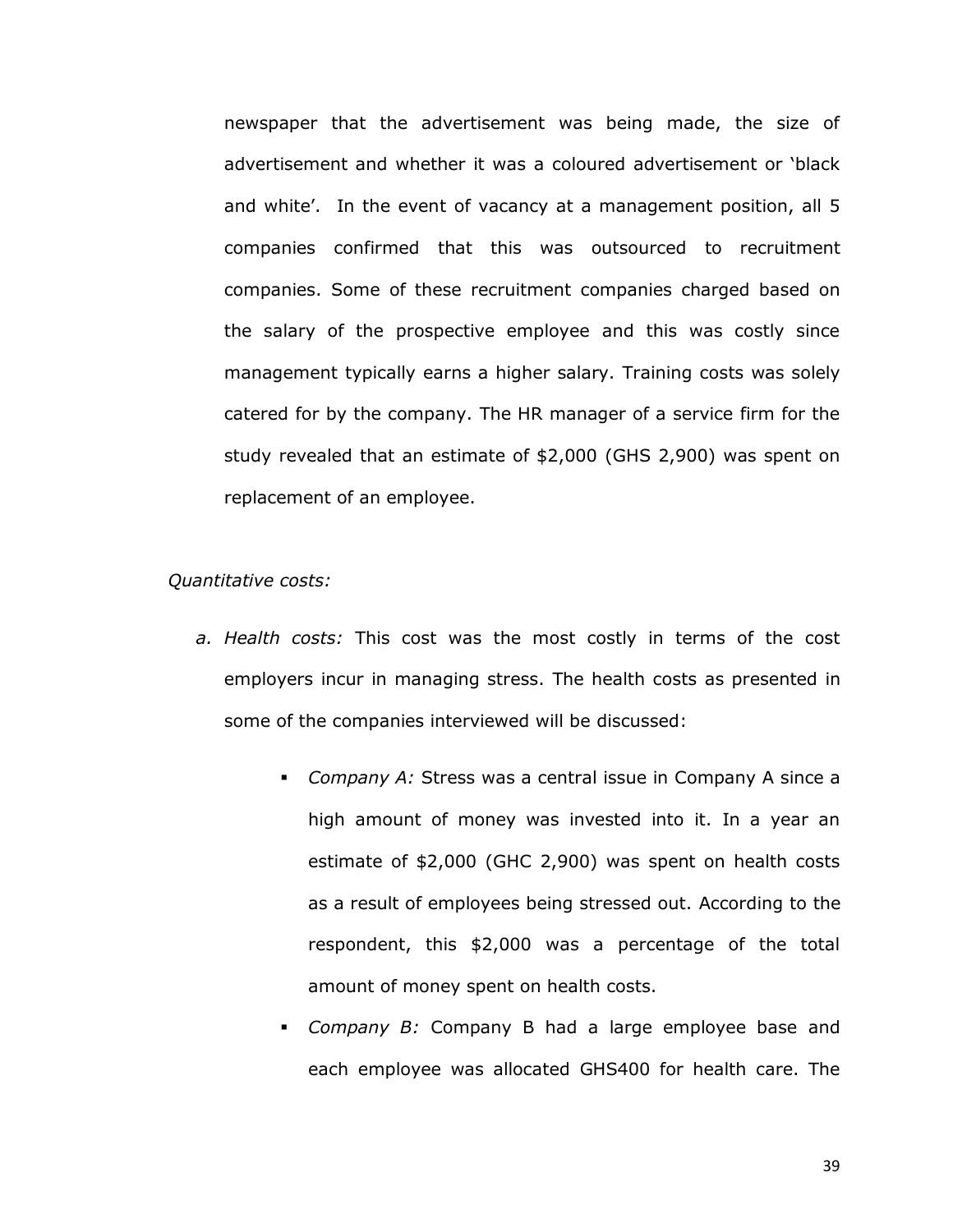total amount for health costs was therefore GHS 160,000 per annum. To verify that this amount was spent on health related problems as a result of stress, the questionnaires were used; employees were asked their reactions to stress. 19% of the population stated "never" meaning, health problems was never an issue when stressed out. The remaining 81% responded 'sometimes' (49%), 'rarely' (14%) and "often" (19%), indicating that the health costs was actually spent on stress related problems from work. Figure 4.5 gives a diagrammatic presentation of these findings. Additionally, the company rated the physiological response (health problems) to stress as the most costly; it drained the company financially and increased health costs.



**Figure 4.5**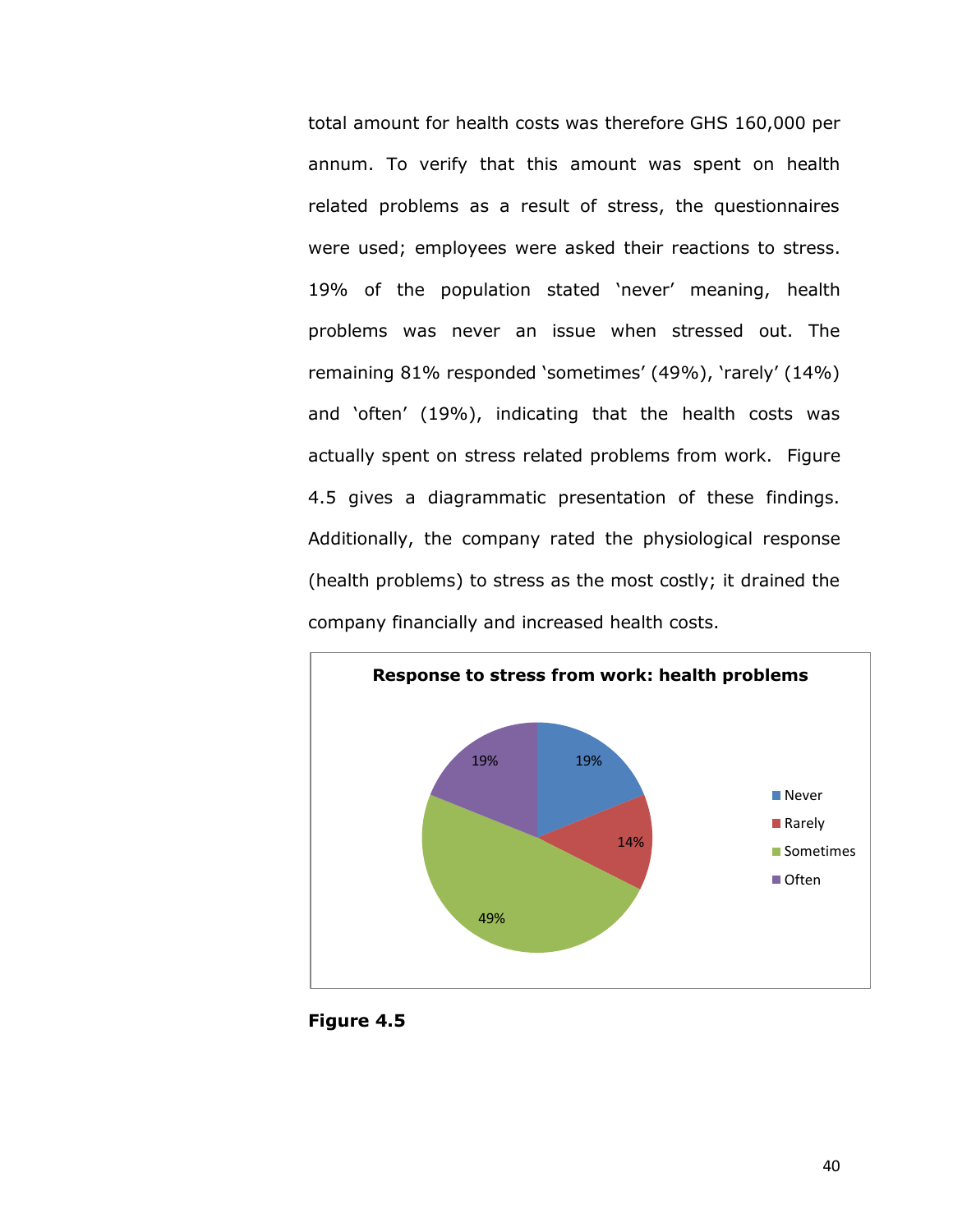- *Company C:* The bone of contention for this company was accidents experienced due to stress. Even though minimal, it took out a percentage of the company"s revenue. With an employee base of 50, a total of GHC 500 was spent on health costs annually as a result of stress. The company was insured under the National Health Insurance Scheme (NHIS) which was catered for by the government. However, certain medical conditions were not catered for under this scheme. This cost of GHS 500 was therefore due to accidents which occur as a result of stress which the company provided for privately via a clinic.
- *Company D:* It was identified that physiological effects (health problems) was the most costly effect of stress. With an employee base of 93, an estimate of GHC 7, 000 was spent on medical bills annually. According to the respondent, over fifty percent (50%) of this estimated figure (GHC 7,000) was due to stress.

## **4.5 Other findings related to the study**

During the analysis of data some findings were made which are directly related to the issue of stress and will broaden the scope of the study. Based on these findings, recommendations were also be made. These findings are based on the data gathered from the questionnaires administered to PZ Cussons and Airtel Ghana.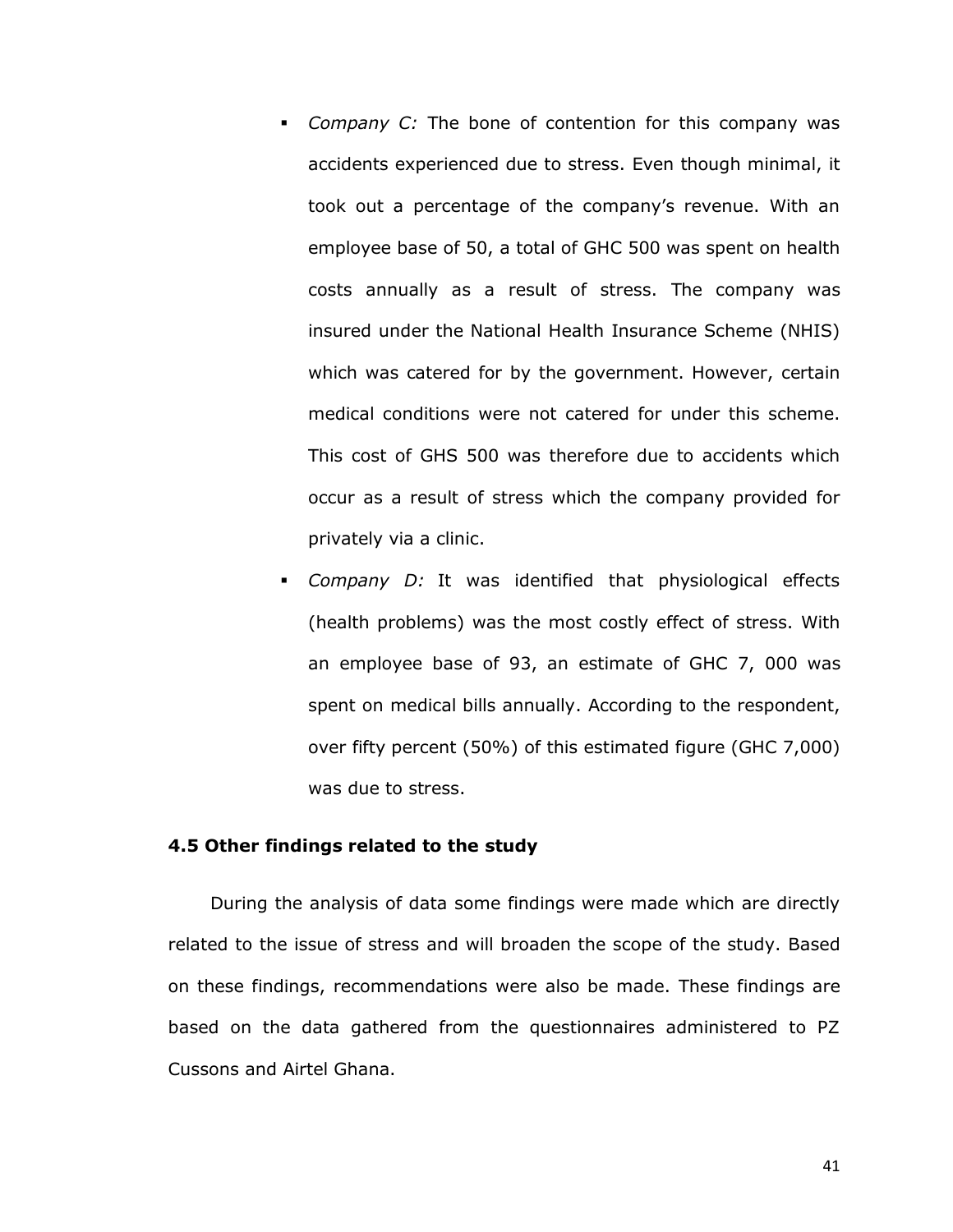- *Department against level of stress:* After analysis, it was observed that employees in the sales and marketing department of both organisations were the most stressed. This was closely followed by the human resources department.
- *Relationship between mode of transport and time it takes to report to work:* A significant percentage of employees; 41% chose public transport (bus) as their main mode of transportation. A relationship between the mode of transport and the time it takes was determined. It was observed that 56% out of this 41% took over an hour to get to work. Similarly, employees who used public transport (bus) had the highest level of stress. "Commuting by public transport has its own set of stresses. These mainly involve the stresses of lack of control over our environment, overcrowding and violation of personal space. Noise, delay and unwelcome interaction with other travellers can add to the frustration of using public transport" (Mind Tools, 2011).
- *Marital status and level of stress:* One unexpected finding was the fact that employees with marital status of "single" were more stressed than those that were "married". The opposite was expected. Research however shown that single and unpaired individuals are more responsive to psychological stress than married individuals, a finding consistent with a growing body of evidence showing that marriage and social support can buffer against stress and result in lower physiological activation in response to challenges (Waite and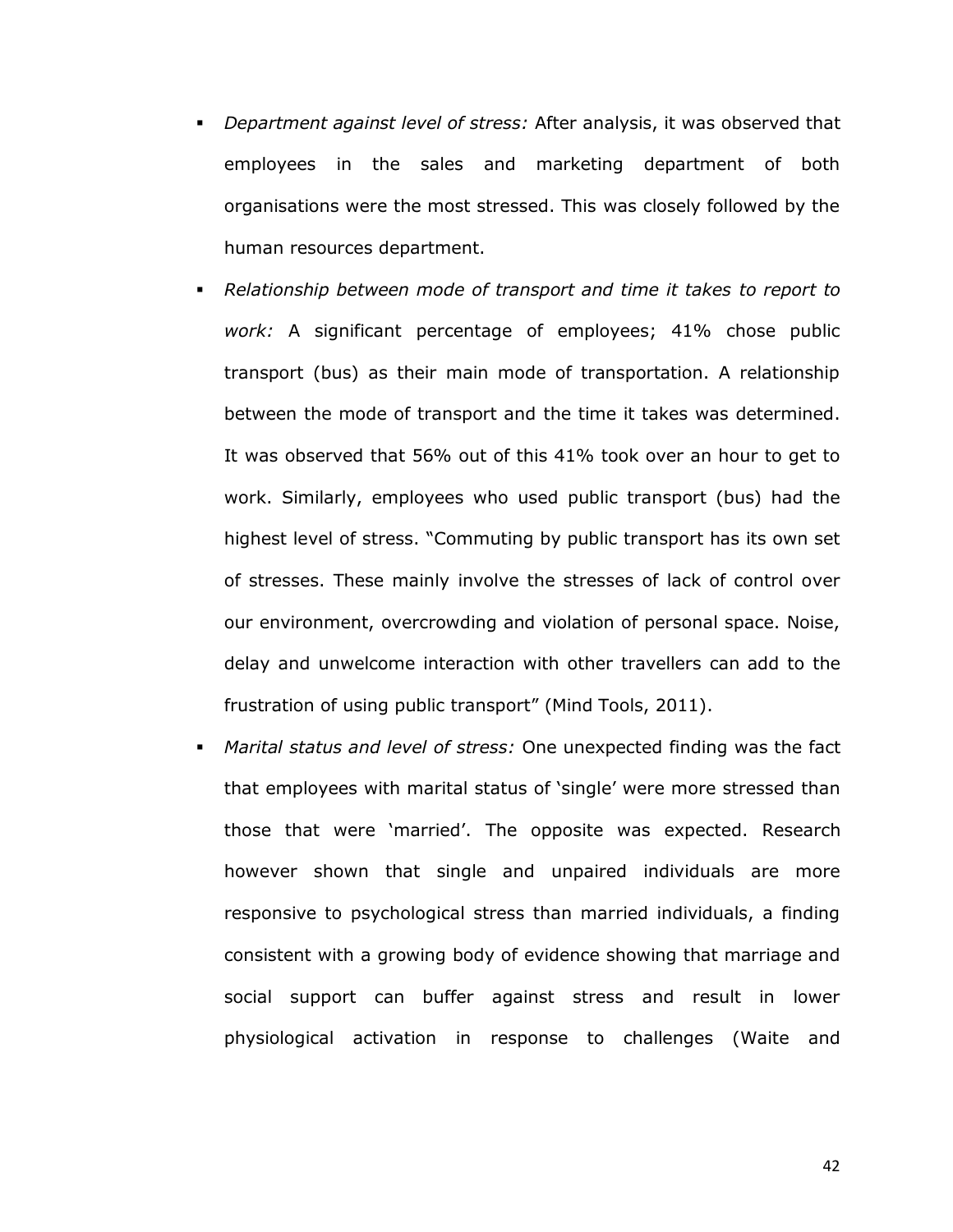Gallagher, 2000; Robles and Kiecolt-Glaser, 2003; Coan et al., 2006). The findings are illustrated in Figure 4.6.



**Figure 4.6**

 *Causes of stress:* The causes of stress identified from the data collected from Airtel Ghana Ltd and PZ Cussons were work overload, personal factors such as family problems, poor job design, and bad working conditions. Work overload was rated as the most dominant cause of stress. This was followed closely by poor job design and bad working conditions. Personal factors was the least cause of stress. These findings were based on the response received when employees of PZ Cussons and Airtel were asked to rate the causes of stress on the scale of 1 to 5. These findings are in sync with the literature that was identified which states that work overload is a common cause of stress.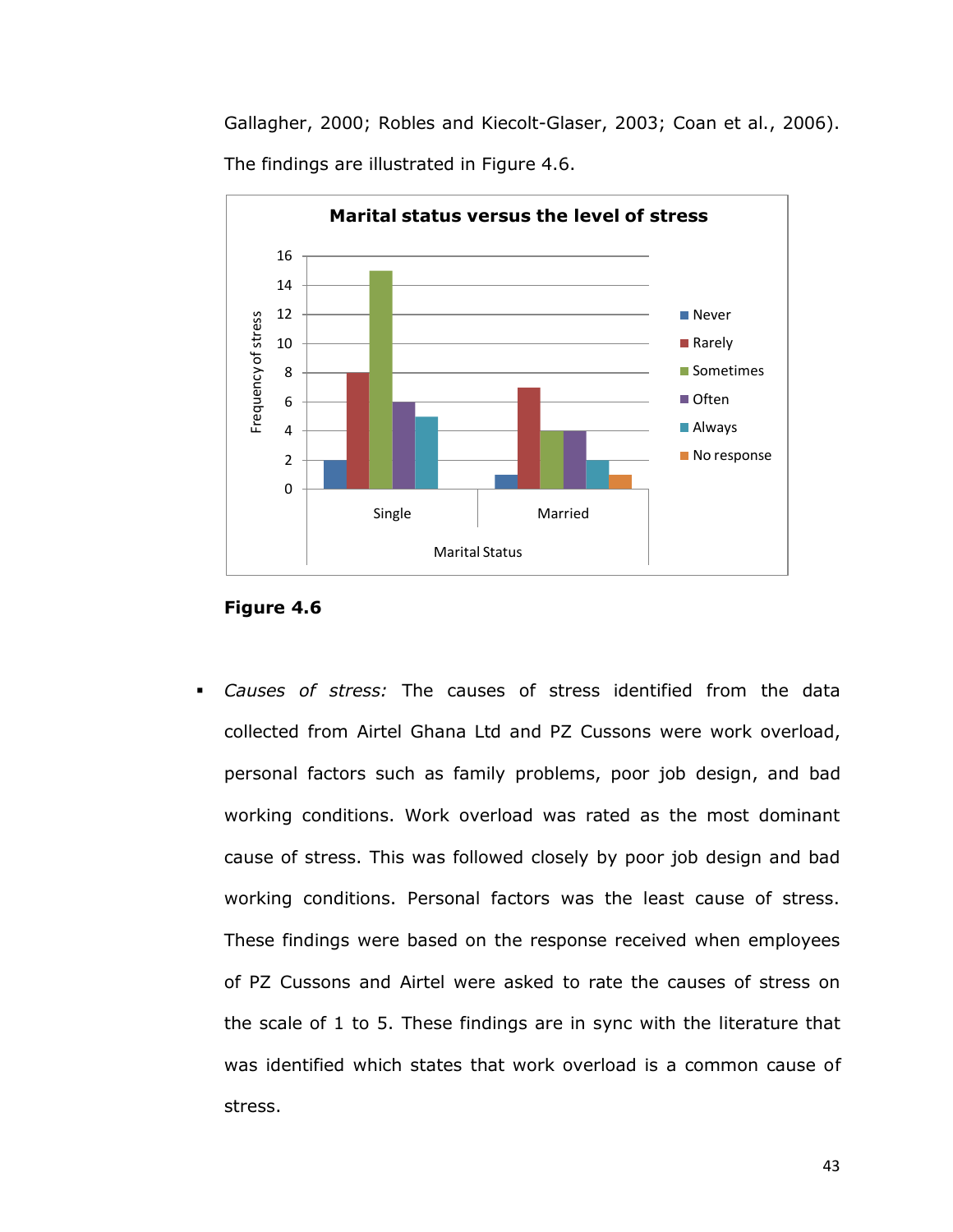## **4.6 Limitations of the study**

There were a few constraints in the gathering and analysis of data.

- A significant amount of respondents answered "no response" in a number of questions. This was due to the fact that employees did not want to reveal their true performance at work. This portion of participants therefore influenced the findings of the study.
- The study was based on 2 companies and represented the views of only four (4) HR professionals plus a managing director. To this end, the recommendations and findings cannot be compared or used as a blue print for other companies in Ghana who want to assess the cost of stress. In addition, it cannot be used in other countries due to differences in wages, values and culture. However, the study can be used for companies in the same industry or are in the same line of business as the 5 selected companies.
- The use of purposive sampling limits the scope of the study. The findings of the study cannot be generalized to other companies. The study however can be used as a guide and reference for future studies.
- There is a great likelihood of the responses received being biased. This is because of the fear of losing one"s job in questions such as that which deal with productivity.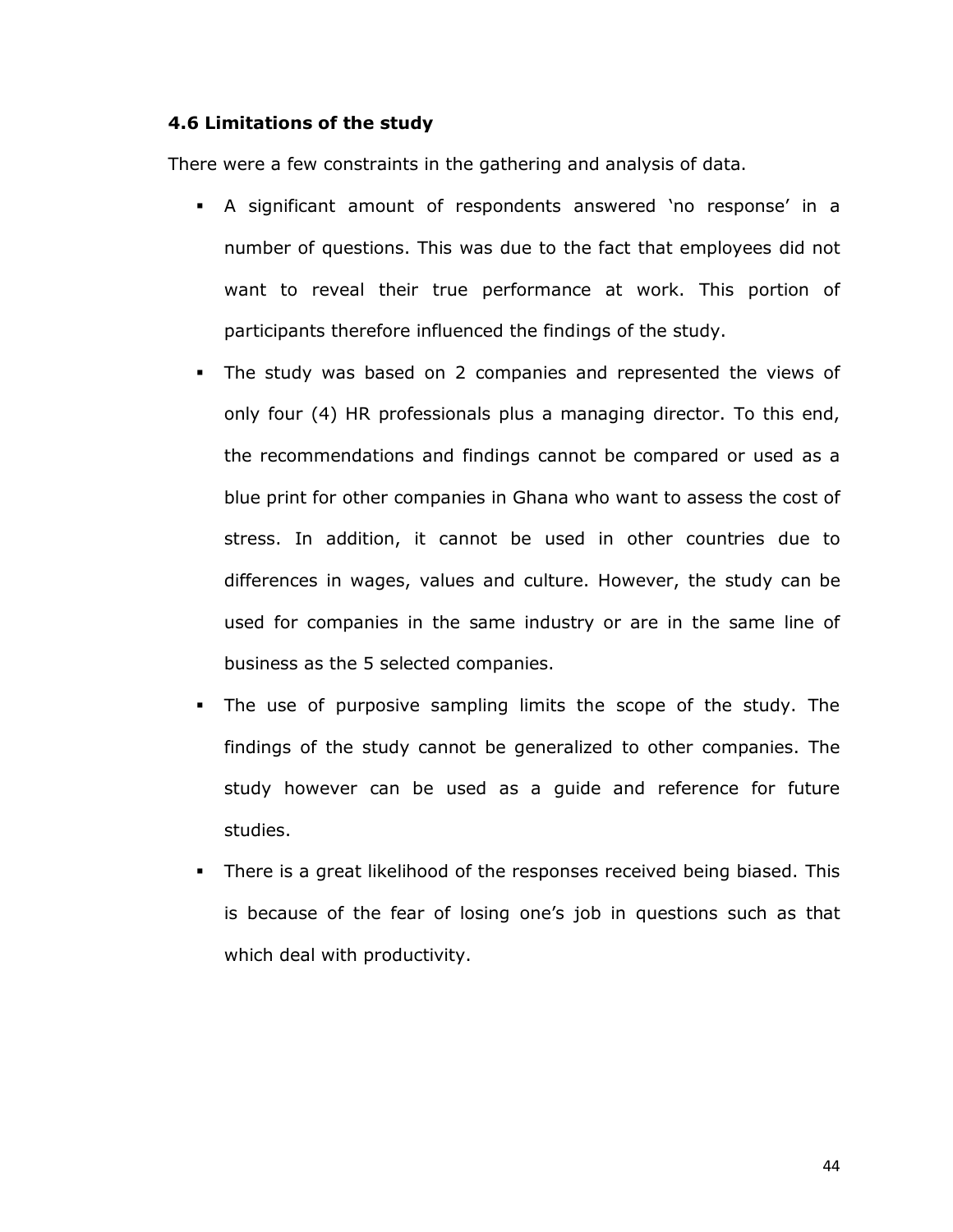The findings of the study are in sync with the literature identified. From the findings produced, it can be seen that a positive correlation exists between organizational stress and cost. The higher the amount of stress in an organization, the higher the costs incurred by employers in managing stress. Based on these findings, recommendations were made and these are discussed in Chapter 5.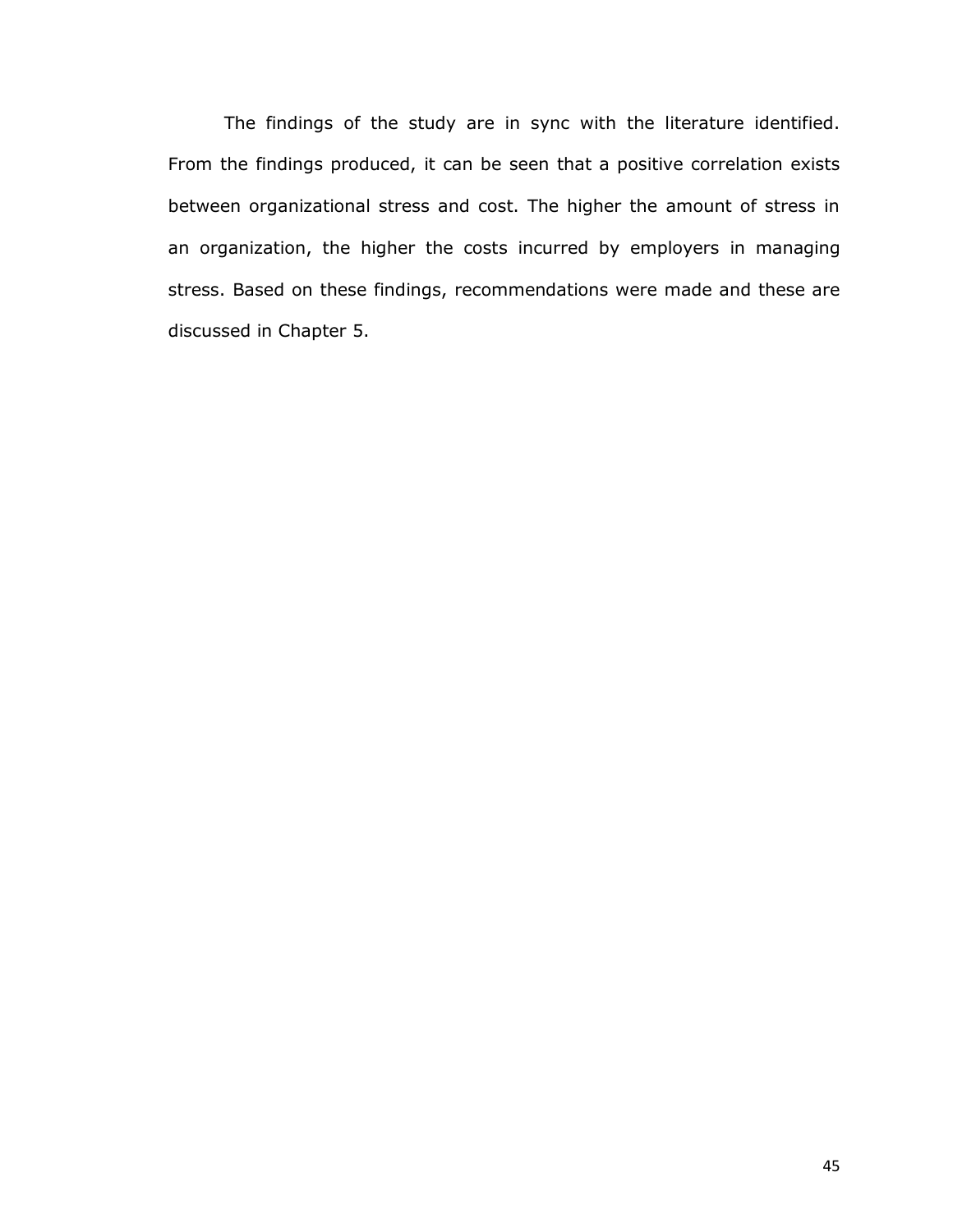#### **CHAPTER 5**

## **Recommendations and Conclusion**

#### **5.1 Recommendations**

Based on the findings of the study, a few recommendations have been made to enable employers reduce stress in the workplace.

- The sales and marketing departments were identified as the departments with the highest level of stress. Particular attention should be paid to these departments since they play a crucial role in the success of a company. From the questionnaire administered, 16 individuals belonged to the sales and marketing department. Out of this number, 11 respondents preferred to rest or relax when stressed out from work. To reduce the amount of stress experienced by these departments, management can allow these organisations to run shifts hence, taking some days off since this would be less costly. Other organisations can adopt these systems to boost the performance of their sales and marketing departments.
- Mode of transport to the workplace was also discovered as a source of stress. To reduce this, companies can employ the use of buses in conveying their workers to and from work. These buses will be stationed at vantage and central points for employees to board and alight. 59% of employees from both Airtel and PZ Cussons use public transport as a means of getting to work; this remedy will therefore to some extent reduce stress.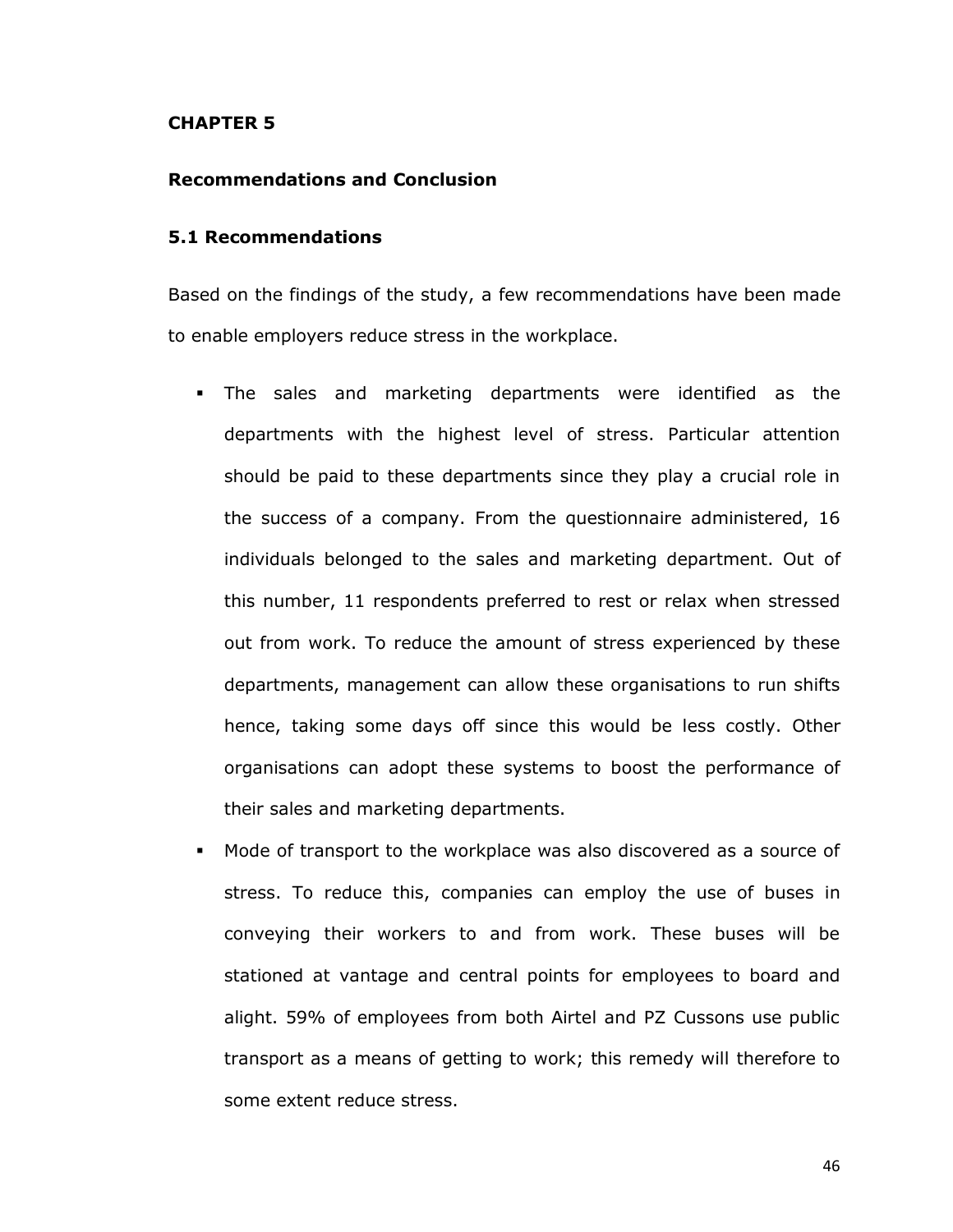The most prominent causes of stress were identified as work overload, poor job design and bad working conditions. With respect to work overload, employees should be given realistic goals and targets. With the area of job design, job descriptions, tasks and specific roles of employees should be outlined clearly. Bad working conditions according to epidemiologists and economists affect individual mental health. Different attributes of the job, which may be tangible (strength of manual work), psychological (stress, discrimination, conflicts at work) or contractual (fix-term job, job insecurity) are considered having a negative impact on psychological well-being and mental health (Cottini and Lucifora, 2010, p. 7). Particular attention should be paid on workspace design and factors such as lighting and ventilation.

## **5.2 Conclusion**

The primary aim of this study was to identify the cost employers in managing workplace stress and as a result of the presence of stress itself. The study highlighted these costs in monetary terms and qualitatively. Based on the findings of the study and recommendations made, employers can reduce the cost they incur. The recommendations made are cost-effective and in the long term save companies a great amount of money. Stress is becoming increasingly recognized as a phenomenon that has a negative effect on a growing number of people in the workplace (Hoel et al., 2001). Human Resource Departments should be well established and developed in many Ghanaian institutions to be able to effectively deal with organizational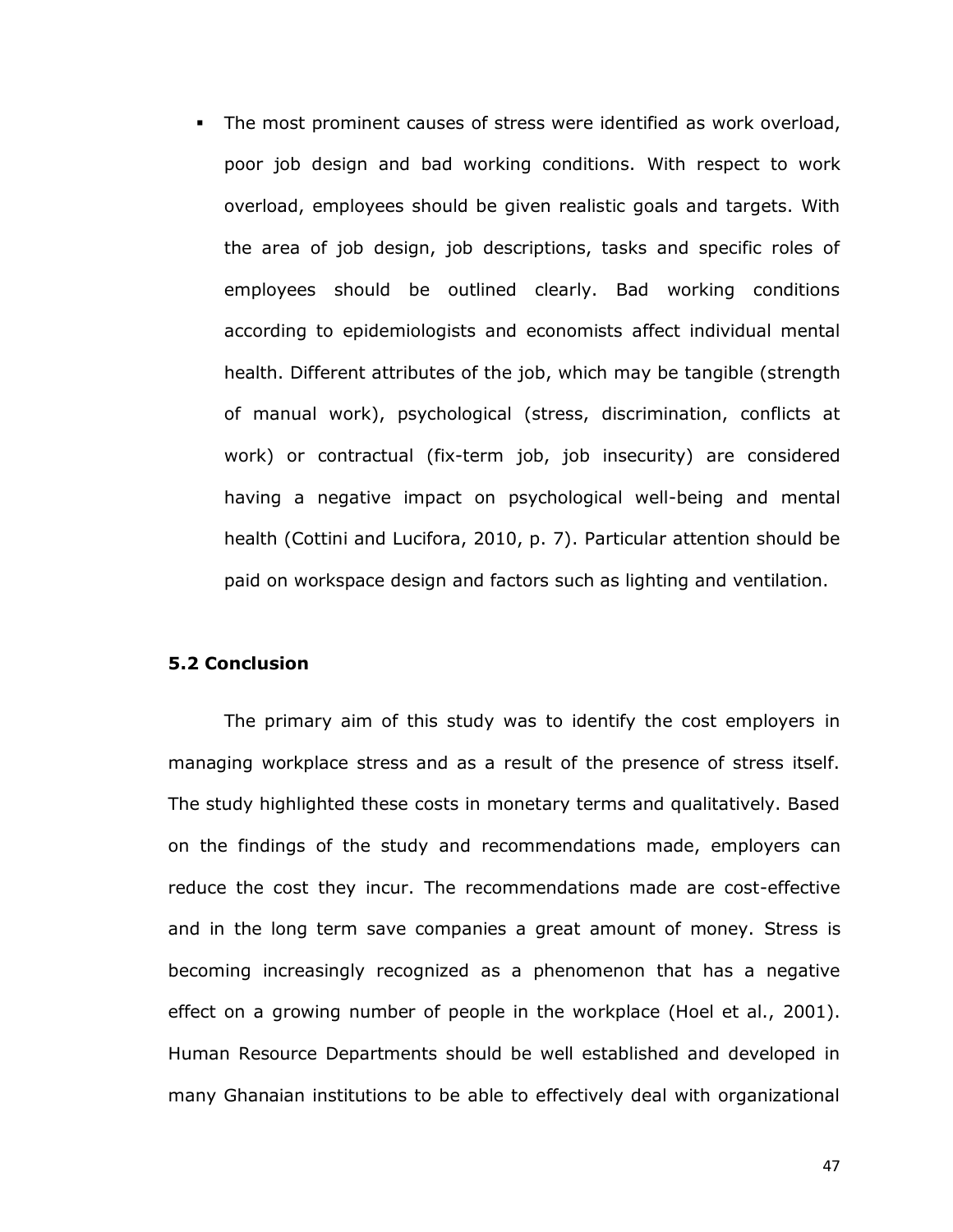stress. Even though stress is inevitable, it can be dealt with effectively and reduced to a minimum. This would allow companies to channel their financial resources to other departments for the betterment of the company and save cost too.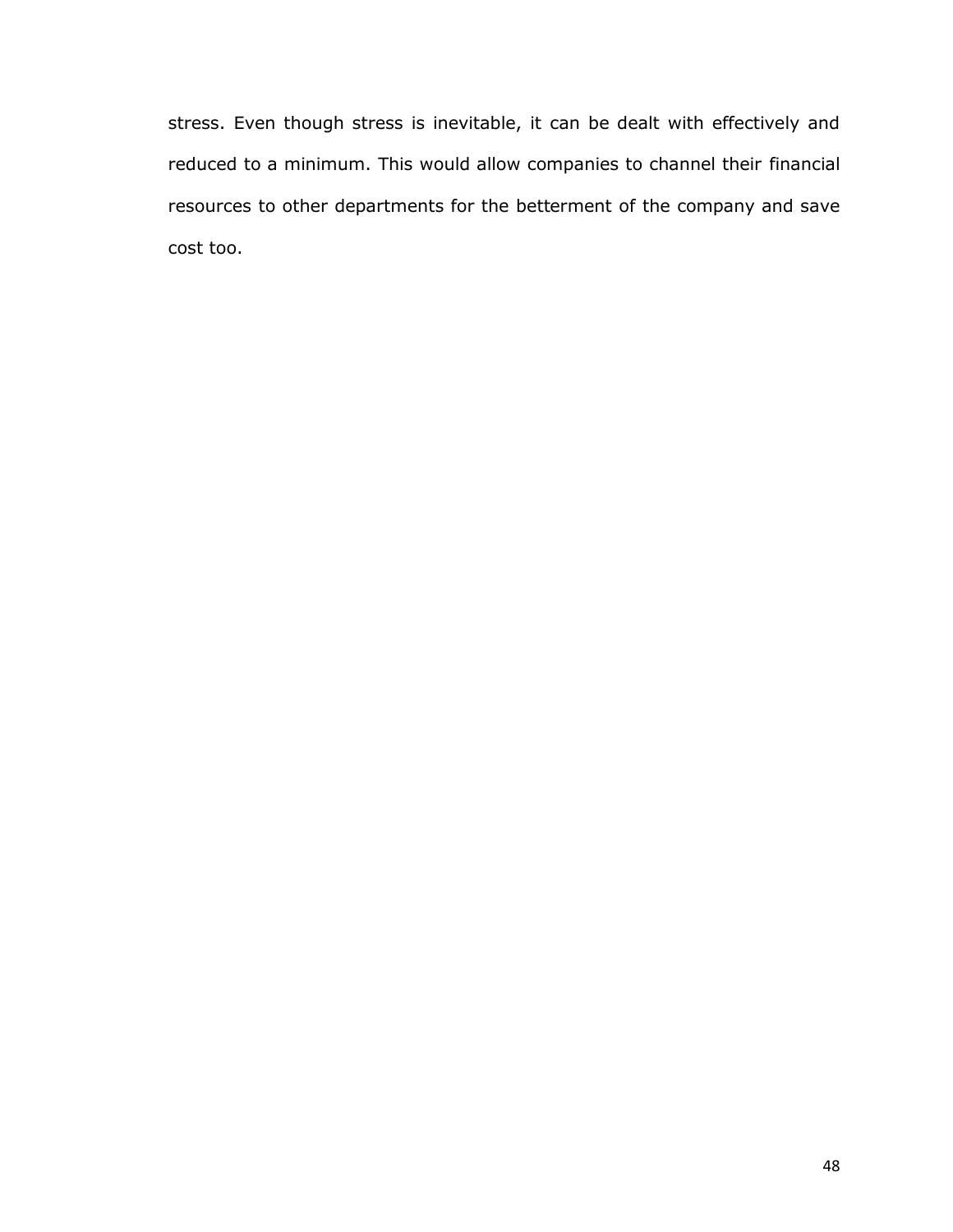#### **REFERENCES**

Barr, P. (2004). *Current and Potential importance of Qualitative Methods in Strategy.* Oxford: Elsevier Ltd.

Benefits Interface. (2010). *Introduction to Attendance Management.*. Retrieved October 22, 2010, from: <www.benefits.org/interface/cost/absent.htm>

- Bogdanova, A., Enfors, H., & Naumovska, S. (2008, May 23). *Work Environment Stressors - The Link Between Employees' Wellbeing and Job Performance?* (Jonkoping University;Bachelor of Thesis)
- Brun, J-P. (2006). *Assessing the Costs of Work Stress.* Quebec. Retrieved March 16, 2011 from www.cgsst.com/stock/eng/doc272-806.pdf
- Buchanan, D.(1979). The Development of Job Design Theories and Techniques. New York: Praeger Publishers.
- Cascio, W.F. (2003). *Managing Human Resources : Productivity, quality of work life, profits (6th Edition).* McGraw-Hill Irwin.
- Coan J. A, Schaefer H. S, Davidson R.J. (2006). *Lending a hand: Social regulation of neural response to threat.* Psychological Science Vol 17:1032–1039.
- Cottini E. and Lucifora C. (2010). *Mental Health and Working Conditions in European Countries.* Discussion Paper No. 4717. Germany. Retrieved February 1, 2011 from <http://ftp.iza.org/dp4717.pdf>
- Ciccarelli, S. K., & Meyer, G. E. (2006). *Psychology.* New Jersey: Pearson Education Inc.
- Cordon, I. D. (1997). *Stress.* Retrieved October 21, 2010, from www.csun.edu/~vcpsy00h/students/stress.htm
- Cox, T., Griffith, A., & Rial-Gonzalez, E. (2000). *Research on Work-Related Stress.* Retrieved October 20, 2010, from Work Organization and Stress: [http://www.who.int/occupational\\_health/publications/en/oehstress.pdf](http://www.who.int/occupational_health/publications/en/oehstress.pdf)
- D. F. Parker and T.A. DeCotiis. (1983). *Organizational Determinants of Job Stress; Organizational Behaviour and Human Performance.* Vol. 32(2), p. 160-177.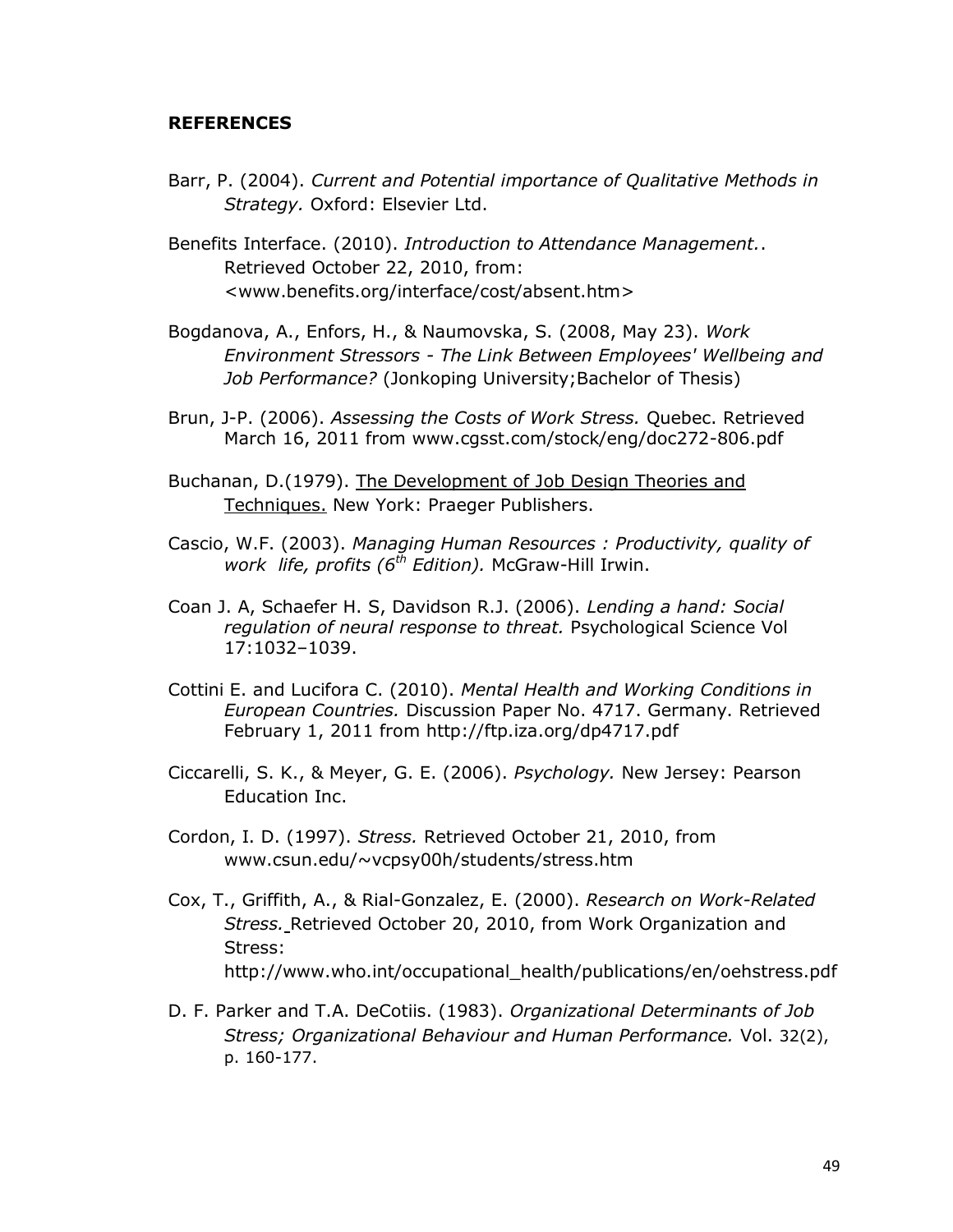- Eurofound. (2007). Work-related stress*.* Dublin.Retrieved December 18, 2010 from [http://www.eurofound.europa.eu/ewco/reports/TN0502TR01/TN0502T](http://www.eurofound.europa.eu/ewco/reports/TN0502TR01/TN0502TR01.pdf) [R01.pdf](http://www.eurofound.europa.eu/ewco/reports/TN0502TR01/TN0502TR01.pdf)
- Ghana Web. (2008). *NHIS Owes Upper East service providers 2.8 Million Ghana Cedis.* Retrieved December 18, 2010 from: http://mobile.ghanaweb.com/wap/article.php?ID=158357
- Fisher, C. D., Schoenfeldt, L. F., & Shaw, J. B.(1990). *Human Resource Management.* Boston, MA: Houghton Mifflin Company.
- French, W. L., Kast, F. E., & Rosenzweig, J. E. (1985). *Understanding Human Behavior in Organizations.* New York: Harper & Row.
- Helge, H., Kate, S., & Cooper, C. L. (2001). *The cost of violence/stress at work and the benefits of a violence/ stress-free working environment.* Retrieved October 19, 2010 from http://citeseerx.ist.psu.edu/viewdoc/download;jsessionid=18FE594BB BB3F5754B1E4157F008101F?doi=10.1.1.135.244&rep=rep1&type=pd f
- Hemp, P. (2004). *Presenteeism: At Work – But Out Of It.* Harvard Business Review: Vol.82, no.10, p.49-58.
- Manage Stress*.* (2010). *Hyperstress and Hypostress.*. Retrieved October 20, 2010, from: http://www.aboutstressmanagement.com/stressrelief/types-ofstress/situational/hyperstress-and-hypostress.htm
- Kalia, M. (2002). Assessing the economic impact of stress the modern day *hidden epidemic: Metabolism 51(6), p. 49-53.*
- King, J. (2006). *The Most Common Types of Stress*. *Article Directory* . Retrieved on November 10, 2010 from [http://ezinearticles.com/?The-](http://ezinearticles.com/?The-Most-Common-Types-of-Stress&id=320849)[Most-Common-Types-of-Stress&id=320849](http://ezinearticles.com/?The-Most-Common-Types-of-Stress&id=320849)
- Lahey, B. B. (2004) *Psychology: An Introduction (8th Edition).* New York: McGraw-Hill.
- Lee, D. (1997). *Employee Stress: The True Cost. The John Liner Review, Vol 11 .*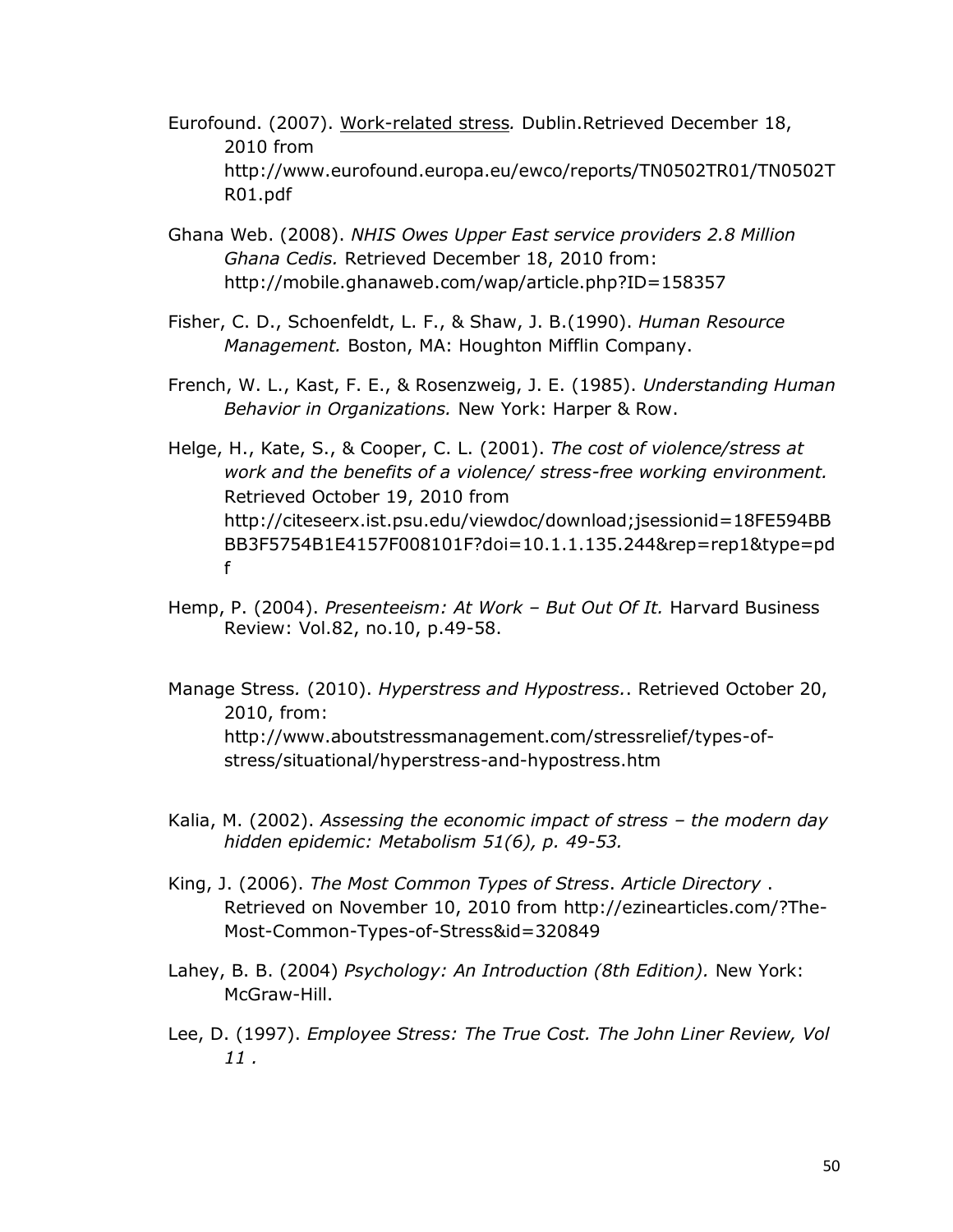- Leka, S., Griffiths, A., & Cox, T. (2003). *Work Organization and Stress. Protecting Workers' Health Series , p. 32.*
- Maxon, R. (1999). *Stress in the Workplace A Costly Epidemic. FDU Magazine.* Retrieved on October 20, 2010 from <http://www.fdu.edu/newspubs/magazine/99su/stress.html>
- McGrath, J. E. (1976). *Stress and Behavior in Organizations.* Handbook of Industrial and Organizational Psychology. Chicago: Rand McNally Co., Inc. pp. 1351–1395.
- Medibank Private. (2008). *The Cost of Workplace Stress in Australia.* Retrieved January 5, 2011 from [http://www.medibank.com.au/Client/Documents/Pdfs/The-Cost-of-](http://www.medibank.com.au/Client/Documents/Pdfs/The-Cost-of-Workplace-Stress.pdf)[Workplace-Stress.pdf](http://www.medibank.com.au/Client/Documents/Pdfs/The-Cost-of-Workplace-Stress.pdf)
- Mind Tools. (2011). *Minimizing commuting stress.* Retrieved from [http://www.mindtools.com/stress/EnvironmentalStress/CommutingStr](http://www.mindtools.com/stress/EnvironmentalStress/CommutingStress.htm) [ess.htm](http://www.mindtools.com/stress/EnvironmentalStress/CommutingStress.htm)
- Mureithi, L. a. (2000). *Human Resources Development in Africa : A Strategic factor in Claiming Africa's Future.*Wajibu Journal: Issue 18.
- Namie, R., & Namie, G. (2009). *The Bully at Work: What You Can do to Stop the Hurt and Reclaim your Dignity.* Naperville, IL: Sourcebooks Inc.
- Nowack M. K., & Scott, W. (n.d.). (2010). *Organizational Stress Management: Survival Strategies for Turbulent Times.* Retrieved on November 19, 2010 from Envisa Learning: [http://www.envisialearning.com/assets/resources/27/48](http://www.envisialearning.com/assets/resources/27/48-abstractFile.pdf?1269662163) [abstractFile.pdf?1269662163](http://www.envisialearning.com/assets/resources/27/48-abstractFile.pdf?1269662163)
- R. L. Kahn and P. Byosiere. (1992). *Stress in Organisations. Handbook of*  Organisational Psychology, 2nd edition, Vol. 3: P. 571-650.
- Ramaciotti, D., & Perriard, J. (2001). *Les coûts du stress en Suisse*. Retrieved October 2004 from www.geneve.ch/ocirt/.
- Robbins, S. P., & Judge, T. A. (2007). *Organizational Behaviour (12th edition).* New Jersey: Pearson Education Inc.
- Robles T.F, Kiecolt-Glaser J. K. (2003). *The physiology of marriage: Pathways to health.* Physiological Behavior 79:409–416.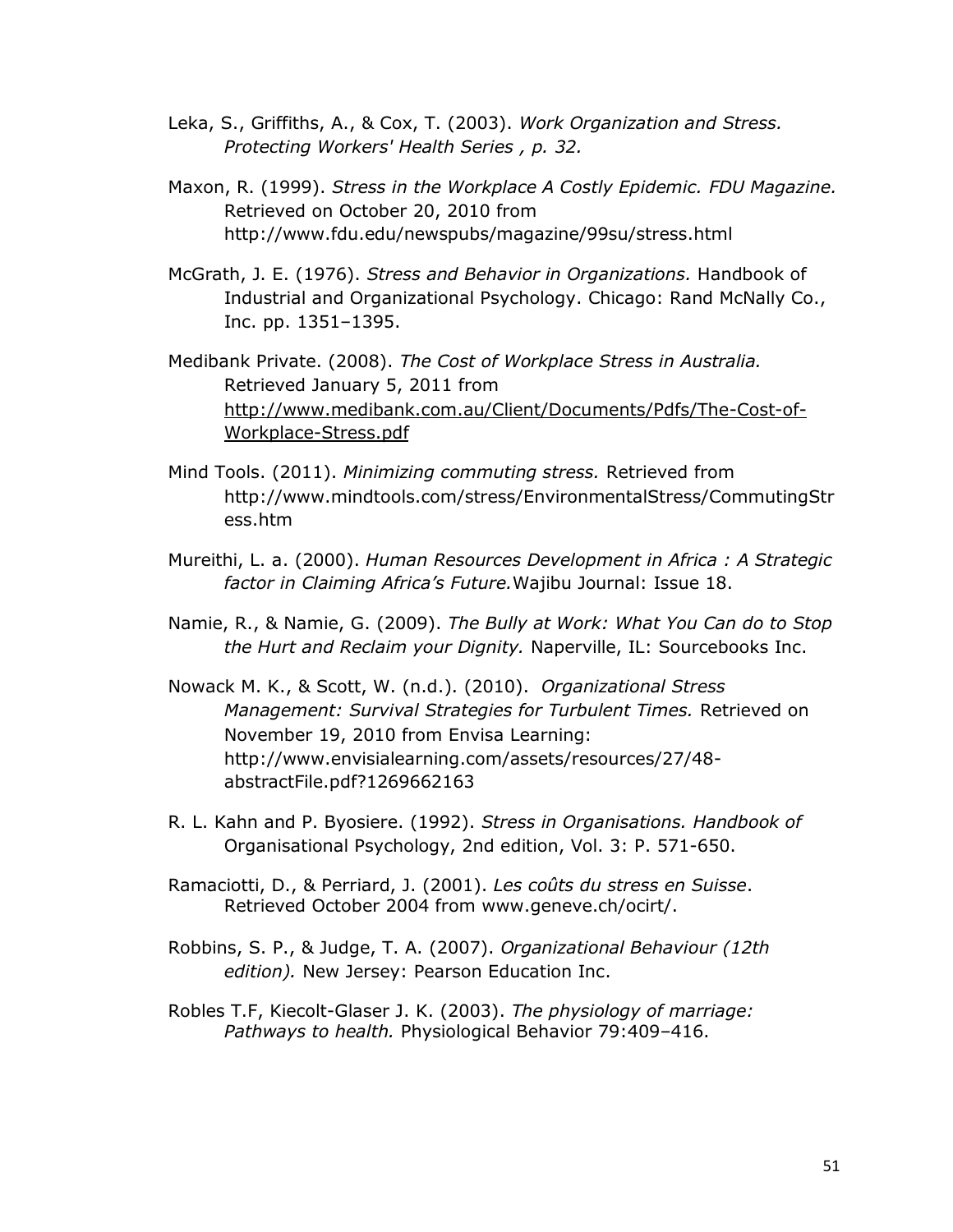- Rosen, D. D. (2010). *Sress! And how to deal with it effectively.* Retrieved October 20, 2010, from http://www.marist.edu/counselling/pdfs/stress.pdf
- Ruiz, G. (2007). *Role of Workplace Stress in Turnover Undervalued.* Retrieved November 16, 2010, from Workforce: www.workforce.com/section/00/article/25/22/64.html
- S. Parasuraman and J. A. Alutto. (1984). *Sources and Outcomes of Stress in Organizational Settings: Toward the Development of a Structural Model*. Academy of Management Journal: Vol. 27, No. 2, p. 330-350.
- Senya, K. A.M. (2010). *The Ghana Dilemma in Human Resource Management - The HR Planning Issue.* Retrieved November 16, 2010, from [http://www.ghanaweb.com/GhanaHomePage/NewsArchive/artikel.php](http://www.ghanaweb.com/GhanaHomePage/NewsArchive/artikel.php?ID=190710) [?ID=190710](http://www.ghanaweb.com/GhanaHomePage/NewsArchive/artikel.php?ID=190710)
- *Stress Management.* (n.d.). Retrieved October 21, 2010, from www.nic.edu/modules/images/websites/57/file/StressManagement.pdf
- Statistics Canada. (2004). *Canadian Community Health Survey – Mental health and well-being* (Catalogue No. 82-617, Table 26). Statistics Canada.
- Subha, I., & Shakil, A. (2009). *Impact Of Stress On Employee Productivity, Performance And Turnover; An Important Managerial Issue.* Vol. 5: No. 4: p. 468-477. Retrieved January 5, 2011, from <http://www.bizresearchpapers.com/38.Subha.pdf>
- Tangri R. P. (2003). *What Stress Costs*. Canada: National Library of Canada Cataloguing.
- Trochim, W. M. (2005). *Research Methods.* USA: Thomson Corporation.
- Waite L.J, Gallagher M. (2000). *The case for marriage: Why married people are happier, healthier, and better off financially.* New York: Doubleday.
- Zigarmi, D. D., & Houson Dobie, W. D. (2007). *Employee Passion: The New Rules of Engagement: Perspectives.* Retrieved January 5, 2011 from [http://www.kenblanchard.com/img/pub/employee\\_passion.pdf](http://www.kenblanchard.com/img/pub/employee_passion.pdf)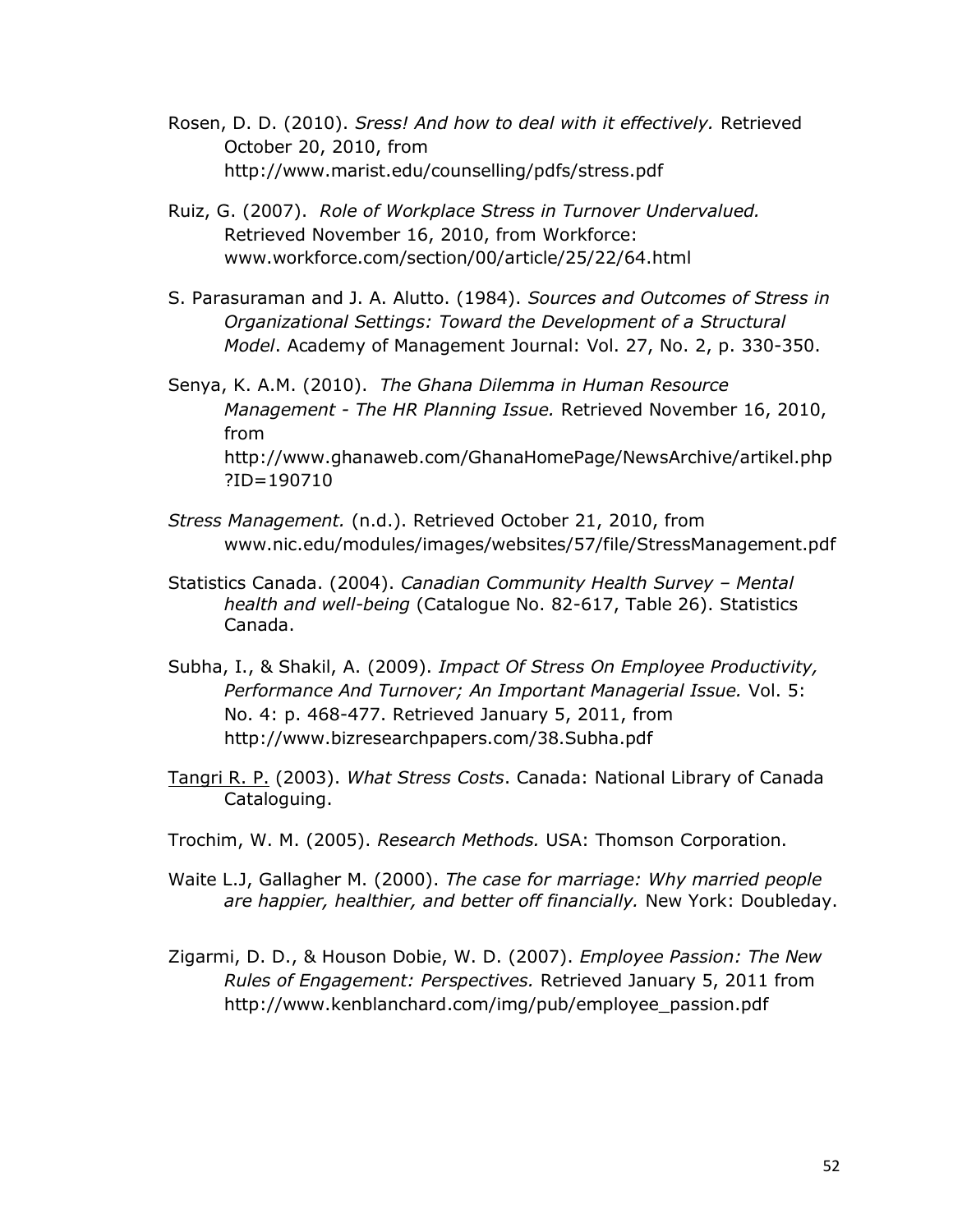# **Appendix 1**

Questionnaire no..........

| This questionnaire is to inquire about organizational stress in institutions. Any information<br>provided is strictly confidential and will be used exclusively for academic purposes. All<br>respondents will only be represented by a number. Please fill out the questionnaire by<br>ticking the box in front of your desired option like this |
|---------------------------------------------------------------------------------------------------------------------------------------------------------------------------------------------------------------------------------------------------------------------------------------------------------------------------------------------------|
| <b>Section A</b><br>1.<br>How long have you worked in your company?<br>Less than a year $\lceil \cdot \rceil$ 1-3 years<br>Above 5<br>4-5 years<br>years                                                                                                                                                                                          |
| 2. Which division/department do you work in?                                                                                                                                                                                                                                                                                                      |
| 3. What does stress mean to you?                                                                                                                                                                                                                                                                                                                  |
|                                                                                                                                                                                                                                                                                                                                                   |
| 4. On a scale of $1 - 5$ how often do you get stressed at work? (Circle the<br>desired figure)                                                                                                                                                                                                                                                    |
| Never<br><del>⊦Oft</del> en<br>3<br>5<br>1.<br>2<br>4                                                                                                                                                                                                                                                                                             |
| 5.<br>Does your company organise any programs to manage stress?<br>Yes<br>No<br>If 'yes', proceed to question 6 if no, proceed to question 10.                                                                                                                                                                                                    |
| Do you participate in such programs?<br>6.<br>Yes<br>No<br>If 'yes', proceed to question 7 if no, proceed to question 10.                                                                                                                                                                                                                         |
| Which of the following programs are organised in your company? (Tick all<br>7.<br>that apply)<br>tress management seminars<br>social events (e.g.: parties and<br>sports events)                                                                                                                                                                  |
|                                                                                                                                                                                                                                                                                                                                                   |
| How often are the programs chosen in question 7 organised in a year?<br>8.<br>times<br>nce<br>imes                                                                                                                                                                                                                                                |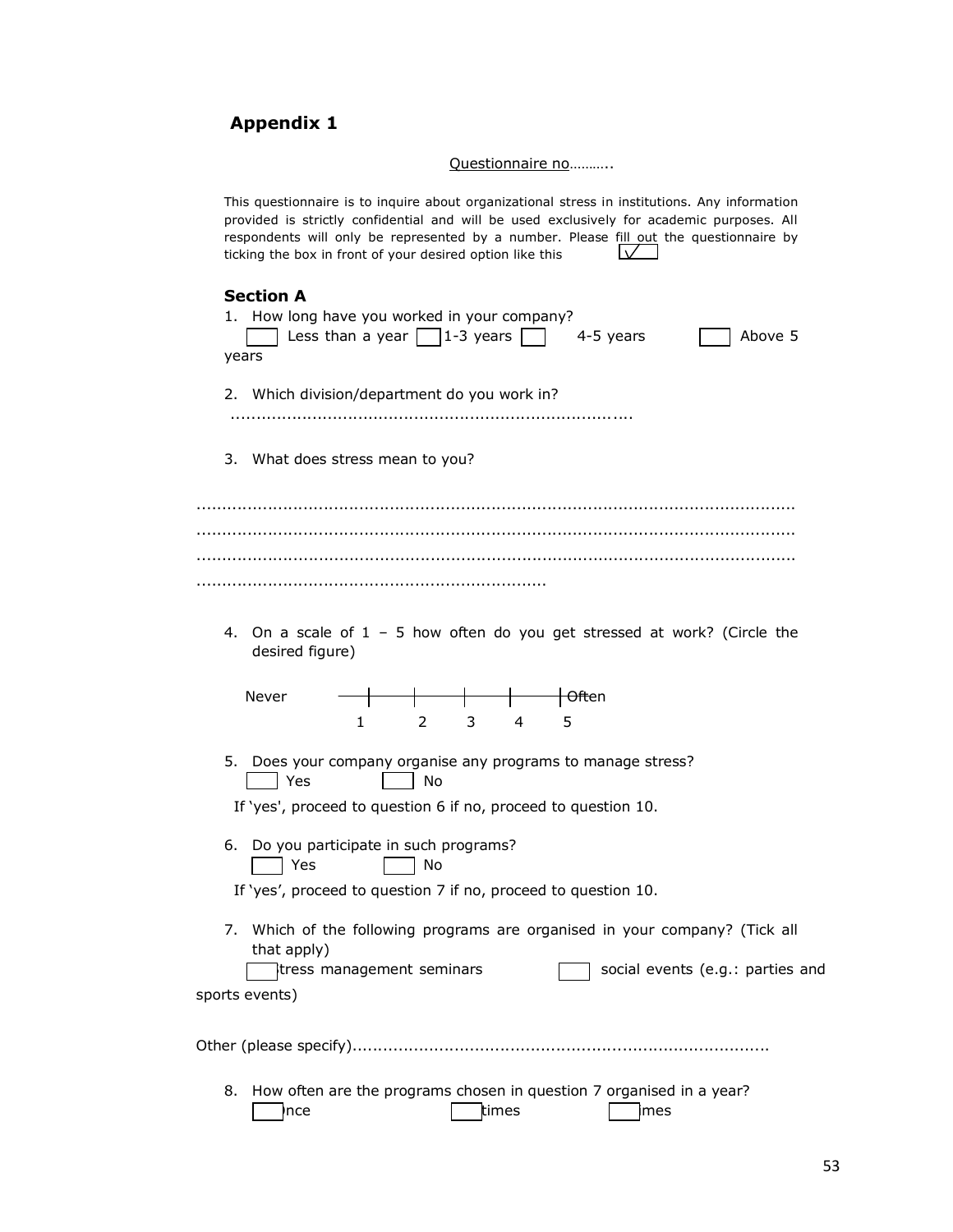9. On a scale of 1 – 5 how effective are these programs? (Circle the desired figure)

| Not effective<br>1                                                                                                                                        | 3<br>$\mathcal{P}$ | 5<br>4 | Very effective                                                                              |
|-----------------------------------------------------------------------------------------------------------------------------------------------------------|--------------------|--------|---------------------------------------------------------------------------------------------|
| 10. How do you release stress experienced in the workplace? (Tick all that<br>apply)<br>Rest (e.g.: days off, break)<br>music, watch movies)              |                    |        | Relax (e.g.: Listen to<br>Browse social networking sites (such as Facebook, Twitter, blogs) |
| 11. Does workplace stress affect your productivity at work?<br>Yes                                                                                        |                    | No     |                                                                                             |
| If 'yes' to question 11, assuming 10 is your highest level of productivity and 0<br>is the lowest, what is your productivity level when you are stressed? |                    |        |                                                                                             |
| 12. Does workplace stress affect your interaction with customers?<br>Yes                                                                                  |                    | No     | Not Applicable                                                                              |
| 13. Does workplace stress affect the quality of products you manufacture?<br>Yes                                                                          |                    | No     | Not Applicable                                                                              |

14. The following factors are causes of stress. Please rate on a scale of 1-5, how often these factors occur. (Please indicate your preference by ticking)

|                                    | 1:    | 2:     | 3:        | 4:    | 5:     |
|------------------------------------|-------|--------|-----------|-------|--------|
| <b>Factors</b>                     | Never | Rarely | Sometimes | Often | Always |
| Work overload                      |       |        |           |       |        |
| Bad working conditions             |       |        |           |       |        |
| Workplace bullying                 |       |        |           |       |        |
| Poor job design; no clear roles or |       |        |           |       |        |
| targets                            |       |        |           |       |        |
| Personal factors: e.g. family      |       |        |           |       |        |
| problems                           |       |        |           |       |        |
| Other (please specify and rate     |       |        |           |       |        |
| accordingly)                       |       |        |           |       |        |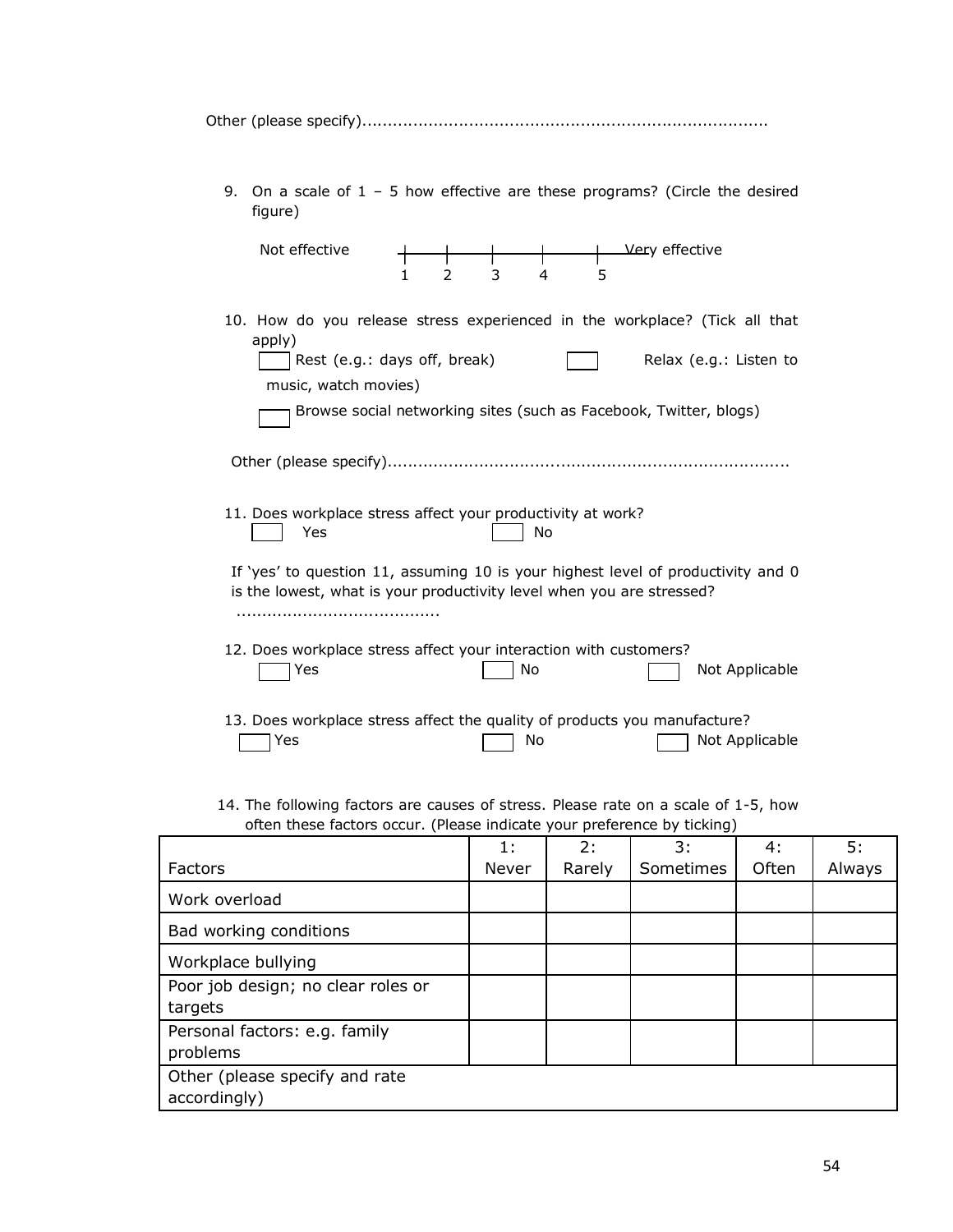|                                | 1:    | 2:     | 3:        |          | 5:     |
|--------------------------------|-------|--------|-----------|----------|--------|
| Factors                        | Never | Rarely | Sometimes | 4: Often | Always |
| Take days off                  |       |        |           |          |        |
| Low productivity               |       |        |           |          |        |
| Quit job                       |       |        |           |          |        |
| Health problems; headaches     |       |        |           |          |        |
| Depression, mood swings        |       |        |           |          |        |
| Other (please specify and rate |       |        |           |          |        |
| accordingly)                   |       |        |           |          |        |

15. How do you respond to stress from the workplace? Please rate on a scale of 1-5.

### **Section B (Kindly tell me a little about yourself)**

| a. Age                                                                        |               |                      |
|-------------------------------------------------------------------------------|---------------|----------------------|
| $21-25$ years                                                                 | $26-30$ years | 31-35 years          |
| Above 35 years                                                                |               |                      |
| Gender<br>b.<br>Male                                                          | Female        |                      |
| Marital status<br>$\mathsf{C}$ .<br>Single                                    | Married       |                      |
| d. Mode of transport to work<br>(Bus/trotro)                                  | Taxi          | Private Transport    |
| e. How long does it take to report to work from home?<br>Less than 30 minutes |               | 30 minutes to 1 hour |
| Over an hour                                                                  |               |                      |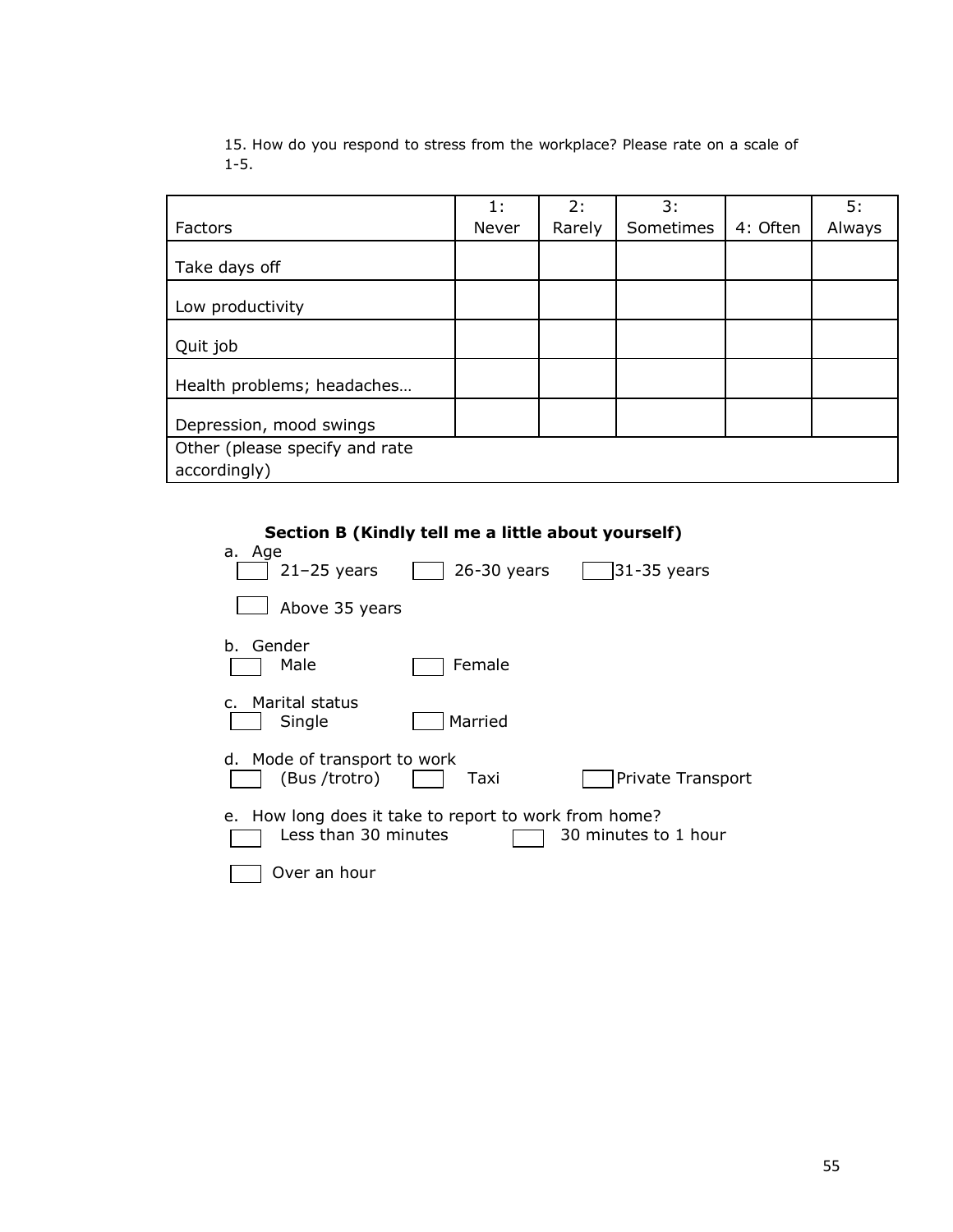## **CRITIQUE SHEET: PILOT SURVEY**

This critique sheet is to provide criticism on the questionnaire administered. Your response will allow for corrections to be made before the questionnaire is used for actual data collection.

| 1. Time taken to fill out the questionnaire was                                                                                                    |
|----------------------------------------------------------------------------------------------------------------------------------------------------|
| $\Box$ Less than 10 minutes $\Box$ 10 to 20 minutes $\Box$ more than 20<br>minutes                                                                 |
| 2. The guidelines for completing the questionnaire was<br>$\Box$ Clear<br>$\Box$ Very Clear<br>$\Box$ Confusing                                    |
| 3. When filling out the questionnaire,<br>$\Box$ some words were unfamiliar<br>$\Box$ All words were familiar<br>$\Box$ many words were unfamiliar |
| Other:                                                                                                                                             |
| NOTE: Please circle - on the questionnaire itself - all words that were<br>unfamiliar or confusing                                                 |
| 3. Please make any further comments or suggestions.                                                                                                |
|                                                                                                                                                    |
|                                                                                                                                                    |

………………………………………………………………………………………………………………………

………………………………………………………………………………………………………………………

…………………………………………………………………….......................................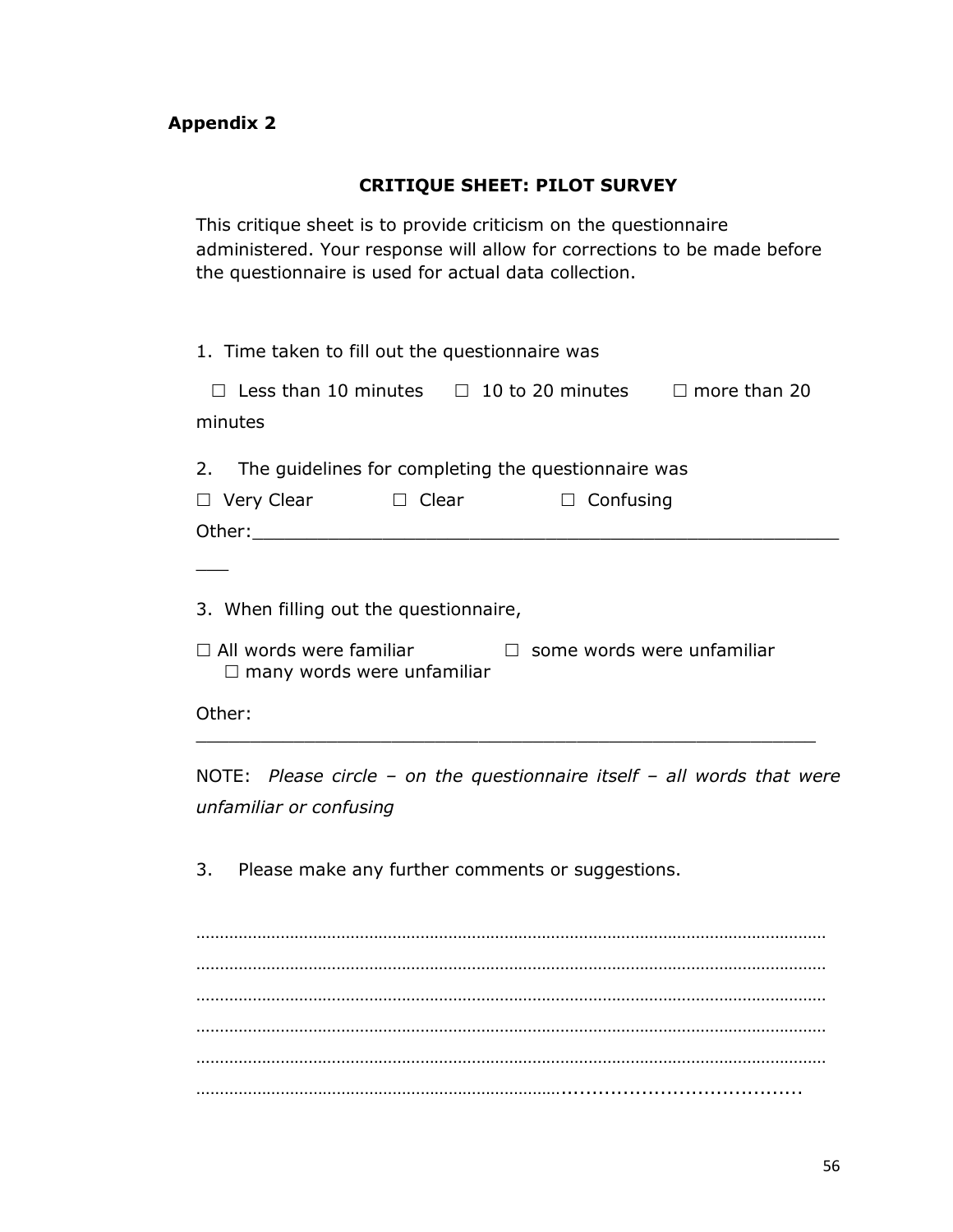## **Interview Guidelines**

1. How long has the company been in existence, and can you give a brief description of the company and what you do.

2. How many workers are in your company?

3. What are the factors considered when hiring an employee?

## **Stress**

- 1. What are the possible causes of stress in your company?
- 2. What are the noticeable signs of stress amongst your employees if any?

3. Do you do anything to reduce/manage stress in your company?

4. Does the company ask the workers what they prefer or value when it comes to providing ways of releasing stress or stress management?

5. How often are stress management programs organised for your company?

6. What are some of the effects of stress on employees in the company?

7. Which effects of stress does the company spend most on; financially? Psychological (e.g.: depression, anxiety), behavioural (e.g.: absenteeism), physiological (e.g.: headaches)

8. What is the likely effect on the business?

## **Cost**

1. How do you measure how productive your workers are?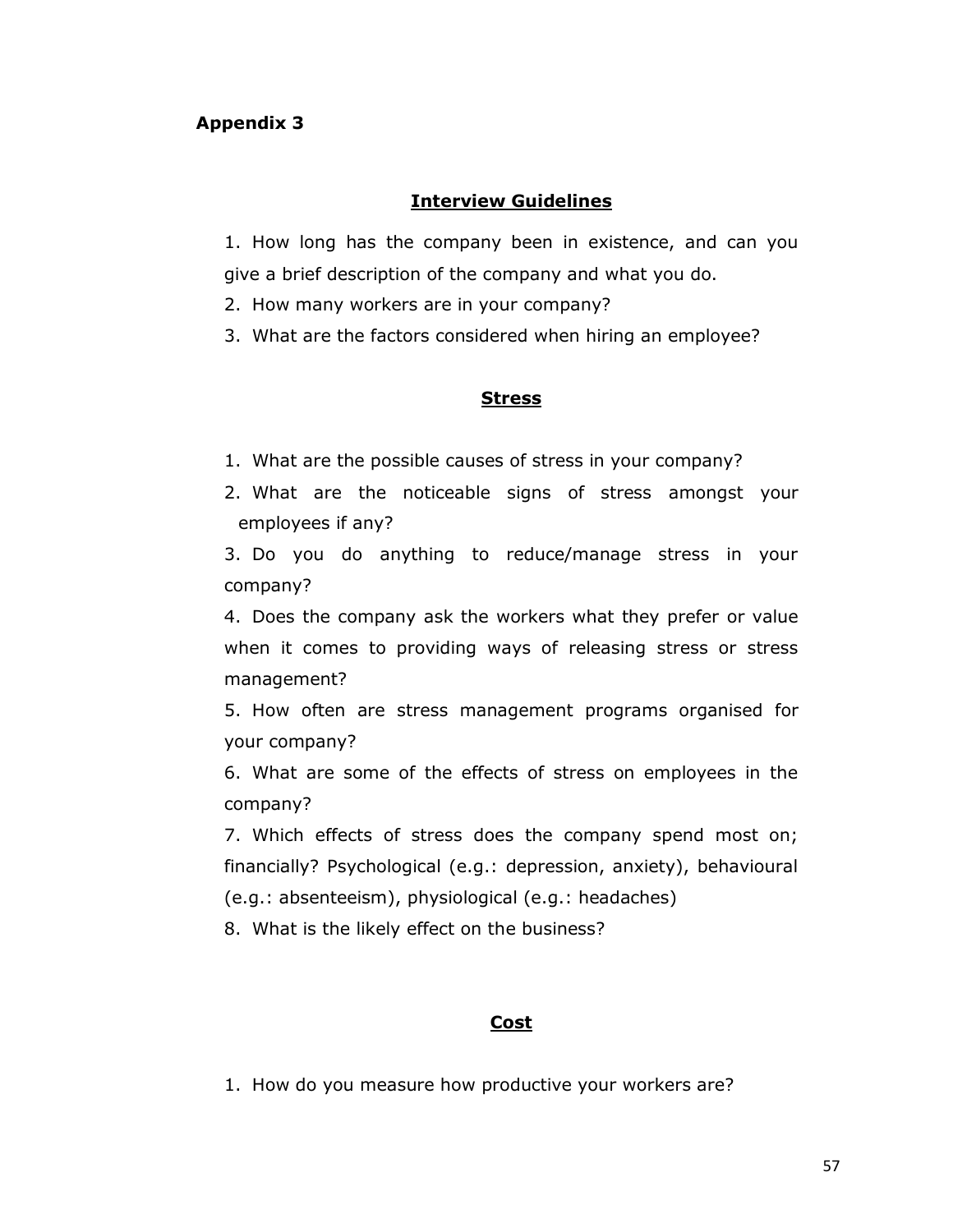2. Are there different measures of productivity for different departments?

3. The following factors are effects of workplace stress identified from literature; please rate them in monetary terms, the most costly.

- Low commitment towards work
- Health costs
- Low productivity
- Replacement costs

4. Assuming 5 is the highest level of productivity, how low does productivity drop when employees are stressed? For instance, productivity drops from 5 to 3.

5. On the average how much does the company spend on stress management programs such as parties, workshops or seminars annually?

- 6. Does your company cater for health costs of employees?
- 7. If yes to question 6, how much is spent annually?

8. Could you estimate how much you spend on managing workplace stress (this includes replacement costs, turnover and health costs) in a year?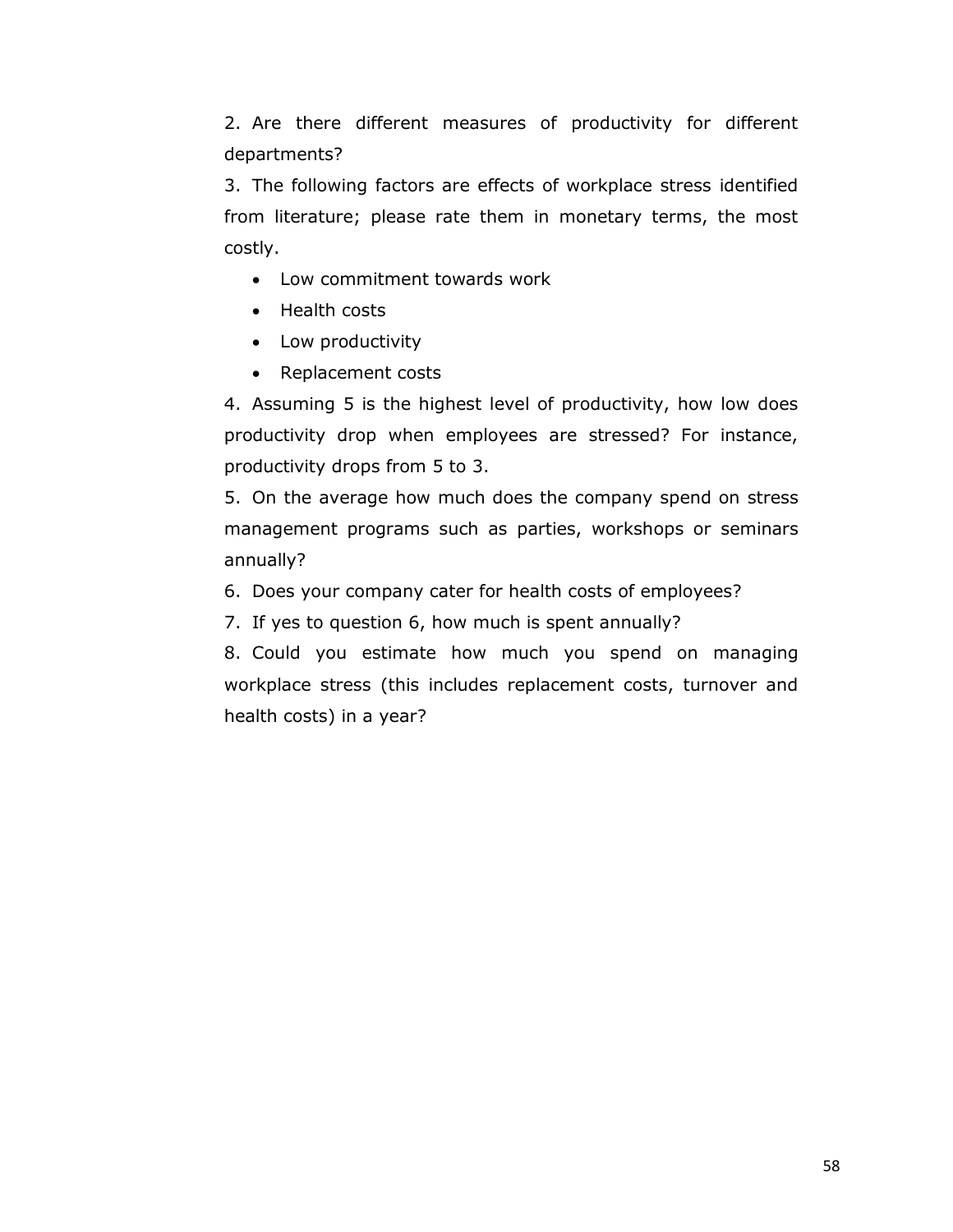# **Appendix 4 Results of cross tabulation**

| Drop in productivity (PZ Cussons) |             |           |         |               |  |  |  |  |
|-----------------------------------|-------------|-----------|---------|---------------|--|--|--|--|
|                                   |             | Frequency | Percent | Valid Percent |  |  |  |  |
|                                   |             |           |         |               |  |  |  |  |
| Valid                             | $0 - 3$     |           | 11      |               |  |  |  |  |
|                                   | $4 - 6$     |           | 11      |               |  |  |  |  |
|                                   | 7-9         | 10        | 27      |               |  |  |  |  |
|                                   | No response | 19        | 51      |               |  |  |  |  |
|                                   | Total       | 37        | 100     | 1 O.C         |  |  |  |  |

|       | Drop in productivity (Airtel)                                     |    |     |     |      |  |  |  |  |  |
|-------|-------------------------------------------------------------------|----|-----|-----|------|--|--|--|--|--|
|       | Valid<br>Cumulative<br>Percent<br>Percent<br>Percent<br>Frequency |    |     |     |      |  |  |  |  |  |
| Valid | $0 - 3$                                                           |    | 5   | 5   | 5.3  |  |  |  |  |  |
|       | $4 - 6$                                                           | 6  | 32  | 32  | 36.8 |  |  |  |  |  |
|       | $7 - 9$                                                           | 4  | 21  | 21  | 57.9 |  |  |  |  |  |
|       | No response                                                       | 8  | 42  | 42  | 100  |  |  |  |  |  |
|       | Total                                                             | 19 | 100 | 100 |      |  |  |  |  |  |

| Response to stress from work: take days off (PZ Cussons) |           |           |         |               |                           |  |  |  |  |
|----------------------------------------------------------|-----------|-----------|---------|---------------|---------------------------|--|--|--|--|
|                                                          |           | Frequency | Percent | Valid Percent | <b>Cumulative Percent</b> |  |  |  |  |
| Valid                                                    | Never     |           | 24      | 24            | 24                        |  |  |  |  |
|                                                          | Rarely    |           | 22      | 22            | 46                        |  |  |  |  |
|                                                          | Sometimes | 14        | 38      | 38            | 84                        |  |  |  |  |
|                                                          | Often     |           |         |               | 92                        |  |  |  |  |
|                                                          | Always    |           |         | 8             | 100                       |  |  |  |  |
|                                                          | Total     |           | 100     | 100           |                           |  |  |  |  |

| Response to stress from work: take days off (Airtel) |           |           |         |               |  |  |  |  |  |
|------------------------------------------------------|-----------|-----------|---------|---------------|--|--|--|--|--|
|                                                      |           | Frequency | Percent | Valid Percent |  |  |  |  |  |
|                                                      |           |           |         |               |  |  |  |  |  |
| Valid                                                | Never     | ь         | 32      |               |  |  |  |  |  |
|                                                      | Rarely    | g         | 47      |               |  |  |  |  |  |
|                                                      | Sometimes |           | 11      |               |  |  |  |  |  |
|                                                      | Often     |           |         |               |  |  |  |  |  |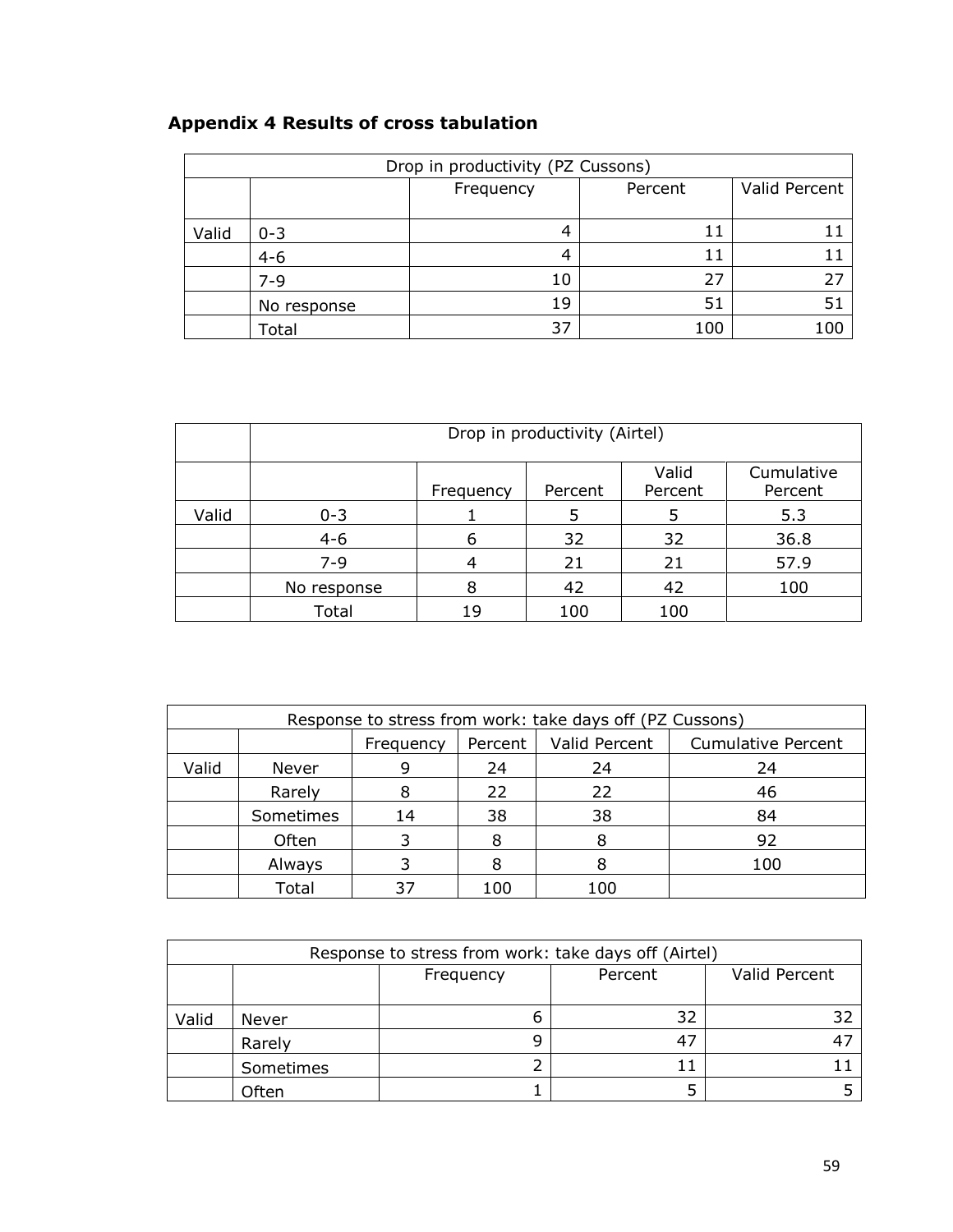| Always      | - | ້             |     |
|-------------|---|---------------|-----|
| $\tau$ otar | ᅩ | $\cap$<br>TOO | 100 |

| Division * Frequency of stress Cross tabulation |                           |                  |                |                     |                |                |                           |                |  |
|-------------------------------------------------|---------------------------|------------------|----------------|---------------------|----------------|----------------|---------------------------|----------------|--|
| Count                                           |                           |                  |                |                     |                |                |                           |                |  |
|                                                 |                           |                  |                | Frequency of stress |                |                |                           | Total          |  |
|                                                 |                           | Never            | Rarely         | Sometimes           | Often          | Always         | <b>No</b><br>respons<br>e |                |  |
| Division                                        | Sales and<br>Marketing    | $\Omega$         | 6              | 4                   | $\overline{4}$ | $\overline{2}$ | $\Omega$                  | 16             |  |
|                                                 | Human<br>Resources        | $\overline{0}$   | $\overline{0}$ | 5                   | $\overline{2}$ | $\Omega$       | 0                         | 7              |  |
|                                                 | Administration            | 1                | 1              | 1                   | $\overline{0}$ | 0              | 0                         | 3              |  |
|                                                 | Customer service          | $\overline{0}$   | $\overline{0}$ | $\mathbf 0$         | $\mathbf{1}$   | $\mathbf{1}$   | $\Omega$                  | $\overline{2}$ |  |
|                                                 | Supply chain              | $\overline{0}$   | $\overline{2}$ | 1                   | $\overline{0}$ | 0              | $\overline{0}$            | 3              |  |
|                                                 | Distribution              | 0                | $\overline{2}$ | $\mathbf 1$         | $\overline{0}$ | $\mathbf{1}$   | 1                         | 5              |  |
|                                                 | Finance                   | $\overline{0}$   | $\mathbf{1}$   | $\mathbf 1$         | 1              | $\overline{0}$ | $\overline{0}$            | 3              |  |
|                                                 | Manufacturing             | $\mathbf{1}$     | 1              | 3                   | $\mathbf{1}$   | 1              | $\mathbf{0}$              | $\overline{7}$ |  |
|                                                 | Information<br>Technology | $\mathbf 0$      | $\overline{2}$ | $\overline{2}$      | $\mathbf 0$    | 0              | 0                         | 4              |  |
|                                                 | Communications            | $\mathbf 1$      | $\overline{0}$ | 0                   | $\overline{0}$ | $\mathbf 0$    | $\mathbf 0$               | $\mathbf{1}$   |  |
|                                                 | Project<br>management     | 0                | $\overline{0}$ | 0                   | $\Omega$       | $\mathbf{1}$   | $\Omega$                  | 1              |  |
|                                                 | Engineering               | 0                | $\overline{0}$ | 0                   | $\Omega$       | $\overline{2}$ | $\Omega$                  | $\overline{2}$ |  |
|                                                 | No response               | $\boldsymbol{0}$ | $\mathbf 0$    | $\mathbf 1$         | $\mathbf{1}$   | $\mathbf 0$    | $\mathbf 0$               | $\overline{2}$ |  |
| Total                                           |                           | 3                | 15             | 19                  | 10             | 8              | 1                         | 56             |  |

| Mode of transport * Frequency of stress Cross tabulation |                        |          |                     |           |       |                |                |    |  |
|----------------------------------------------------------|------------------------|----------|---------------------|-----------|-------|----------------|----------------|----|--|
| Count                                                    |                        |          |                     |           |       |                |                |    |  |
|                                                          |                        |          | Frequency of stress |           |       |                |                |    |  |
|                                                          |                        | Never    | Rarely              | Sometimes | Often | Always         | No<br>response |    |  |
| Mode of<br>transport                                     | Bus/trotro             | $\Omega$ | 8                   | 8         | 5     | $\overline{2}$ | $\Omega$       | 23 |  |
|                                                          | Taxi                   |          | $\mathcal{P}$       | 3         | 0     |                | $\Omega$       |    |  |
|                                                          | Private<br>transport   |          | 5                   | 5         | 5     | 5              |                | 22 |  |
|                                                          | Bus/trotro<br>and taxi | $\Omega$ |                     |           | 0     | $\Omega$       | 0              |    |  |